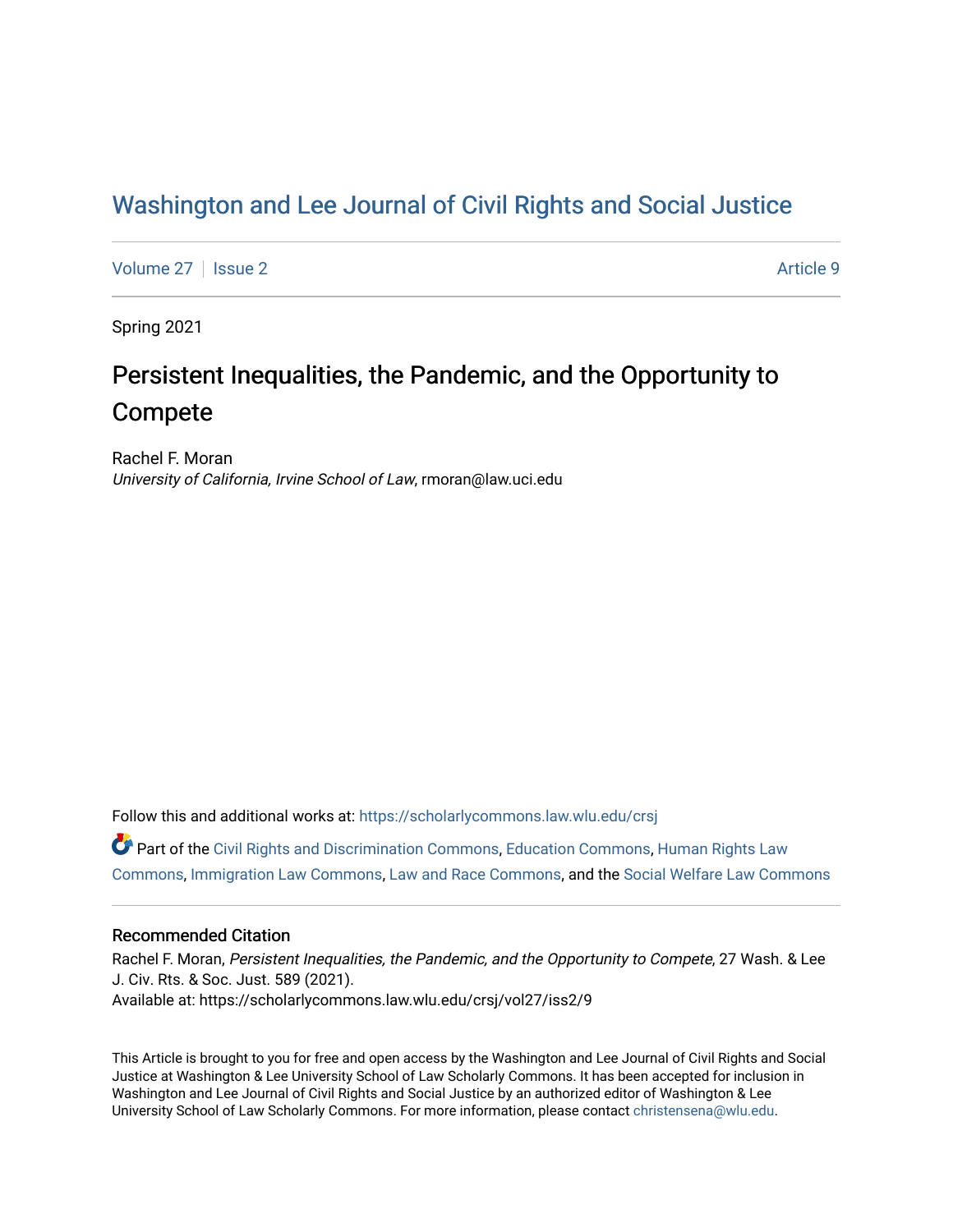## **Persistent Inequalities, the Pandemic, and the Opportunity to Compete**

Rachel F. Moran\*

#### *Table of Contents*

| II. Persistent Inequalities: Race, Ethnicity, Class, Language, and |  |
|--------------------------------------------------------------------|--|
|                                                                    |  |
| A. Race, Ethnicity, and the Intransigence of Segregation in the    |  |
|                                                                    |  |
| B. The Intersection of Race, Ethnicity, and Poverty 596            |  |
| C. Additional Dimensions of Difference: Language and               |  |
|                                                                    |  |
|                                                                    |  |
| III. The Pandemic and the Intensification of Inequality 605        |  |
|                                                                    |  |
| B. Barriers to Learning During the Pandemic  611                   |  |
|                                                                    |  |
| 2. Household Fragility and Learning Barriers 614                   |  |
| 3. Language, Immigration, and Multiple Barriers to Learning        |  |
|                                                                    |  |
| C. The Pandemic and Disparate Per-Pupil Resources 620              |  |
| IV. Learning Losses During the Pandemic, a Right to Education,     |  |
|                                                                    |  |
|                                                                    |  |
| A. School Closures as an Absolute Deprivation of Education 624     |  |

<sup>\*</sup> Distinguished Professor of Law, UC Irvine School of Law. I would like to thank the editors of the *Washington and Lee Journal of Civil Rights and Social Justice* for inviting me to be a part of this symposium. I also am grateful to the faculty at Texas A&M University School of Law who offered insightful feedback on an earlier version of this paper. Finally, I greatly appreciate my research assistant Mengyuan Xiao for doing such a thorough and careful job of gathering relevant materials for this Article.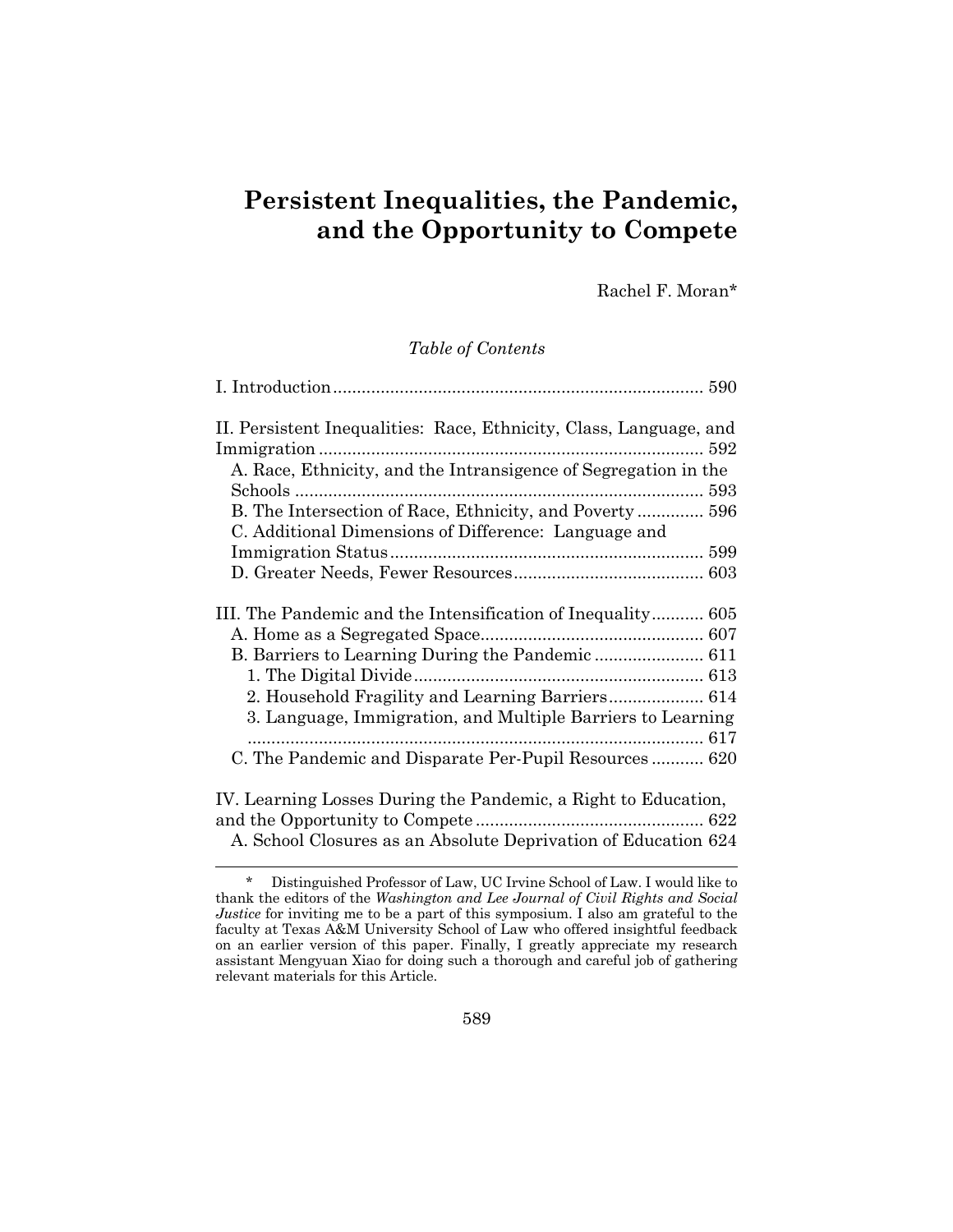| B. School Closures and Denial of an Adequate Education 631 |  |
|------------------------------------------------------------|--|
| C. School Closures and Denial of an Equal Education 640    |  |
|                                                            |  |

|--|--|--|--|

## *I. Introduction*

Even before the recent coronavirus pandemic, race, ethnicity, and socioeconomic status played a powerful role in allocating opportunity—in the public schools and elsewhere.1 The pandemic has laid bare the dimensions of this inequality with a new and alarming clarity.2 In this essay, I first will focus on the landscape of educational inequity that existed before the coronavirus forced public schools to shut down. In particular, I will explore patterns of racial and ethnic segregation in America's schools and how those patterns are linked to additional challenges based on socioeconomic isolation. In addition, I will consider the role of language and immigration status in shaping educational opportunity. As I will explain, children with the greatest educational need often attend schools with the fewest resources, thus compounding disadvantage.3

Next, I will explore how the pandemic has exacerbated existing inequities.4 I will show how the switch to remote learning has intensified patterns of segregation and isolation by confining

<sup>1.</sup> *See* AMERICAN PSYCH. ASS'N, EDUCATION AND SOCIOECONOMIC STATUS (July 2017), https://www.apa.org/pi/ses/resources/publications/education (discussing how children from a lower socioeconomic background develop academic skills more slowly and attend schools with fewer resources than children from comparatively higher socioeconomic backgrounds) [perma.cc/BZE8- AG4E].

<sup>2.</sup> *See* Richard Rothstein, *The Coronavirus Will Explode Achievement Gaps in Education*, ECON. POL'Y INST.: WORKING ECON. BLOG (Apr. 14, 2020), https://www.epi.org/blog/the-coronavirus-will-explode-achievement-gaps-ineducation/ ("The COVID-19 pandemic will take existing academic achievement differences between middle-class and low-income students and explode them.") [perma.cc/8PJH-C2YB].

<sup>3.</sup> *See id.* ("Schools with concentrated populations of children affected by serious socioeconomic problems are able to devote less time and attention to academic instruction.").

<sup>4.</sup> *See id.* (noting how children from low-socioeconomic backgrounds have fewer resources such as consistent internet access, which is necessary for online schooling during the pandemic).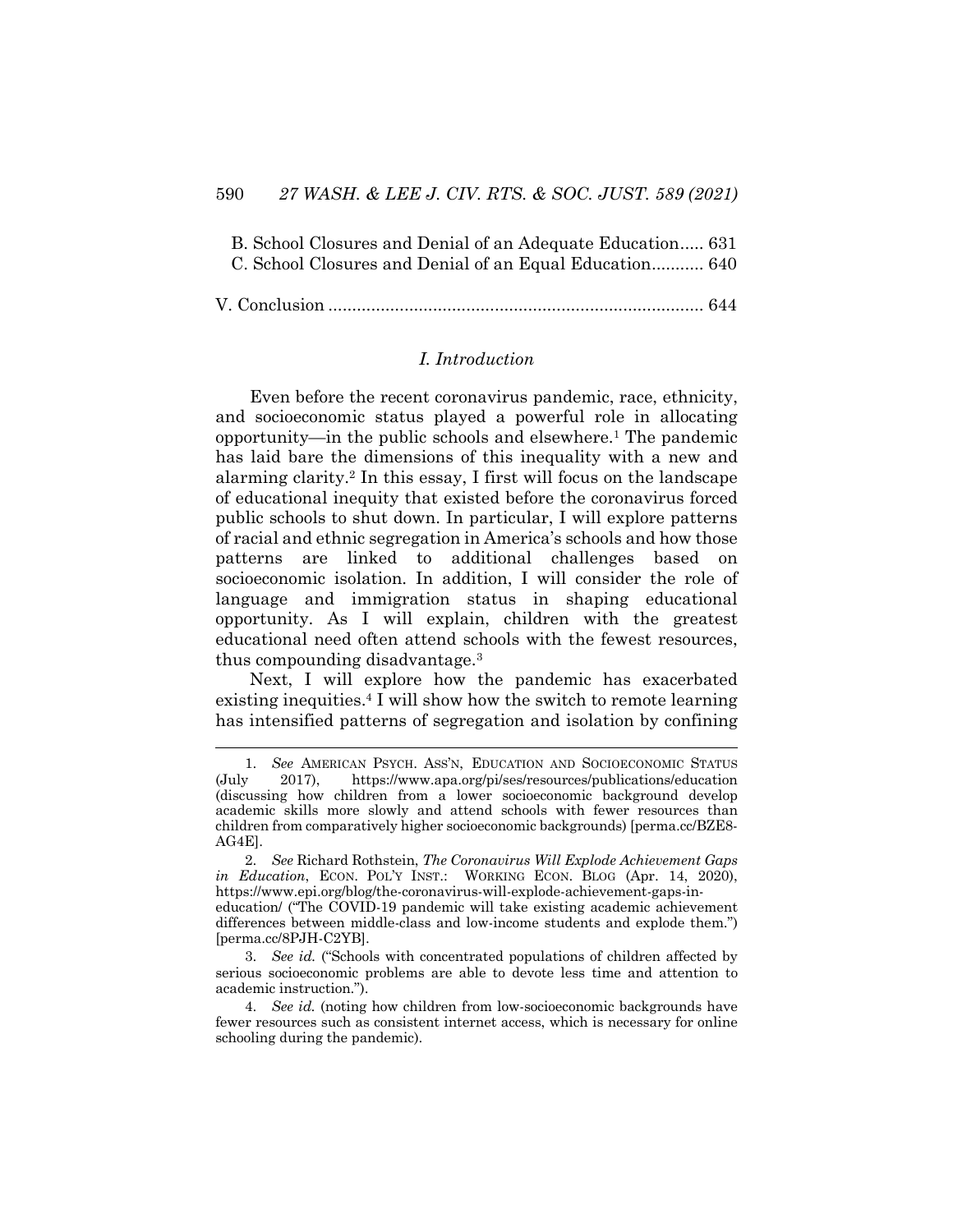students to homes that are readily identifiable by race, ethnicity, poverty, and other indicia of disadvantage.5 As a result, the burdens of shifting to online learning have not fallen equally on all students.<sup>6</sup> On the contrary, already disadvantaged children have faced the most obstacles to engaging in remote learning.7 At the same time, schools that serve these students generally have had less in the way of resources to respond to the abrupt school closures.8 As a result, these schools have struggled to ensure that students can access the curriculum and engage with teachers.<sup>9</sup>

Finally, I will offer some observations about the appropriate way to address academic setbacks that undoubtedly have occurred due to the pandemic. Parents and guardians already have filed suit challenging the uneven switch to online learning that occurred in spring 2020.<sup>10</sup> Other lawsuits are sure to follow. In all likelihood, these actions will turn on claims that students were denied a right to education, whether because they suffered an absolute deprivation of education, did not receive an adequate education, or were denied an equal education. The success of these arguments will depend on how courts evaluate inputs, including technological support, curricular content, and one-on-one access to teachers.<sup>11</sup>

8. *See, e.g., id.* (explaining how the Philadelphia school system initially forewent online instruction because some students lacked internet access and how efforts to give Chromebooks to students failed to solve the problem).

9. *See id.* (stating the Philadelphia school system continues to struggle to address the internet inequalities of its students).

<sup>5.</sup> *See id.* ("When measured by race and ethnicity, the gap [in resources] is greater for African American and Hispanic families.").

<sup>6.</sup> *See id.* ("[T]oo many students in low-income and rural communities don't have internet access: 35% of low-income households with school-aged children don't have high-speed internet . . . .").

<sup>7.</sup> *See* Rothstein, *supra* note 2 (showing how parents with less education are more likely to be working in-person despite the pandemic, which precludes them from spending time assisting their children with at-home schooling).

<sup>10.</sup> *See generally* Class Action Complaint for Injunctive and Declaratory Relief, Shaw v. L.A. Unified Sch. Dist., Case No. 20STCV36489 (Cal. Super. Ct. Sept. 24, 2020) [hereinafter Shaw Class Action Complaint]; *see also generally*  Complaint for Injunctive and Declaratory Relief, Cayla J. v. California, Case No. RG20084386 (Cal. Super. Ct. Nov. 30, 2020) [hereinafter Cayla J. Complaint]. Both suits emphasize the school closures' adverse impacts on low-income students of color.

<sup>11.</sup> Nina Agrawal, *California is Failing to Provide Free and Equal Education to All During Pandemic, Suit Alleges,* L.A. TIMES*,*  https://www.latimes.com/california/story/2020-12-01/parents-community-groups-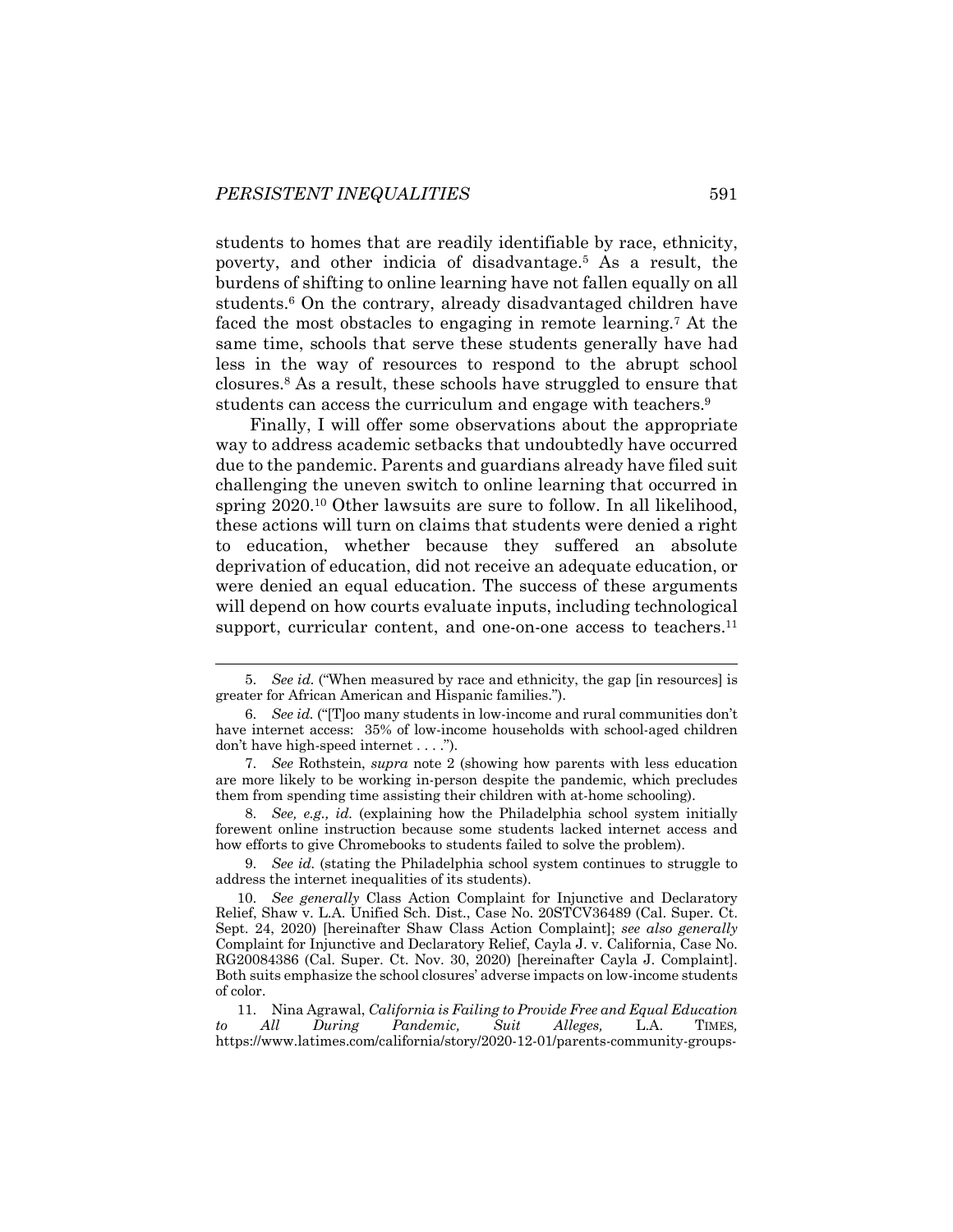Also critical will be the weight that courts attach to outputs, as measured by learning losses during the school closures.12 When courts make these determinations, I argue that they should consider whether children have a meaningful opportunity to compete with their peers, given pre-pandemic inequities and pandemic-related learning losses.

## *II. Persistent Inequalities: Race, Ethnicity, Class, Language, and Immigration*

The coronavirus pandemic did not usher in inequalities in American education; instead, it revealed fault lines by race, ethnicity, and class that already existed.13 These differences in educational access and opportunity have been mutually reinforcing, as students of color disproportionately find themselves in schools isolated by poverty.14 For some students, language and immigration status pose additional challenges to benefiting from

sue-state-education-officials-over-inadequate-distance-learning ("The lawsuit filed against the state Monday demands appropriate access to computing devices and technology; 'effective remote instruction that is substantially equivalent to in-person instruction' and meets minimum instructional times; academic and mental health supports for students; and a plan for a return to in-person instruction.") [perma.cc/V3F4-NRZX].

<sup>12.</sup> *See id.* (reporting that one lawsuit alleges the closures have caused "enormous learning losses").

<sup>13.</sup> *See* Rothstein, *supra* note 2 ("The academic achievement gap has bedeviled educators for years."). Disability also is a significant source of unequal educational opportunity, and school closures during the pandemic have prompted lawsuits alleging violations of the Individuals with Disabilities Education Act. *See* Anya Kamenetz, *Families of Children with Special Needs Are Suing in Several States. Here's Why*, NPR (July 23, 2020, 7:30 AM), https://www.npr.org/2020/07/23/893450709/families-of-children-with-specialneeds-are-suing-in-several-states-heres-why (telling the stories of multiple parents who have children with special needs, such as Autism, and how they are facing the new educational challenges posed by the pandemic) [perma.cc/TR54- B5PT]. However, these issues are beyond the scope of this Article.

<sup>14.</sup> *See* Janie Boschma & Ronald Brownstein, *The Concentration of Poverty in American Schools*, THE ATLANTIC (Feb. 29, 2016), https://www.theatlantic.com/education/archive/2016/02/concentration-povertyamerican-schools/471414/ ("In almost all major American cities, most African American and Hispanic students attend public schools where a majority of their classmates qualify as poor or low-income, a new analysis of federal data shows.") [perma.cc/NGP7-FYGX].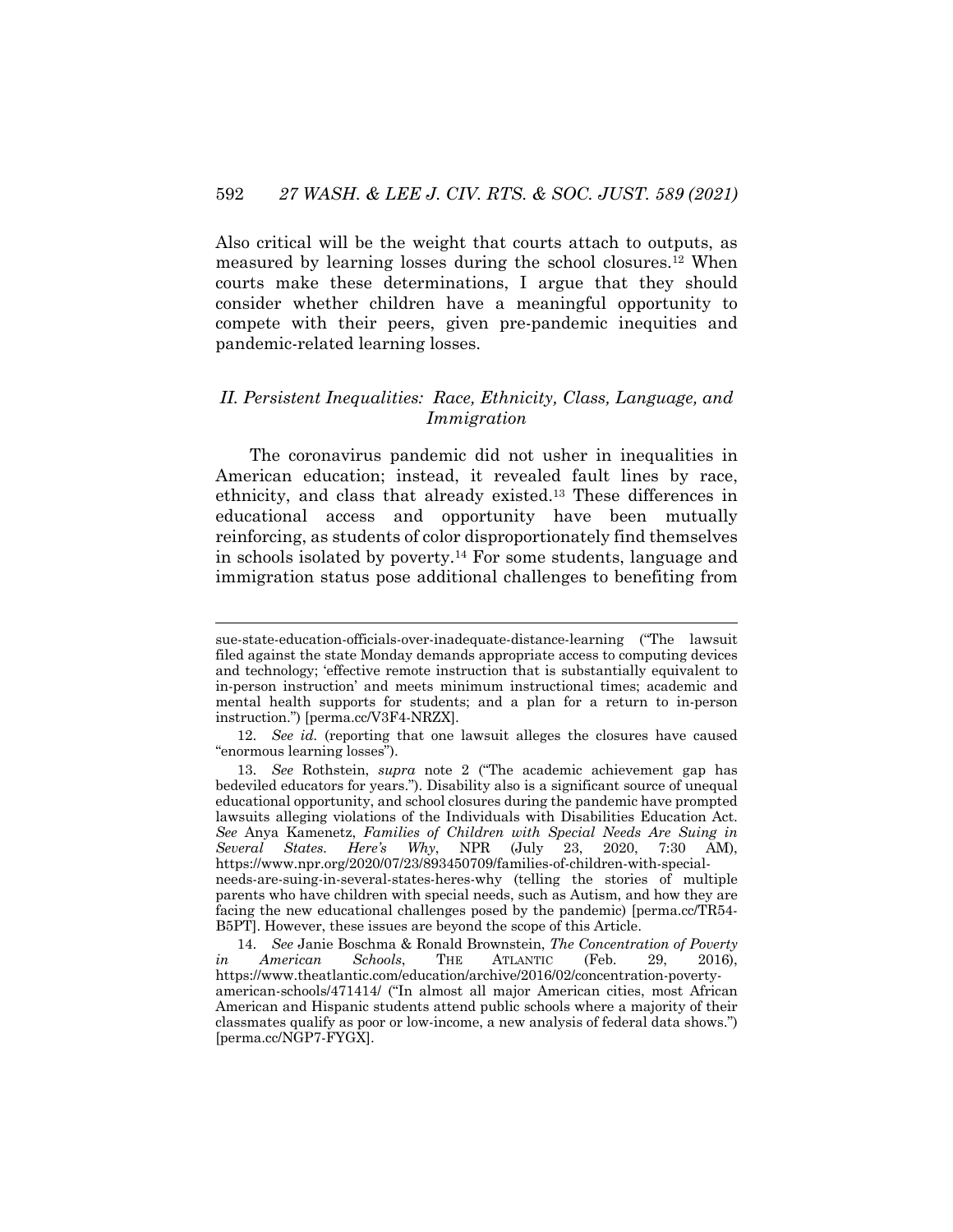the curriculum.15 These disparities have persisted despite decades-long efforts to rectify them.16

## *A. Race, Ethnicity, and the Intransigence of Segregation in the Schools*

In 1954, in *Brown v. Board of Education*, <sup>17</sup> the United States Supreme Court declared that "[s]eparate educational facilities are inherently unequal."18 That iconic language did not succeed in putting an end to racially identifiable schools because of wavering enforcement efforts.19 In 1955, *Brown II*<sup>20</sup> refrained from aggressively implementing the mandate to desegregate public schools.21 Instead, the Court embraced the gradualism of "all deliberate speed."22 As a result, federal courts tolerated considerable foot-dragging before Southern school districts had to take meaningful steps to integrate.23 It would be another decade

17. *See* Brown v. Bd. of Educ., 347 U.S. 483, 495 (1954) (holding that the state-mandated segregation of public schools deprives children of equal protection of the laws as guaranteed by the 14th Amendment).

22. *Id*. at 301.

<sup>15.</sup> *See* Kristin Lam & Erin Richards, *More US Schools Teach in English and Spanish, But Not Enough to Help Latino Kids*, USA TODAY, https://www.usatoday.com/in-depth/news/education/2020/01/06/englishlanguage-learners-benefit-from-dual-language-immersion-bilingual-

education/4058632002/ (last updated May 23, 2020, 8:27 PM) ("Roughly 3.8 million students in U.S. schools are native Spanish-speakers who are not proficient in English . . . Sixty-seven percent of students with limited English skills graduated high school after four years in 2016, compared with 84% of all students . . . .") [perma.cc/AQ9M-EPZ5].

<sup>16.</sup> *See* Rothstein, *supra* note 2 (arguing that the 2001 No Child Left Behind Act "failed to fulfill its promise").

<sup>18.</sup> *Id*. at 495.

<sup>19.</sup> *See* Sonya Ramsey, *The Troubled History of American Education After Brown Decision*, PROCESS HIST. (Feb. 9, 2017), https://www.processhistory.org/american-education-after-brown/ (detailing the efforts by Southerners to resist the Supreme Court's decision in *Brown*) [perma.cc/SUA8-NGL2].

<sup>20.</sup> Brown v. Bd. of Educ., 349 U.S. 294, 296 (1955).

<sup>21.</sup> *See id*. at 299 (describing the implementation process as a "period of transition").

<sup>23.</sup> *See, e.g.,* HAROLD W. HOROWITZ & KENNETH L. KARST, LAW, LAWYERS, AND SOCIAL CHANGE: CASES AND MATERIALS ON THE ABOLITION OF SLAVERY, RACIAL SEGREGATION AND INEQUALITY OF EDUCATIONAL OPPORTUNITY 239–40 (Bobbs–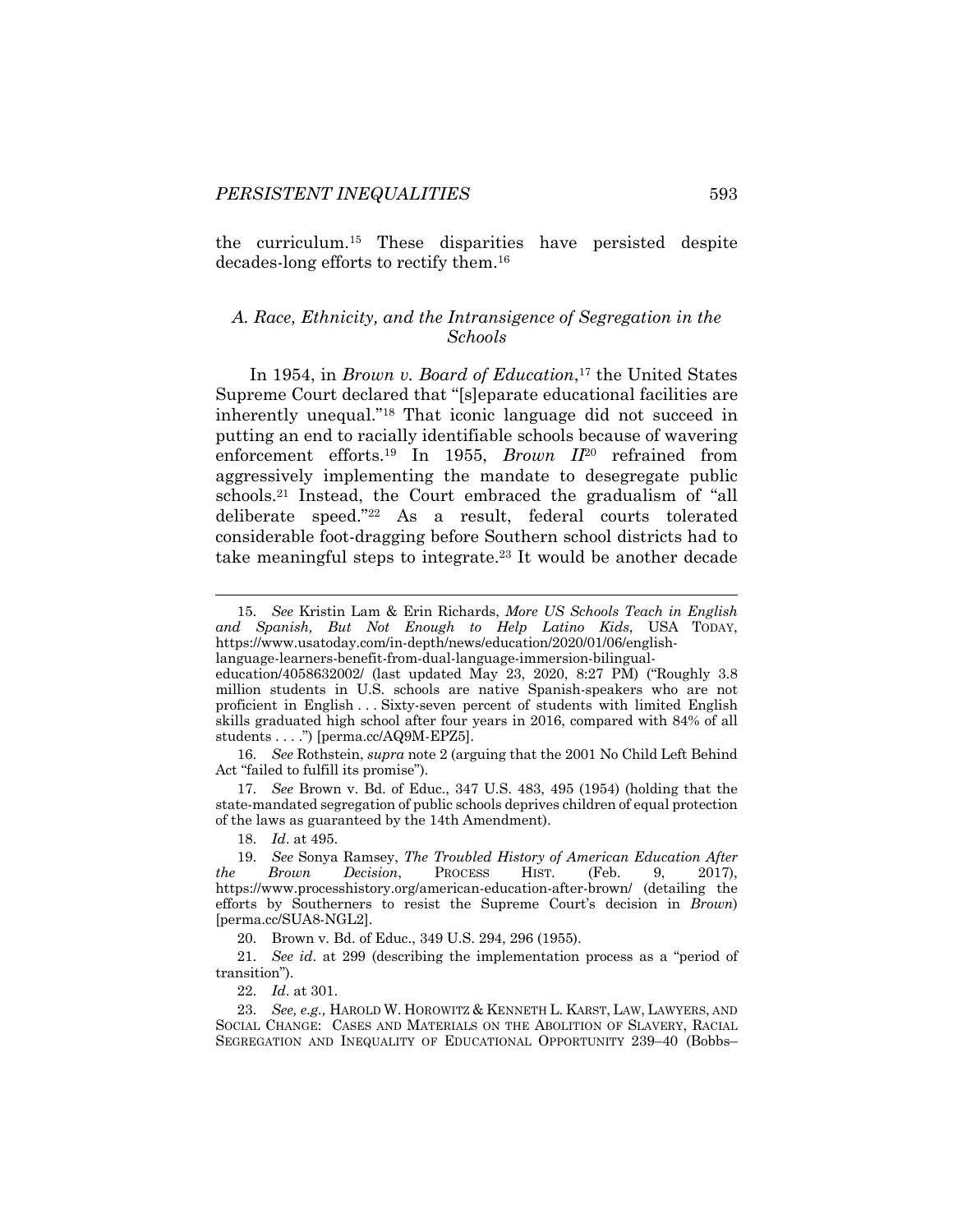before Congress and the Executive Branch began to step up enforcement efforts in the South.24

In the North and West, school districts did not always operate under official segregation laws.25 In determining whether students could demand an end to segregated schools, the Court made clear that remedies were available only when school officials acted with an intent to discriminate.26 However, patterns of segregation due to private choices about where to live would not be a basis for judicial intervention.27 As a result, in urban districts, predominantly white suburban schools that had not engaged in discriminatory acts were not obligated to participate in busing orders.28 Without that participation, core city schools remained readily identifiable by race and ethnicity.29

Even in school districts subject to desegregation mandates, those orders eventually drew to a close after school systems were declared unitary.30 A finding of unitary status would stand, even if

25. *See* Keyes v. Sch. Dist. No. 1, Denver, 413 U.S. 189, 213 (1973) (finding prima facie elements of unlawfully segregated schools in Denver, Colorado).

26. *See id.* at 198–203 (describing remedies available to the plaintiffs).

27. *See* Pasadena City Bd. of Educ. v. Spangler, 427 U.S. 424, 434–36 (1976) (concluding that there was no basis for judicial intervention to maintain racial balance if the enrollment shifts were due to demographic shifts rather than school board violations).

28. *See, e.g.*, Milliken v. Bradley, 418 U.S. 717, 750 (1974) (holding that the actions done with segregative intent in one school district did not justify a desegregation plan applied to multiple districts).

30. *See generally* Bd. of Educ. of Okla. City Pub. Sch., Indep. Sch. Dist. No. 89 v. Dowell, 498 U.S. 237 (1991) (holding that a desegregation order was meant to be a temporary remedial measure, which could be terminated if a school district had complied in good faith and eliminated the vestiges of past discrimination to the extent practicable); Freeman v. Pitts, 503 U.S. 467, 490 (1993) (permitting the district court to gradually phase out its supervisory actions of the school district).

Merrill 1969) (reporting that in seven of eleven Southern states, only 2.14% of Black students attended desegregated schools in the 1964–65 academic year, leading to "frustrat[ion] in the vindication of their rights").

<sup>24.</sup> *See* GARY ORFIELD, THE RECONSTRUCTION OF SOUTHERN EDUCATION: THE SCHOOLS AND THE 1964 CIVIL RIGHTS ACT 45–46, 355–61 (1st ed. 1969) (describing the significance of federal enforcement efforts that began in the 1960s to the meaningful desegregation of Southern schools).

<sup>29.</sup> *See* GARY ORFIELD AND SUSAN E. EATON, THE QUIET REVERSAL OF *BROWN V. BOARD OF EDUCATION* 63–71 (The New Press 1996) (warning of the dismantling of desegregation through the persistence of racially identifiable schools with unequal curricula and disparate achievement outcomes).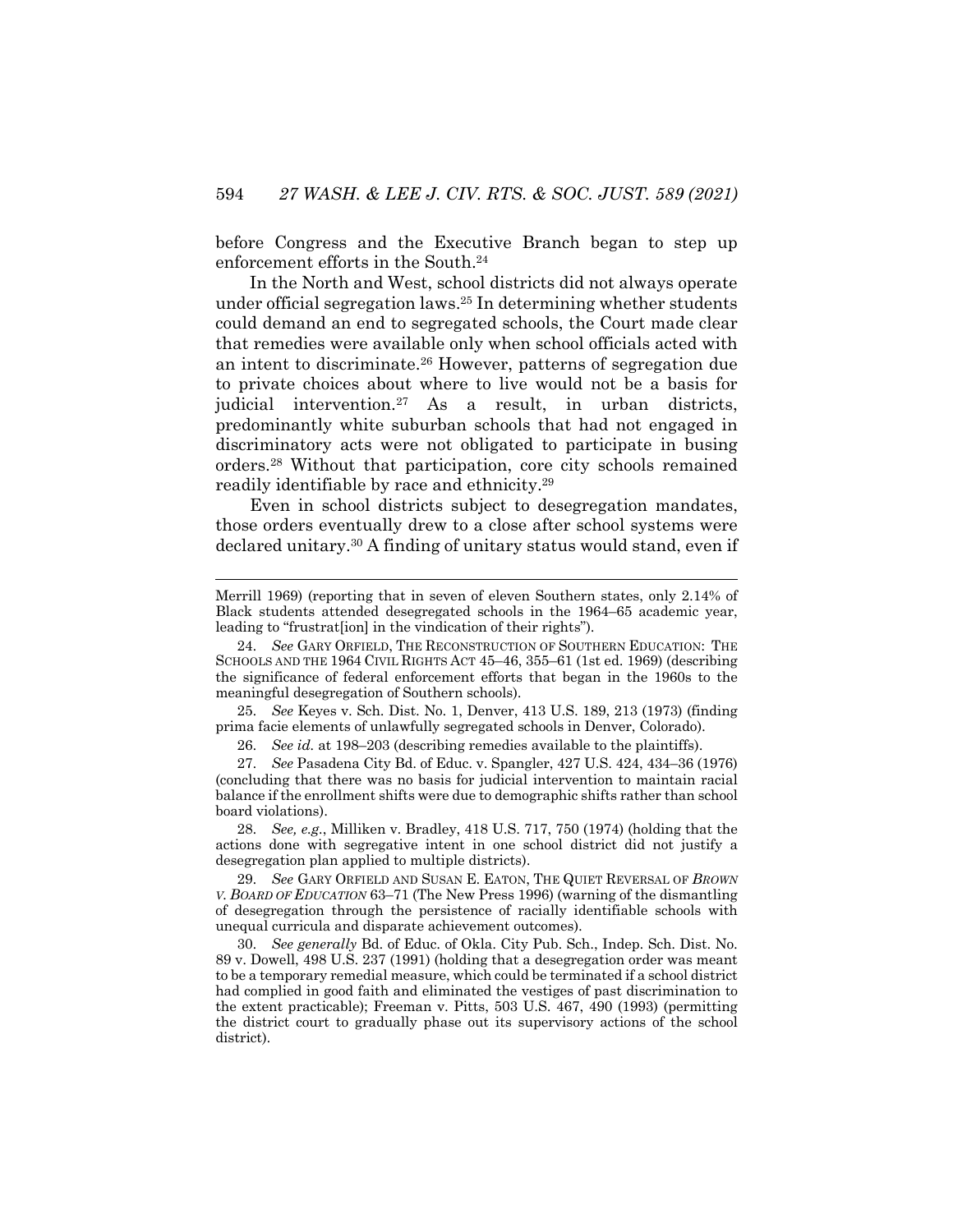public schools subsequently resegregated.31 Local officials who wanted to preserve or promote racially integrated schools had few options in the absence of a court order.32 In 2007, in *Parents Involved in Community Schools v. Seattle School District*, <sup>33</sup> the Court struck down voluntary integration plans, even when race was only one factor in school assignments, received modest weight, and was used to promote diversity in the student body.34 The upshot was that even as court-ordered desegregation came to an end, voluntary integration plans weighing race in individual student assignments were constitutionally forbidden.

Not surprisingly, then, in 2020, the Economic Policy Institute found that segregation remained a fact of life for most Black and Latinx students in the public schools.<sup>35</sup> Over 69% of Blacks, but only 13% of whites, attended schools with enrollments of 51-100% students of Color.<sup>36</sup> In 2019, education professor Bruce Fuller and his colleagues found that Latinx students' ethnic isolation had increased in the late 1990s and 2000s.37 In 1998, the average

33. *See* Parents Involved in Cmty. Schs. v. Seattle Sch. Dist., 551 U.S. 701, 747–748 (2007) (holding the school districts' use of racial classification in student assignment plans was unjustified),

34. *See id.* at 735 ("Classifying and assigning schoolchildren according to a binary conception of race is an extreme approach in light of our precedents and our Nation's history of using race in public schools, and requires more than such an amorphous end to justify it.").

<sup>31.</sup> *See Freeman*, 503 U.S. at 495 ("Where resegregation is a product not of state action but of private choices, it does not have constitutional implications. It is beyond the authority and beyond the practical ability of the federal courts to try to counteract these kinds of continuous and massive demographic shifts.").

<sup>32.</sup> Nikole Hannah-Jones, *Lack of Order: The Erosion of a Once-Great Force for Integration*, PROPUBLICA (May 1, 2015), https://www.propublica.org/article/lack-of-order-the-erosion-of-a-once-greatforce-for-integration [perma.cc/9FCA-68PJ].

<sup>35.</sup> *See* Emma García, *Schools Are Still Segregated, and Black Children Are Paying a Price*, ECON. POL'Y INST. (Feb. 12, 2020), https://www.epi.org/publication/schools-are-still-segregated-and-black-childrenare-paying-a-price/ ("Well over six decades after the Supreme Court declared 'separate but equal' schools to be unconstitutional in Brown v. Board of Education, schools remain heavily segregated by race and ethnicity.") [perma.cc/9MME-JUJ3].

<sup>36.</sup> *See id.* at 2 fig.A (showing the percentages of white and Black eighth-graders attending schools with a high concentration of students of Color).

<sup>37.</sup> *See* Bruce Fuller, Yoonjeon Kim, Claudia Galindo, Shruti Bathia, Margaret Bridges, Greg J. Duncan, & Isabel Garcia Valdivia, *Worsening School Segregation for Latino Children?*, 48 EDUC. RESEARCHER 407, 407 (2019) ("Overall,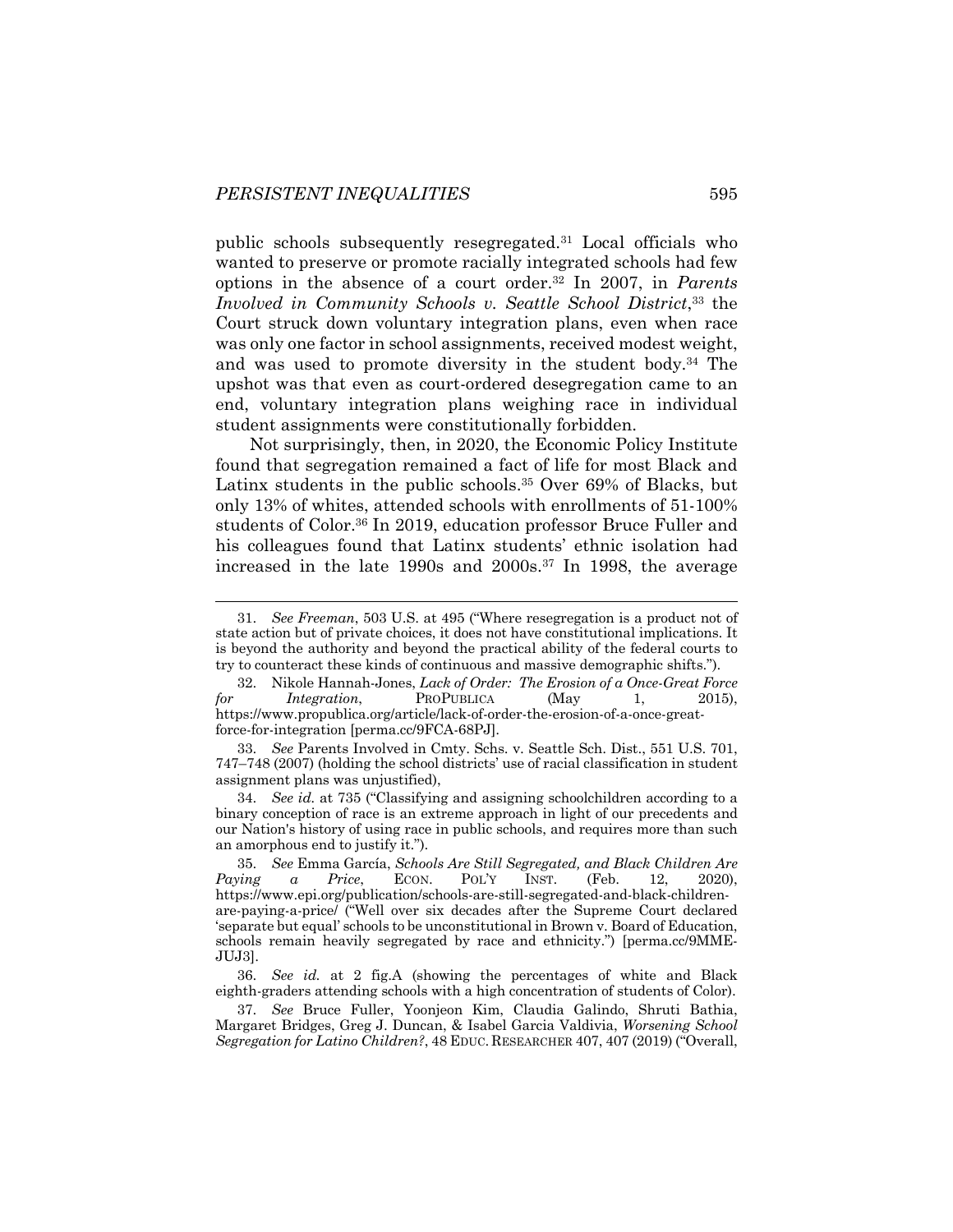Latinx kindergartner was in a school in which four out of ten classmates were white, while in 2010, only three out of ten were white.<sup>38</sup> Fuller and his colleagues attributed part of this change to an overall increase in the Latinx population and a decline in the white population.39 However, the researchers also believed that Latinx families were migrating in substantial numbers to new communities, and upon arrival, they often settled in predominantly Latinx communities.40

#### *B. The Intersection of Race, Ethnicity, and Poverty*

The deeper significance of these patterns of racial and ethnic segregation for Black and Latinx students becomes evident only when considered in conjunction with data on socioeconomic status.41 For Black students, intense patterns of racial segregation have been compounded by high levels of socioeconomic isolation.<sup>42</sup> In 2020, the Economic Policy Institute found that over 70% of Black children attended high-poverty schools, those with 51% to 100% of the students receiving free or reduced-price lunch, while just over 30% of white students did.<sup>43</sup> The statistics were even more striking when comparing students who attended low-poverty, mostly white schools and students who attended high-poverty, mostly non-white schools.44 Only 3.1% of Black students went to low-poverty, mostly white schools, while nearly one-fourth of

43. *Id.* at 2 fig. B.

we find intensifying segregation of Latino children from White peers among schools in districts that enroll at least 10% Latino pupils; this set against already high levels of racial isolation.").

<sup>38.</sup> *Id.* at 413, 416.

<sup>39.</sup> *See id*. at 409, 414–15 (finding that Latinx students make up a rising share of the school population but home language, household income, and parental education significantly influence patterns of segregation as well).

<sup>40.</sup> *See id*. at 408 ("[T]he average Latino resident was less likely to see a White neighbor in 2010, compared with  $1980...$ ...").

<sup>41.</sup> *See* García, *supra* note 35 (explaining that racially segregated schools reflect and reinforce socioeconomic segregation).

<sup>42.</sup> *See id.* at 4 (stating how some Black students are disadvantaged in two ways: Race and poverty).

<sup>44.</sup> *See id.* at 3 fig.C ("Black children are highly likely to be in high-poverty schools with a high share of students of color, but white children are not.").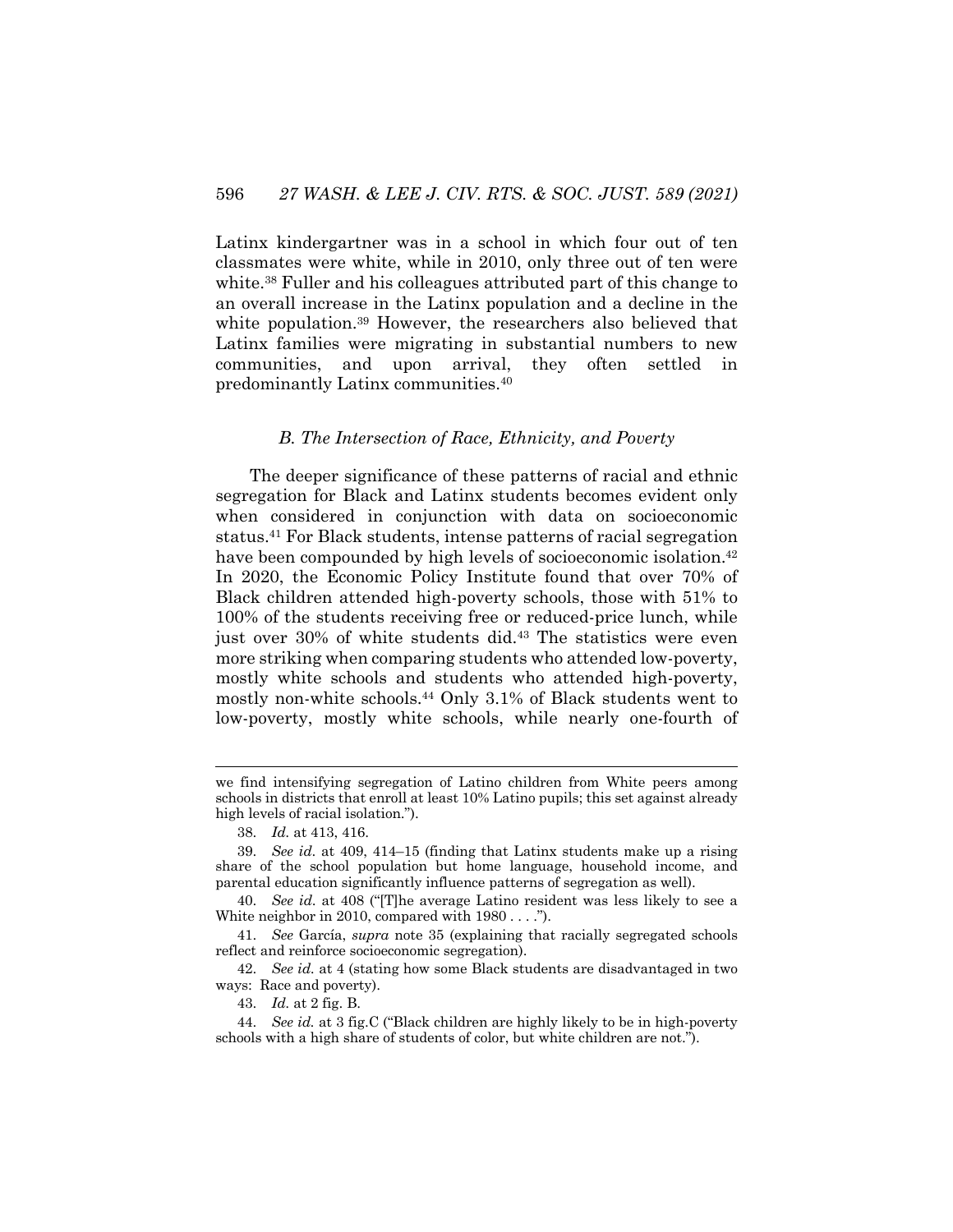whites did.<sup>45</sup> By contrast, only 8.4% of whites attended high-poverty, mostly non-white schools compared to 60% of Black students.46 These attendance patterns correlated with achievement gaps: Black students who went to high-poverty, mostly non-white schools performed more poorly on math tests than Black students who went to low-poverty, mostly white schools.47

According to Fuller and his colleagues, the relationship between ethnic segregation and socioeconomic isolation for Latinx students has been a complicated one.48 Even as Latinx grew more segregated from whites, they grew less isolated by class.49 In 1998, Latinx kindergartners attended schools in which, on average, four in ten students were not eligible for free and reduced price lunches.50 By 2010, that figure had risen to five in ten.51 This meant that Latinx children increasingly were in classrooms with fewer white but more middle-class Latinx peers.52 Fuller and his colleagues attributed this trend to migration and resettlement patterns, as working-class and middle-class families alike chose to live in predominantly Latinx communities.53 Alternatively, the finding could reflect declining wealth among the Latinx middle

<sup>45.</sup> *Id*.

<sup>46.</sup> *See* García*, supra* note 35, at 3 fig.C (comparing the racial gap in attending a high-poverty school with a large share of students of Color).

<sup>47.</sup> *Id*. at 3 ("When [B]lack children have the opportunity to attend the same schools that white children routinely attend, [B]lack children perform markedly better on standardized math tests . . . .").

<sup>48.</sup> *See* Fuller et al., *supra* note 37, at 407 ("Yet little is known empirically about recent trends in levels of racial and economic segregation that confront Latino children at entry to elementary school.").

<sup>49.</sup> *See id.* at (finding "intensifying segregation of Latino children from White peers among schools in districts that enroll at least 10% Latino pupils," but low-income children were "increasingly [likely to] attend school with middle-class peers over the 1998 to 2010 period.").

<sup>50.</sup> *Id.* at 412 tbl.1 (showing changes in racial segregation in schools offering free or reduced-price meals)

<sup>51.</sup> *Id.* (same).

<sup>52.</sup> *See id.* at 413 tbl.2 (charting the increase).

<sup>53.</sup> *See id*. at. 414–15 ("To the extent that low-income Latino families migrate into middle-class communities, this helps to explain improving economic integration.").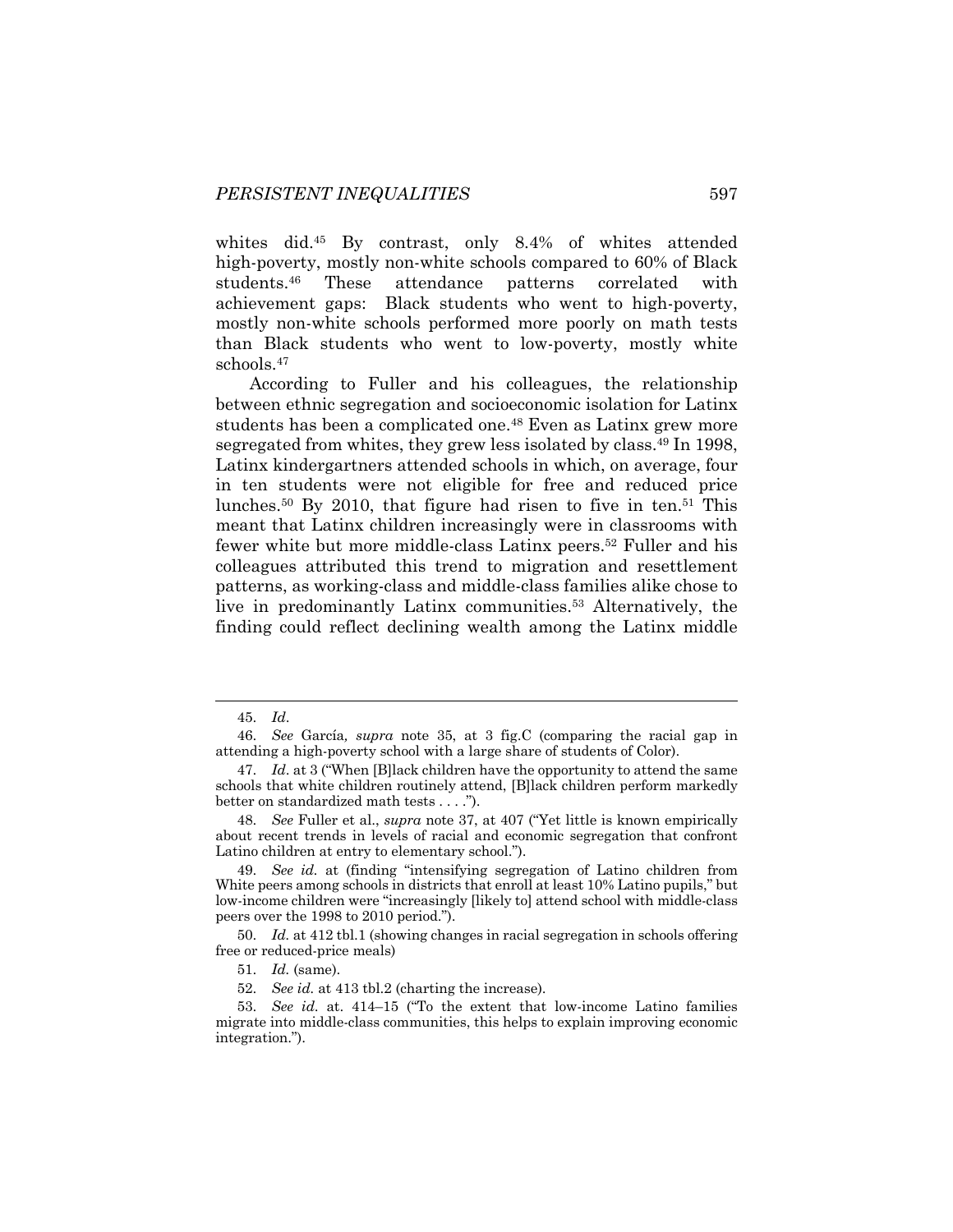class during and after the Great Recession, forcing families to move to less affluent neighborhoods.<sup>54</sup>

As the researchers noted, the changing pattern of Latinx enrollments gives rise to an interesting but still unanswered question: Will socioeconomic integration yield achievement gains for Latinx students in the same way that racial integration once did for Black students?55 Other studies raise some doubts about the durability of the trend identified by Fuller and his colleagues.<sup>56</sup> Recent demographic research by Amelie Constant and Douglas S. Massey indicates that in the South, a region that recently experienced high levels of Latinx migration, patterns of not only concentrated disadvantage but also concentrated affluence are emerging.57 That development could mean that, over time, Latinx—much like their white counterparts—grow increasingly segregated from each other by socioeconomic class, reflecting widening divides in wealth and income.<sup>58</sup>

That said, assessing the benefits of socioeconomic integration is an urgent task, given that the Court has permitted school boards to use this tool, even as voluntary plans based on race and ethnicity are constitutionally suspect.59 In turning to socioeconomic

57. *See id.* at 49–50 ("affluent Latinos are able to use their income, occupational, and educational attainments to gain access to more advantaged neighborhoods . . . .").

<sup>54.</sup> *See* Fuller, et al., *supra* note 37, at 415 ("The net worth of Latino households fell from \$23,600 to \$13,700 (42%) between 2007 and 2013 . . . .").

<sup>55.</sup> *See id*. at 417 ("[T]he independence of economic integration vis-à-vis racial integration offers encouraging news for Latino families in some locales.").

<sup>56.</sup> *See* AMELIE F. CONSTANT & DOUGLAS S. MASSEY, LATINOS IN THE SOUTHERN UNITED STATES: TRENDS AND PATTERNS 48–49 (Princeton Univ. Off. of Population Rsch. 2019) (noting that the spatial concentration of Latinx poverty in the South rose in the 1980s, was flat or intensified in the 1990s, and only began to decline in 2000; meanwhile, the concentration of Latinx affluence fell during the 1980s and 1990s and then began to rise in 2000).

<sup>58.</sup> *See id.* at 56 (analyzing how, as Latinx-white segregation declines, affluent Latinos become more segregated from impoverished populations). Fuller and his colleagues note this pattern of growing economic segregation in the United States, "as affluent Americans increasingly reside in exclusive enclaves." Fuller, *supra* note 37, at 410.

<sup>59.</sup> *See* ERICA FRANKENBERG, INTERCULTURAL DEV. RSCH. ASS'N, USING SOCIOECONOMIC–BASED STRATEGIES TO FURTHER RACIAL INTEGRATION IN K-12 SCHOOLS 4–5 (Feb. 2018) (describing how federal guidelines on school desegregation released in 2011 advised schools that "a variety of socioeconomic factors" could be considered); Sean Reardon & Lori Rhodes, *The Effects of Socioeconomic School Integration Policies on Racial School Desegregation*, *in*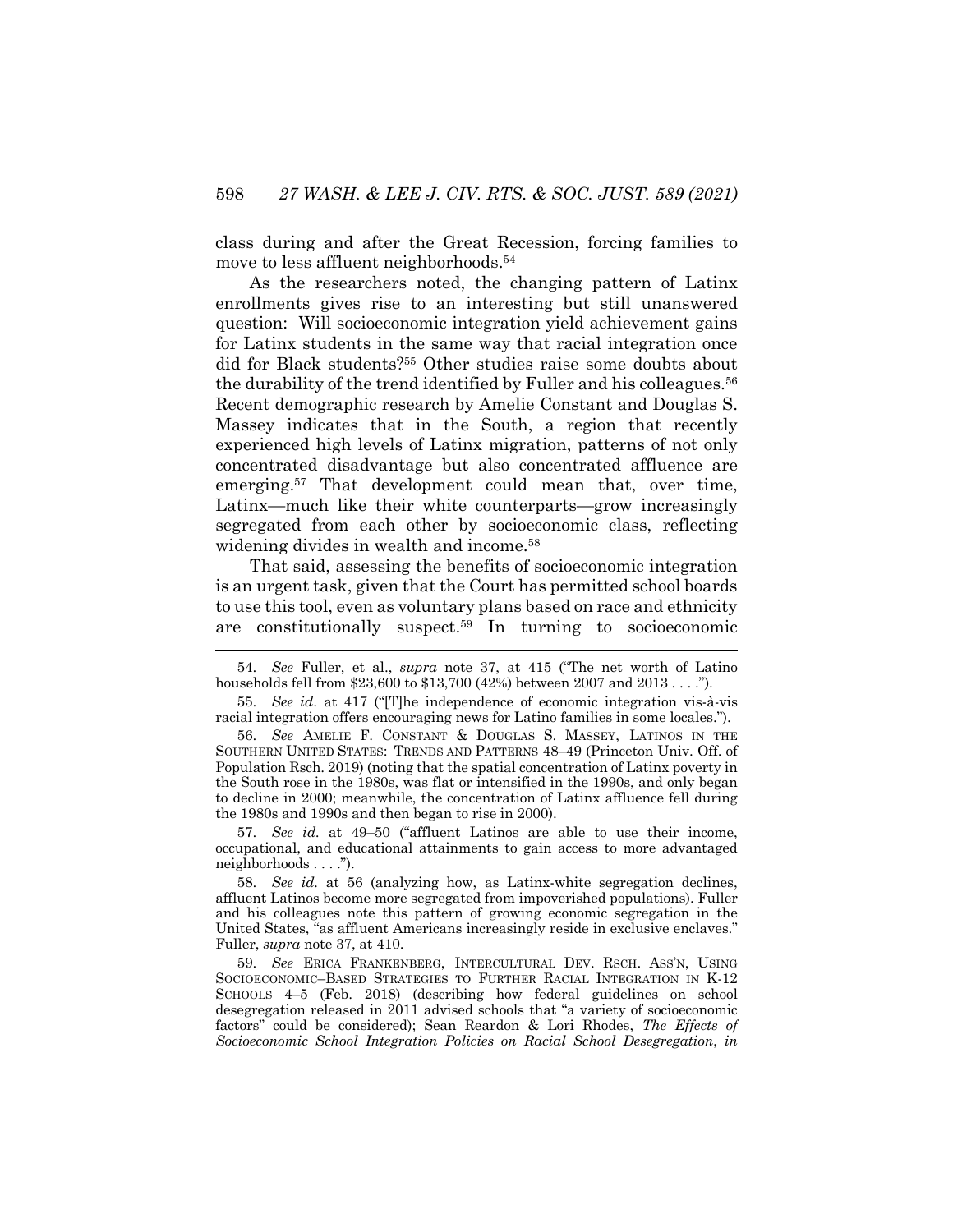integration, local officials hope that the plans will indirectly improve the racial and ethnic diversity of school populations.<sup>60</sup> Yet, administrators also anticipate that these plans will offer independent advantages as middle-class students of any race or ethnicity become a resource for children from less privileged backgrounds.61 So far, relatively few school districts have attempted to use class-based integration plans.62 Moreover, these plans have not always yielded benefits on a par with racial integration.63 So, it remains unclear whether socioeconomic integration is a politically viable or educationally productive alternative to racial desegregation.

## *C. Additional Dimensions of Difference: Language and Immigration Status*

60. *See* FRANKENBERG, *supra* note 59, at 14 (assessing efforts to use socioeconomic integration plans to achieve racial diversity in schools); Reardon & Rhodes, *supra* note 59, at 187 (describing the claim that "socioeconomic integration will produce racial desegregation as a by-product, given the strong correlation between race and socioeconomic status in the United States").

61. *See* RICHARD D. KAHLENBERG, HALLEY POTTER & KIMBERLY QUICK, THE CENTURY FOUND., A BOLD AGENDA FOR SCHOOL INTEGRATION (2019) (citing evidence that "reducing socioeconomic segregation in our schools by half would produce a return on investment of three to five times the cost of the programs").

62. *See* Reardon & Rhodes, *supra* note 59, at 189–90 (noting at the time of their study, districts with socioeconomic integration plans accounted for "roughly one-quarter of one percent of all districts in the United States"); RICHARD D. KAHLENBERG, THE CENTURY FOUND., SCHOOL INTEGRATION IN PRACTICE: LESSONS FROM NINE DISTRICTS (2016) (stating 100 school districts and charter schools were pursuing socioeconomic integration). To put these figures in context, there were 13,588 public school districts in 2010–2011, according to the National Center for Education Statistics. NAT'L CTR. FOR EDUC. STAT., DIGEST OF EDUCATION STATISTICS, *Table 98: Number of Public School Districts and Public and Private Elementary and Secondary Schools: Selected Years, 1869–70 Through 2010–11*, nces.ed.gov/programs/digest/d12/tables/dt12\_098.asp [perma.cc/6D7P-XY8U].

63. *See* Reardon & Rhodes, *supra* note 59, at 202–03 (arguing that two-thirds of districts using socioeconomic integration plans adopted "weak mechanisms" that had "little or no impact on racial or socioeconomic segregation patterns").

INTEGRATING SCHOOLS IN A CHANGING SOCIETY: NEW POLICIES AND LEGAL OPTIONS FOR A MULTIRACIAL GENERATION 187, 187–89 (Erica Frankenberg & Elizabeth DeBray eds., 2013) (noting the use of race in school assignment plans "is no longer legally permissible in most cases. However, because socioeconomic status does not create a protected class under the 14th Amendment, the use of individual socioeconomic status in school assignment plans is legally permissible").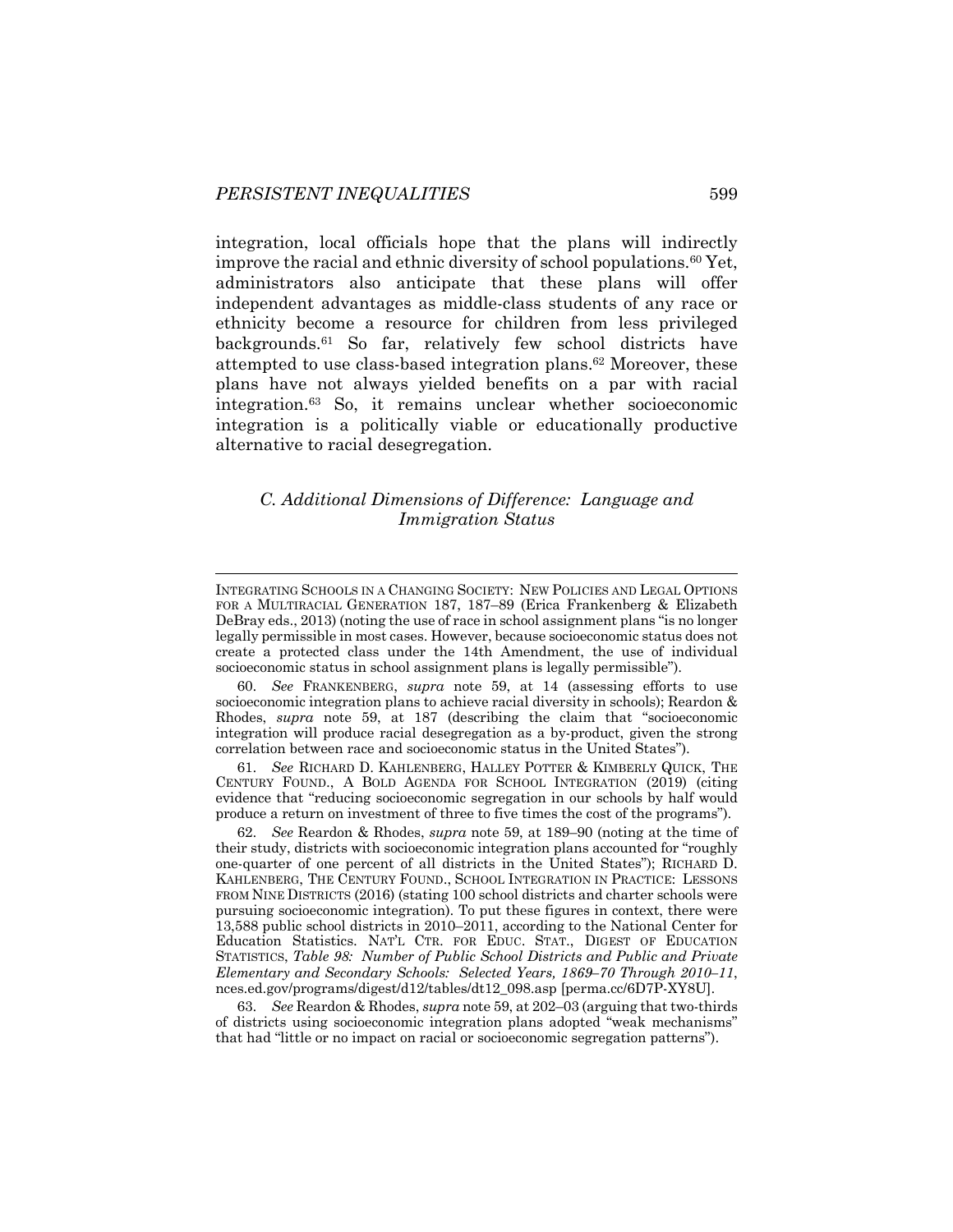Some students of color attend schools that serve not only a disproportionate number of low-income students but also substantial numbers of English language learners (ELLs) and immigrant children, especially undocumented students.<sup>64</sup> Recent studies have shown that ELLs cluster in schools that are racially and ethnically identifiable and isolated by poverty.65 According to a 2017 Economic Policy Institute report by Martin Carnoy and Emma García, over 55% of Latinx ELLs went to a school in which 75% or more students were Black or Latinx, while just 3.3% of white students did.<sup>66</sup> Similarly, over 55% of Latinx ELLs enrolled in a school in which more than 75% of the student body qualified for free or reduced price lunch.<sup>67</sup> That compared to only 6.9% of white students.<sup>68</sup> Some commentators have referred to this phenomenon as the "triple" segregation of Latinx students by ethnicity, poverty, and language.69

ELLs face special challenges in gaining access to the curriculum, despite the United States Supreme Court's landmark 1974 decision in *Lau v. Nichols*, <sup>70</sup> sometimes characterized as the *Brown v. Board of Education* for English language learners.71 After

- 67. *See id.* (same).
- 68. *See id*. (same).

69. *See* Janie Tankard Carnock & April Ege, *The "Triple Segregation" of What Can We Do?*, NEW AM. FOUND. (Nov. 17, 2015), https://www.newamerica.org/education-policy/edcentral/latinos-segregation/

("Access [to high-performing schools] largely depends on where a family can afford to live . . . So, students of color—both Latinos and African Americans—often face a 'double segregation' along racial and socioeconomic lines . . . . But, a third form of segregation is largely unique to Latinos: *linguistic* isolation.") (italics in original) [perma.cc/B7S8-4FKN].

70. *See* Lau v. Nichols, 414 U.S. 563, 568 (1974) (holding that the school system's failure to provide assistance to Chinese-speaking students denied meaningful opportunity to participate in public educational programming in violation of the Civil Rights Act of 1964).

71. *See* Patricia Gandara, Rachel Moran, & Eugene Garcia, *Legacy of* Brown:

<sup>64.</sup> *See* MARTIN CARNOY & EMMA GARCÍA, ECON. POL'Y INST., FIVE KEY TRENDS IN U.S. STUDENT PERFORMANCE 16 (2017) (Black and Latinx students were more likely to attend schools segregated by race and poverty; the pattern was even more intense for Latinx ELLs).

<sup>65.</sup> *See id.* at 16–17 (most Latinx ELLs attend a high-poverty school as well as a high-minority school).

<sup>66.</sup> *See id.* at 22 tbl.3c (showing the share of eight-grade mathematics students attending schools with varying concentrations of poor students categorized by race, ethnicity, and level of poverty).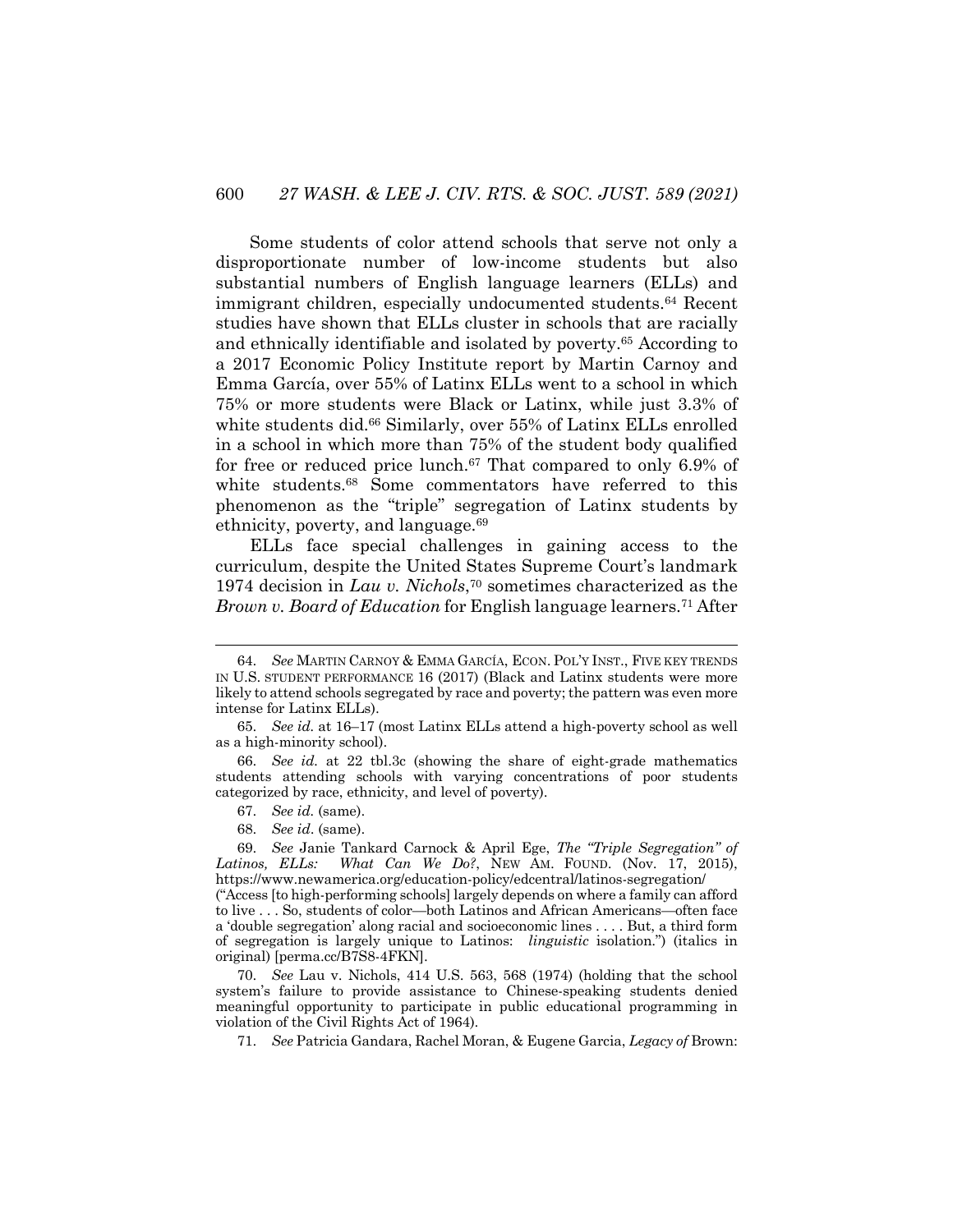*Lau*, educators retained significant discretion to choose among pedagogical approaches that promise to afford ELLs access to the curriculum.72 As controversies over teaching methodologies persisted,73 stark achievement gaps between ELL students and their English-proficient peers brought home the ongoing difficulties.74 In a study that looked at trends from 1996–2003 and 2003–2013, Carnoy and García found that even as achievement gaps in reading and mathematics between Latinx non-ELLs and whites narrowed significantly after controlling for socioeconomic status, the substantial gaps between Latinx ELLs and whites widened.75 In 2009, in *Horne v. Flores*, <sup>76</sup> the Supreme Court put these disparities largely beyond the purview of civil rights protection by holding that school districts have no obligation under

Lau *and Language Policy in the United States*, 28 REV. OF RES. IN EDUC. 27, 29– 30 (2004) (contrasting *Brown* with *Lau*).

<sup>72.</sup> *See Lau*, 414 U.S. at 565 (declining to mandate a particular method of instruction). Shortly after the *Lau* decision, Congress codified the Court's approach in the Equal Educational Opportunities Act (EEOA) of 1974, which required only that school districts take "appropriate action" to rectify language barriers. 20 U.S.C. § 1703(f). The Fifth Circuit Court of Appeals adopted a highly influential three-part test that reinforced this commitment to flexibility. *See* Castaneda v. Pickard, 648 F.2d 989, 1009–10 (5th Cir. 1981) (finding school districts could comply with the EEOA by showing that they had adopted a sound educational theory, had made reasonable efforts to implement it, and had monitored the results).

<sup>73.</sup> For example, over a decade ago, three states adopted statutes mandating structured English immersion and requiring waivers to use native-language instruction in the classroom. Recently, California and Massachusetts overturned their structured immersion initiatives, but the statute remains good law in Arizona. *See* Corey Mitchell, *'English-Only' Laws in Education on Verge of Extinction*, EDUC. WEEK (Oct. 23, 2019), https://www.edweek.org/ew/articles/2019/10/23/english-only-laws-in-educationon-verge-of.html ("In the past three years, voters and lawmakers in California and Massachusetts repealed anti-bilingual education laws, leaving Arizona's as the last one standing.") [perma.cc/7KGX-D533].

<sup>74.</sup> *See* CARNOY & GARCÍA, *supra* note 64, at 26 (finding that from 2003–2013, "[f]]or ELL Asian and Hispanic children, there was essentially no catch-up relative to whites.").

<sup>75.</sup> *See id.* (reporting that "the large negative gap between white students and [Hispanic and Asian ELLs] increased").

<sup>76.</sup> *See* Horne v. Flores, 557 U.S. 433, 467 (2009) (holding that the Equal Educational Opportunities Act does not require "the equalization of results between native and nonnative speakers on tests administered in English . . . .").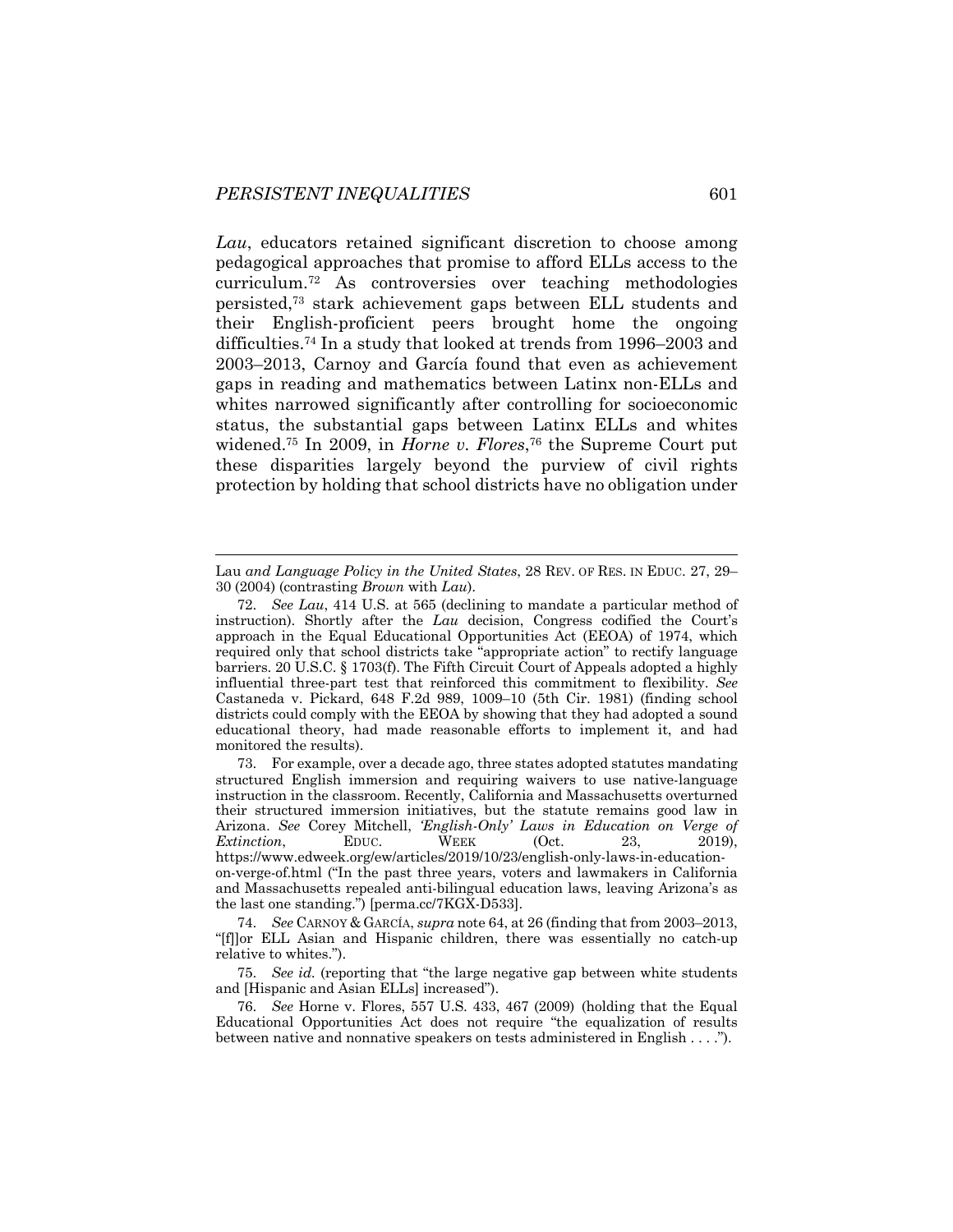federal law to close the achievement gap between ELLs and their English-proficient peers.77

With respect to immigration status, the most vulnerable children are clearly the undocumented. The United States Supreme Court's 1982 decision in *Plyler v. Doe*<sup>78</sup> protects these students' right to attend public elementary and secondary schools.79 Although some state and local officials have tried to interfere with this right of access, the decision has been remarkably successful in turning school grounds into safe havens for undocumented students.80 According to sociologist Roberto G. Gonzalez, *Plyler* enabled these children to feel that they were part of America until they began their "transition to illegality" upon graduating from high school.<sup>81</sup> The Deferred Action for Child Arrivals (DACA) program addressed this transition in part by providing some protections for undocumented youth to pursue higher education and employment.<sup>82</sup> In 2017, however, the Trump administration rescinded the program, prompting multiple lawsuits.83 Despite the United States Supreme Court's recent decision rejecting the Trump administration's rescission of the program,84 DACA protections remain precarious.85 Moreover,

80. MICHAEL A. OLIVAS, PERCHANCE TO DREAM: A LEGAL AND POLITICAL HISTORY OF THE DREAM ACT & DACA (NYU Press 2020) (describing unsuccessful state and federal efforts to overturn the Supreme Court's decision in *Plyler*).

81. ROBERTO G. GONZALEZ, LIVES IN LIMBO: UNDOCUMENTED AND COMING OF AGE IN AMERICA 199–200 (Univ. of Cal. Press 2015).

82. *See* Rachel F. Moran, *Dreamers Interrupted: The Case of the Rescission of the Programs of Deferred Action for Childhood Arrivals*, 53 U.C. DAVIS L. REV. 1905, 1923–25 (2019) (explaining that until DACA was established, many beneficiaries were unable to peruse higher education or lawful employment).

83. *See id*. at 1930 (describing President Trump's rescission of the program).

85. *See* Michael D. Shear and Caitlin Dickerson, *Trump Delays Efforts to End Protections for Immigrant 'Dreamers*,' N.Y. TIMES (July 28, 2020), https://www.nytimes.com/2020/07/28/us/politics/trump-daca.html (discussing the Trump administration's new restrictions on DACA) [perma.cc/SZ6X-J4WN];

<sup>77.</sup> *Id.* 

<sup>78.</sup> *See* Plyer v. Doe, 457 U.S. 202, 215 (1982) (concluding that the undocumented plaintiffs were entitled to Fourteenth Amendment Due Process protection).

<sup>79.</sup> *Id*. at 240 ("[T]he exclusion of appellees' class of children from state-provided education is a type of punitive discrimination based on status that is impermissible under the Equal Protection Clause.").

<sup>84.</sup> Dep't of Homeland Sec. v. Regents of the Univ. of Cal., 140 S. Ct. 1891, 1891 (2020).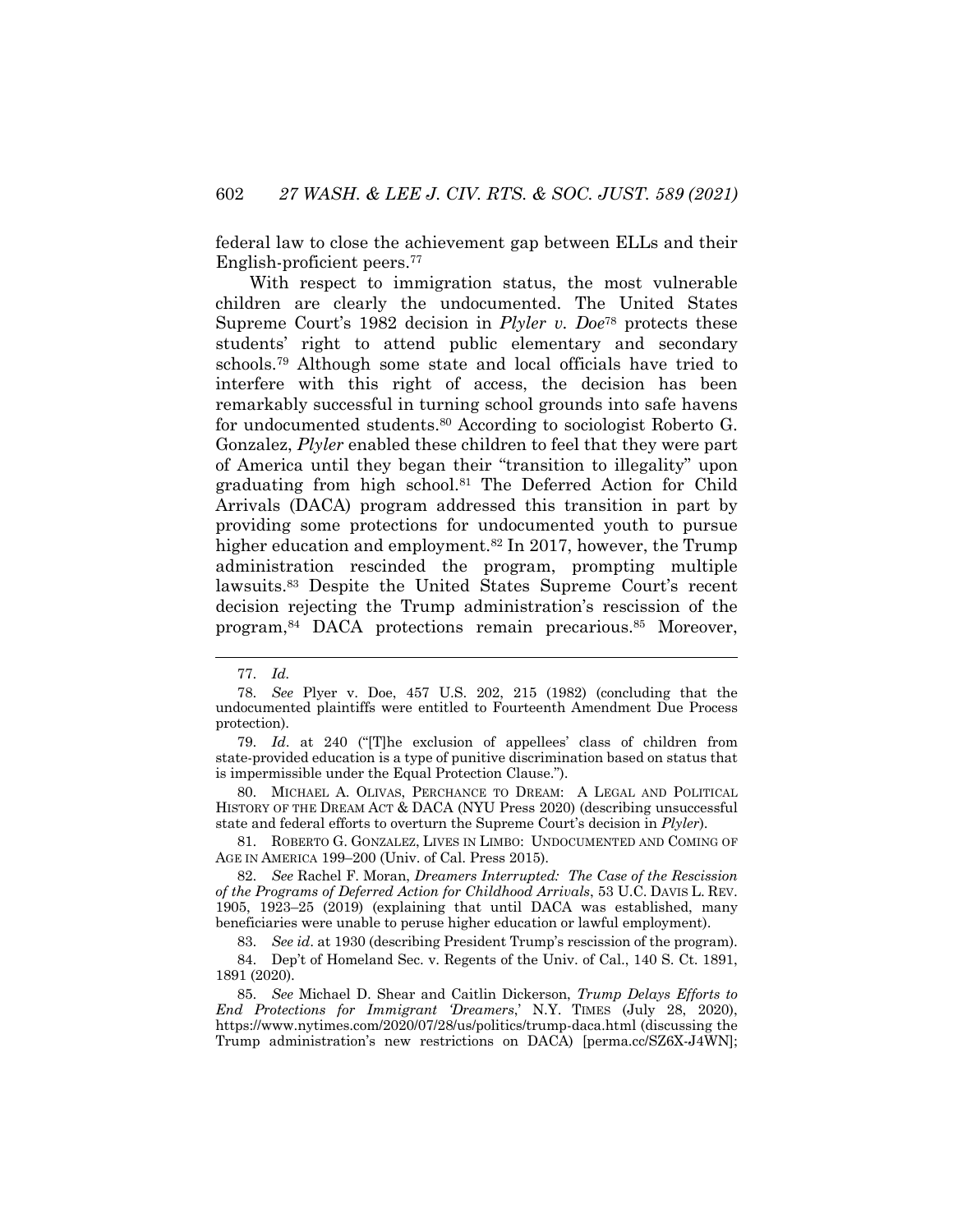Trump's harsh rhetoric about efforts to root out and deport the undocumented left some students feeling unsafe even at school.<sup>86</sup> These students feared, for example, that immigration officers could detain parents when the family was on the way to campus.<sup>87</sup> Those anxieties in turn could disrupt the learning environment at schools serving high numbers of immigrant students.<sup>88</sup>

#### *D. Greater Needs, Fewer Resources*

Due to ongoing segregation, disadvantaged students often find themselves in public schools that serve a disproportionate number of students of color, low-income students, ELLs, and immigrant students. These schools arguably need more resources to support children who face a variety of obstacles to learning.<sup>89</sup> Yet, these

86. *See* Donna St. George, *Schools Warn of Increased Student Fears Due to Immigration Arrests, Trump Election*, WASH. POST (Dec. 26, 2016), https://www.washingtonpost.com/local/education/schools-warn-of-increasedstudent-fears-due-to-immigration-arrests-trump-election/2016/12/26/a4b2b732 c0a7-11e6-b527-949c5893595e\_story.html (explaining that attendance among Latino students had fallen due to parents keeping their children home due to deportation fears) [perma.cc/MP4K-7TFK].

87. *See id* (explaining the schools' efforts to reassure families who were concerned about sending their children to school due to deportation fears).

88. *See* John Rogers, *School and Society in the Age of Trump*, UCLA INST. FOR DEMOCRACY, EDUC., & ACCESS (Mar. 13, 2019), https://idea.gseis.ucla.edu/publications/school-and-society-in-age-of-trump/ (explaining the broad social issues in Trump's presidency and their effect on students and educators in America's high schools) [perma.cc/7XCY-MACY].

89. *See* Ivy Morgan and Ary Amerikaner, *Funding Gaps 2018*, ED TRUST

Elizabeth Redden, *Trump Administration Rejects New DACA Applications*, INSIDE HIGHER ED (July 17, 2020), https://www.insidehighered.com/quicktakes/2020/07/17/trump-administrationrejects-new-daca-applications (explaining that the Trump administration is refusing to accept new applications for the DACA program despite a Supreme Court ruling that required reinstatement of the program) [perma.cc/45QD-CM35]; Caitlin Dickerson and Michael D. Shear, *Judge Orders Government to Fully Reinstate DACA Program*, N.Y. TIMES (Dec. 4, 2020), https://www.nytimes.com/2020/12/04/us/daca-reinstated.html (explaining President Trump's attempts to cancel the DACA program) [perma.cc/8UNR-7RHY]. Trump's successor, President Joseph R. Biden has reinstated and sought to strengthen DACA and has sent a comprehensive immigration reform bill to Congress. However, the fate of that bill remains uncertain. Korina Iribe, *For Dreamers, Action Will Speak Louder Than Words*, N.Y. TIMES, Jan. 29, 2021, https://www.nytimes.com/2021/01/29/opinion/biden-immigration-reformdreamers.html [perma.cc/4VT4-FKJ8].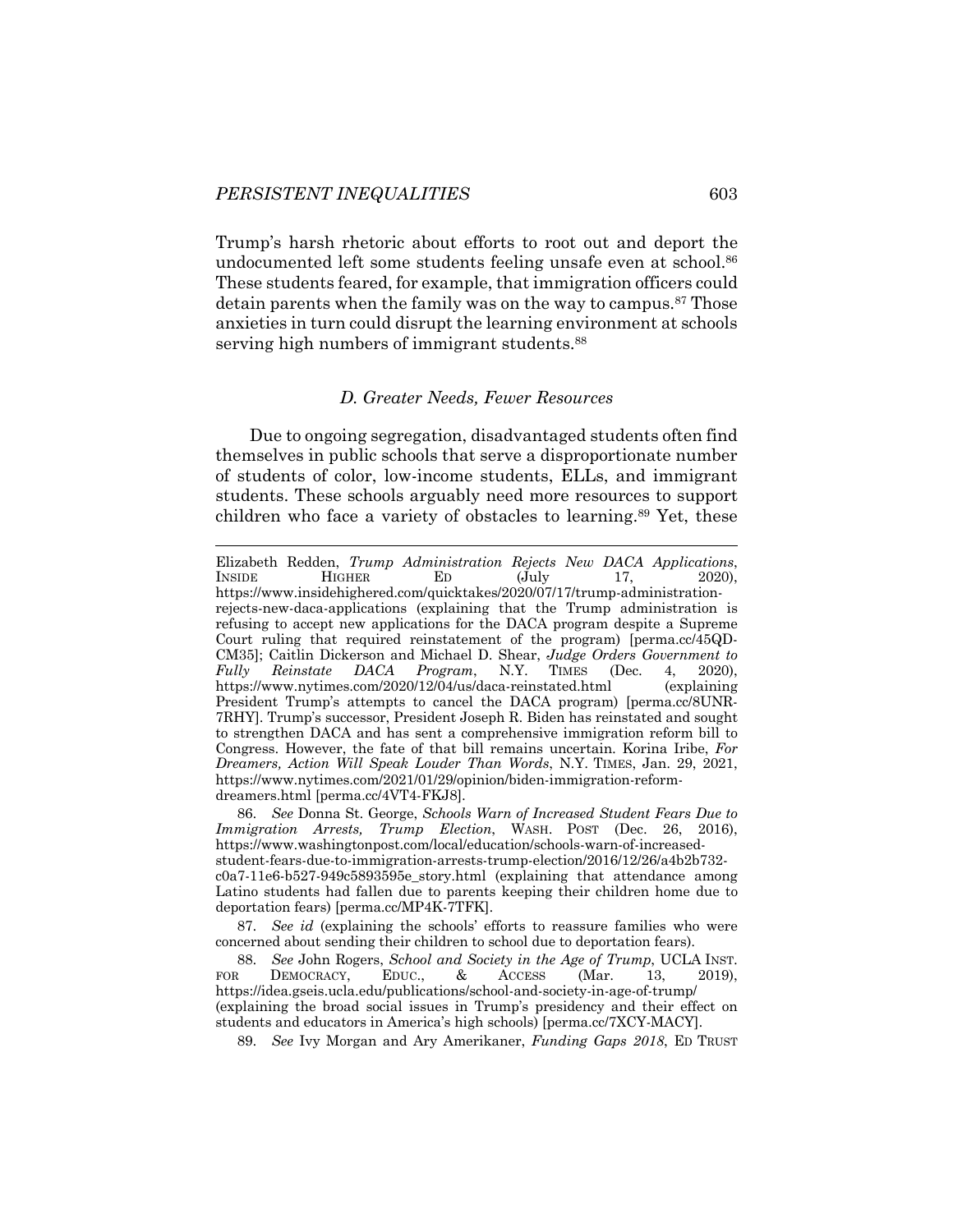institutions often have substantially less in the way of funds than schools that serve predominantly white and affluent student bodies.90 A 2018 study by Ed Trust concluded that districts with high numbers of students of color received \$1,800 less per student than districts with low numbers.91 In addition, high-poverty districts received \$1,000 less per student than low-poverty districts.92 A July 2020 study by the Century Foundation reported even starker disparities. That research concluded that school systems with high concentrations of Black and Latinx students had \$5,000 less per pupil to provide needed services compared to school systems with smaller concentrations.<sup>93</sup> In addition, schools with high enrollments of low-income students had to make do with  $$6,700$  less per pupil than more affluent districts.<sup>94</sup> To put these figures in perspective, the U.S. Census found that in 2018, average per-capita student spending was \$12,612.95 The Century Foundation also determined that Black students were disproportionately concentrated in poorly funded, low-performing schools, while districts with high Latinx enrollments faced the

90. *See id*. (explaining the stark difference in funding between schools that serve the largest populations of students of color and those that serve the fewest students of color).

91. *See id*. (stating that school districts serving the largest populations of students of color receive 13% less per student than those serving the fewest students of color).

92. *See id*. (describing the difference between school districts serving the largest populations of students from low-income families and those that serve higher-income students).

93. *See* THE CENTURY FOUND., CLOSING AMERICA'S EDUCATION FUNDING GAPS (2020) ("Nationally, districts with over 50 percent Black and/or Latinx students face a funding gap of more than \$5,000 per pupil on average.").

94. *See id*. (finding low-income districts are more than twice as likely to have a funding gap as higher income districts, with "[t]he average gap in these districts [being] more than \$6,700 per pupil.").

95. U.S. CENSUS BUREAU, RELEASE NO. CB20-TPS.21, SPENDING PER PUPIL INCREASED FOR SIXTH CONSECUTIVE YEAR (May 11, 2020), https://www.census.gov/newsroom/press-releases/2020/school-

system-finances.html#:~:text=MAY%2011%2C%202020%20%E2%80%94The%2 0amount,released%20today%20by%20the%20U.S (stating the amount spent per pupil for public elementary and secondary school for all 50 states) [perma.cc/Q2CT-7SF6].

<sup>(</sup>Feb. 27, 2018), https://edtrust.org/resource/funding-gaps-2018/ ("School districts that serve large populations of students of color and students from low-income families receive far less funding than those serving White and more affluent students.") [perma.cc/B5CF-KX6H].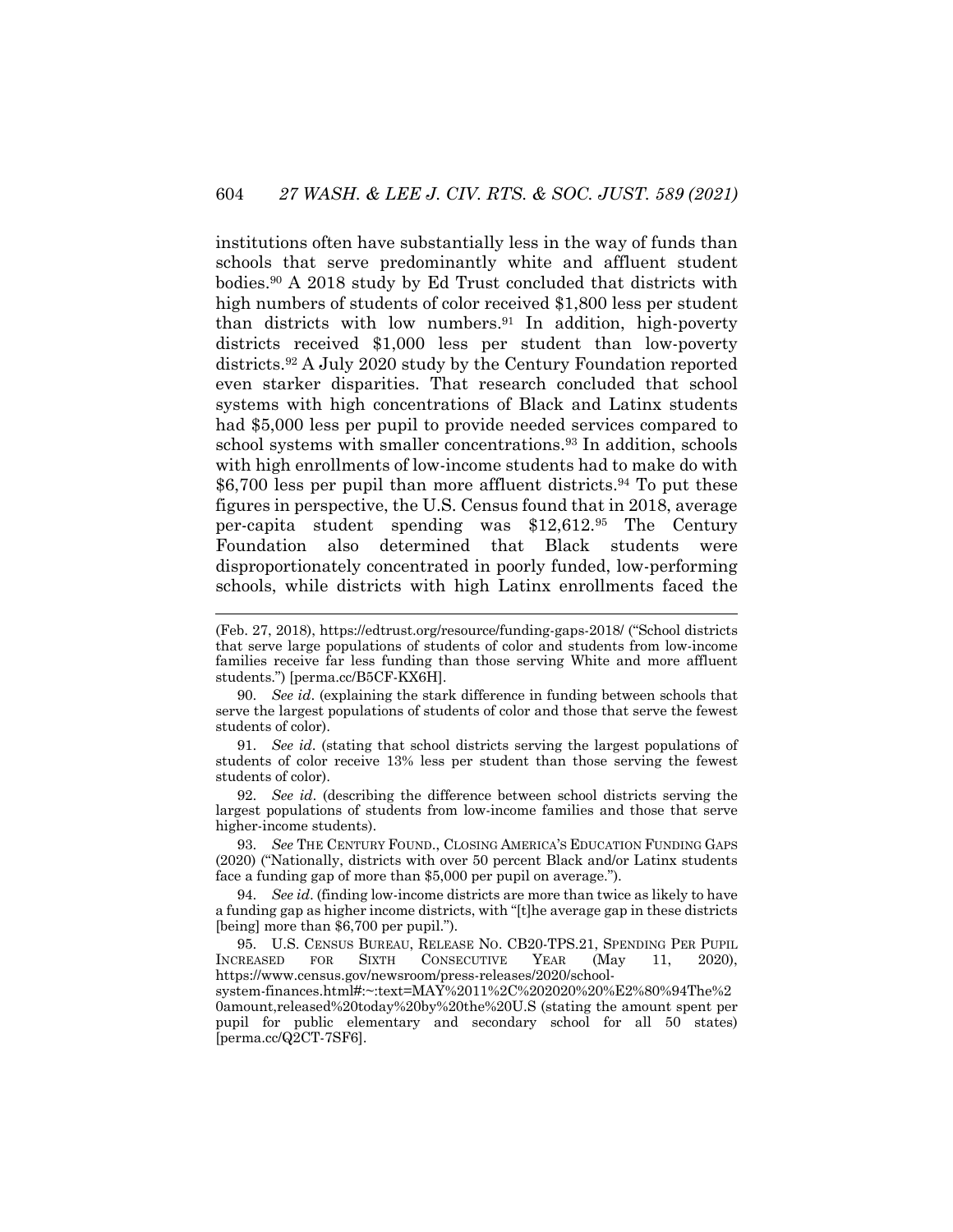largest funding shortfalls.96 In fact, of the districts studied, the ten with the worst funding disparities were all serving a majority Latinx student body.97

Before the pandemic, then, America's public schools remained identifiable by race, ethnicity, poverty, English language proficiency, and immigration status. These patterns concentrated barriers to learning in schools that often were poorly equipped to address them. In particular, these schools typically had fewer resources to address students' needs than those that served an affluent, predominantly white student body. When the coronavirus pandemic hit and schools were forced to close their doors abruptly, these disparities played a role in schools' responses and students' ability to learn.

#### *III. The Pandemic and the Intensification of Inequality*

Patterns of segregation that correlate with disparities in school resources clearly predated the pandemic. The pandemic has highlighted the precarity and fragility of disadvantaged children's access to education in unprecedented ways.<sup>98</sup> With the shift to remote learning, a new kind of isolation, confinement to the home, emerged.99 That separation intensified the experience of

<sup>96.</sup> *See* THE CENTURY FOUND., *supra* note 93 (stating that over 20 percent of children in poorly funded, low performing districts are Black and nearly 40 percent of children in poorly funded, low-performing districts are Latinx).

<sup>97.</sup> *See id.* ("Among districts of at least 25,000 students (288 districts overall), the ten districts with the largest funding gaps per pupil are all majority Latinx.") (emphasis in original).

<sup>98.</sup> *See* Emma García, Elaine Weiss, & Lora Engdahl, *Access to Online Learning Amid Coronavirus Is Far from Universal, and Children Who Are Poor Suffer from a Digital Divide,* ECON. POL'Y INST.: WORKING ECONS. BLOG (Apr. 17, 2020, 11:25 AM), https://www.epi.org/blog/access-to-online-learning-amidcoronavirus-and-digital-divide/ (explaining that the move to e-learning disadvantages students who do not have the resources they need to learn at home) [perma.cc/4P8B-8EGM].

<sup>99.</sup> *See* EMMA DORN, BRYAN HANCOCK, JIMMY SARAKATSANNIS, & ELLEN VIRULEG, COVID-19 AND STUDENT LEARNING IN THE UNITED STATES: THE HURT COULD LAST A LIFETIME 6 (June 1, 2020), https://www.mckinsey.com/~/media/McKinsey/Industries/Public%20and%20Soci al%20Sector/Our%20Insights/COVID-

<sup>19%20</sup>and%20student%20learning%20in%20the%20United%20States%20The% 20hurt%20could%20last%20a%20lifetime/COVID-19-and-student-learning-inthe-United-States-FINAL.pdf (noting "the crisis is likely to cause social and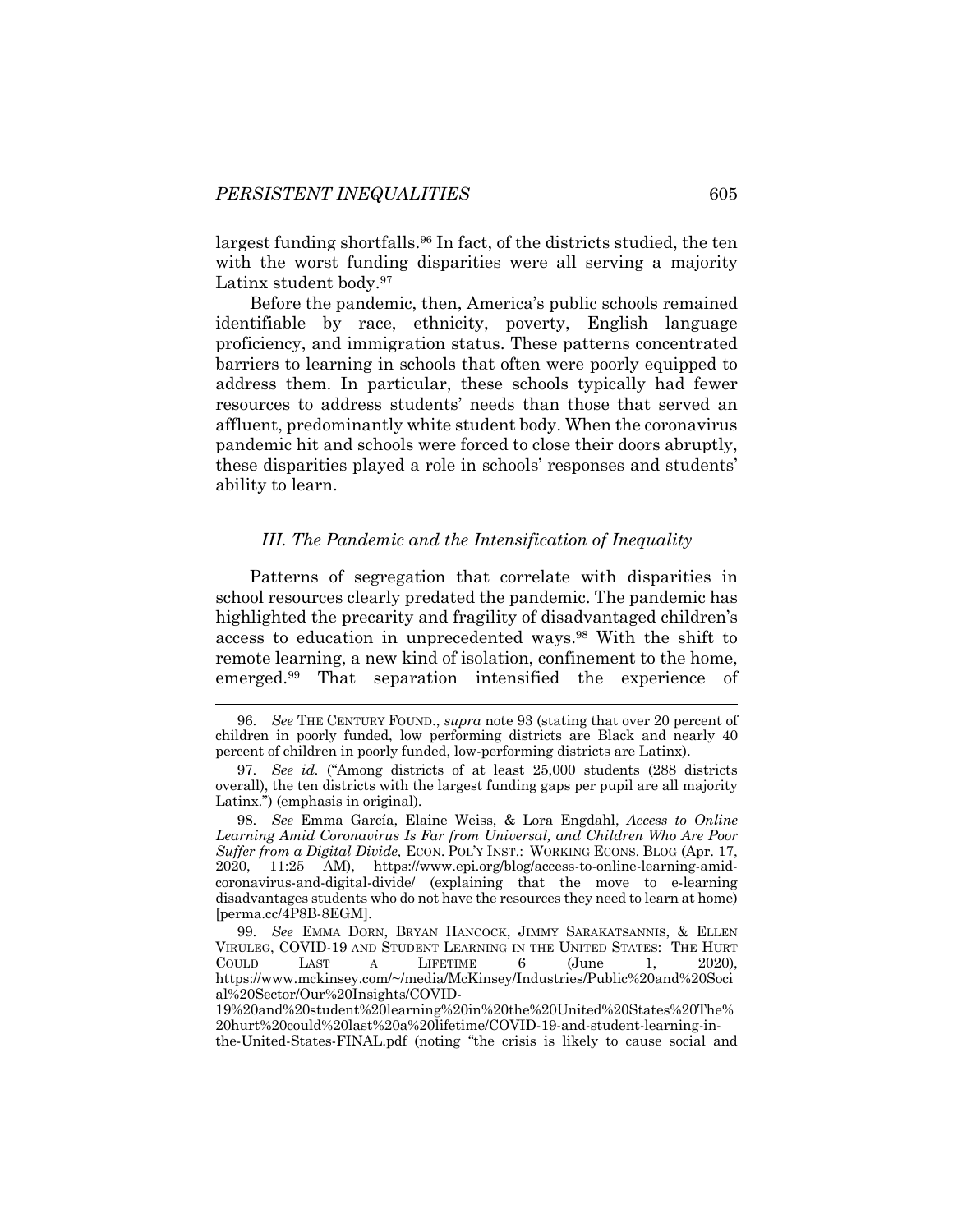segregation traditionally felt at the neighborhood and school level.100 Because households typically are racially, ethnically, and socioeconomically homogeneous, the pandemic has deepened dynamics of separate and unequal educational opportunities.101 Some households are isolated by language and immigration status as well.102

At the same time, schools serving the most disadvantaged students confronted new demands on already strained resources.103 There were significant differences in access to a device and to the internet based on race, ethnicity, and poverty, and districts with limited per-capita student funding found it hard to bridge the digital divide.104 These schools struggled to ensure connectivity, to put together online learning platforms, to make certain that students were academically engaged, and to track students who simply disappeared from classes during the pandemic.105 For all of these reasons, the pandemic revealed and worsened inequities that existed before the school closures.

101. *See infra* notes 188–191 and accompanying text (describing compound learning barriers facing disadvantaged children during the pandemic).

102. *See* Randy Capps, Michael Fix & Jie Zong, *A Profile of U.S. Children with Unauthorized Immigrant Parents* 2016 MIGRATION POL'Y INST. 9 (explaining language isolation and the stress of students with undocumented immigrant parents).

103. *See* BRUCE D. BAKER AND MATTHEW DI CARLO, ALBERT SHANKER INST.,THE CORONAVIRUS PANDEMIC AND K-12 EDUCATION FUNDING 10 (April 2020) (districts serving a high proportion of students in poverty had fewer resources to respond to the pandemic than those serving a low proportion of students in poverty).

104. *See* Natalie Spievack & Megan Gallagher, *For Students of Color, Remote Learning Environments Pose Multiple Challenges*, URBAN INST. (June 23, 2020) https://www.urban.org/urban-wire/students-color-remote-learning-

environments-pose-multiple-challenges (explaining the various barriers to remote learning students of color face amid the coronavirus pandemic) [perma.cc/EF4J-FTJF].

105. Emma García & Elaine Weiss, *COVID-19 and Student Performance, Equity, and U.S. Education Policy*, ECON. POL'Y INST. (Sept. 10, 2020), https://www.epi.org/publication/the-consequences-of-the-covid-19-pandemic-foreducation-performance-and-equity-in-the-united-states-what-can-we-learn-frompre-pandemic-research-to-inform-relief-recovery-and-rebuilding/ (explaining how difficult it is for educators participating in remote learning to ensure students are

emotional disruption by increasing social isolation and creating anxiety over the possibility that parents may lose jobs and loved ones could fall ill.") [perma.cc/T4JX-NKBB].

<sup>100.</sup> *See infra* notes 106–134 and accompanying text (describing patterns of segregation by race, socioeconomic status, language, and immigration status).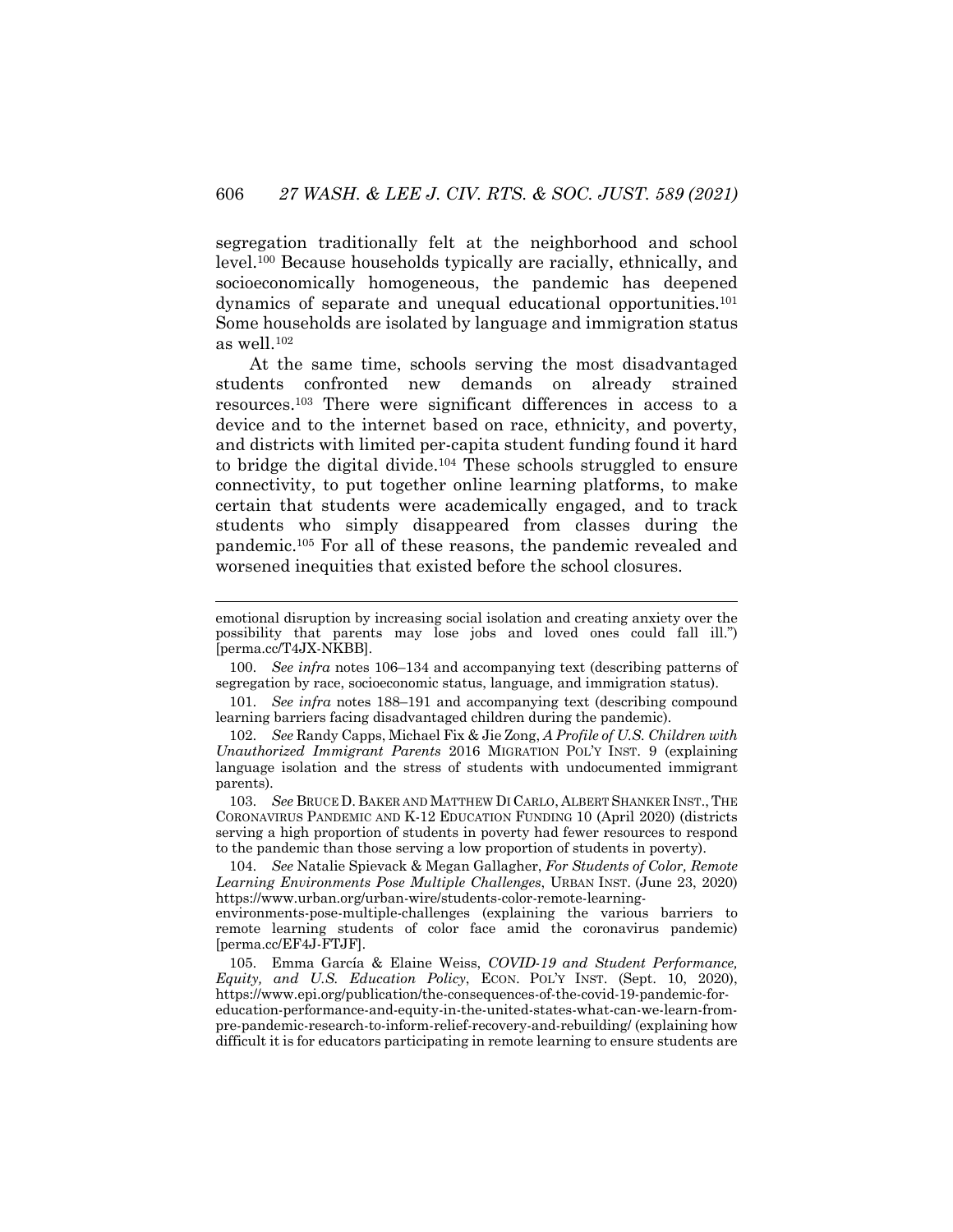#### *A. Home as a Segregated Space*

The American home is overwhelmingly identifiable by race, ethnicity, and class. According to available data, same-race marriages remain a commonplace even though intermarriage rates have risen in recent decades.106 According to a 2018 U.S. Census report, the proportion of interracial or interethnic married couples grew from 7.4% to 10.2% between 2012 and 2016.107 Marriages between Latinx and non-Hispanic white spouses accounted for 40% of these intermarriages, far outpacing the 8% that involved a Black spouse and a white spouse.108 These differences in part reflect the fact that rates of intermarriage increased dramatically for Latinx who obtained a bachelor's degree, while the same was not true for Blacks.109 Despite some growth in intermarriage, it remains a relative rarity, though it is considerably more common among Latinx, particularly those who are highly educated.

engaging with the material) [perma.cc/J4KY-QNG7].

<sup>106.</sup> *See* Brittany Rico, Rose M. Kreider & Lydia Anderson, *Race, Ethnicity, and Marriage in the United States: Growth in Interracial and Interethnic Married-Couple Households*, U.S. CENSUS BUREAU (July 9, 2018), https://www.census.gov/library/stories/2018/07/interracial-marriages.html (describing the growth in the number of interracial or interethnic couples across the United States) [perma.cc/3VAM-JNLZ].

<sup>107.</sup> *See id.* (explaining the Bureau's findings on the growth in interracial and interethnic married-couple households from 2000 to 2012–2016).

<sup>108.</sup> *See* Brittany Rico, Rose M. Kreider & Lydia Anderson, Examining Change in the Percent of Married-Couple Households that are Interracial and Interethnic: 2000 to 2012–2016, Presented at the Population Association of America (Apr. 26–28, 2018) (examining the change in the percent of married-couple households that are interracial and interethnic). Of the marriages, 14% included a non-Hispanic white partner and an Asian American partner. *Id*. These patterns have led Professor Richard Alba to argue that Latinx and Asian American identities are destabilized through intermarriage. *See*  RICHARD ALBA, THE GREAT DEMOGRAPHIC ILLUSION: MAJORITY, MINORITY, AND THE EXPANDING AMERICAN MAINSTREAM 125–33 (2020).

<sup>109.</sup> *See* Michael J. Rosenfeld, *Racial, Educational, and Religious Endogamy in the United States: A Comparative Perspective*, 87 SOC. FORCES 1, 14–15 (2008) (explaining that Hispanics born in the United States are the only group whose pattern of ethnic or racial endogamy was dramatically altered by higher education). The odds of exogamy also increased for Asian-Americans with higher education but not so dramatically as for Latinx. *Id*. at 15.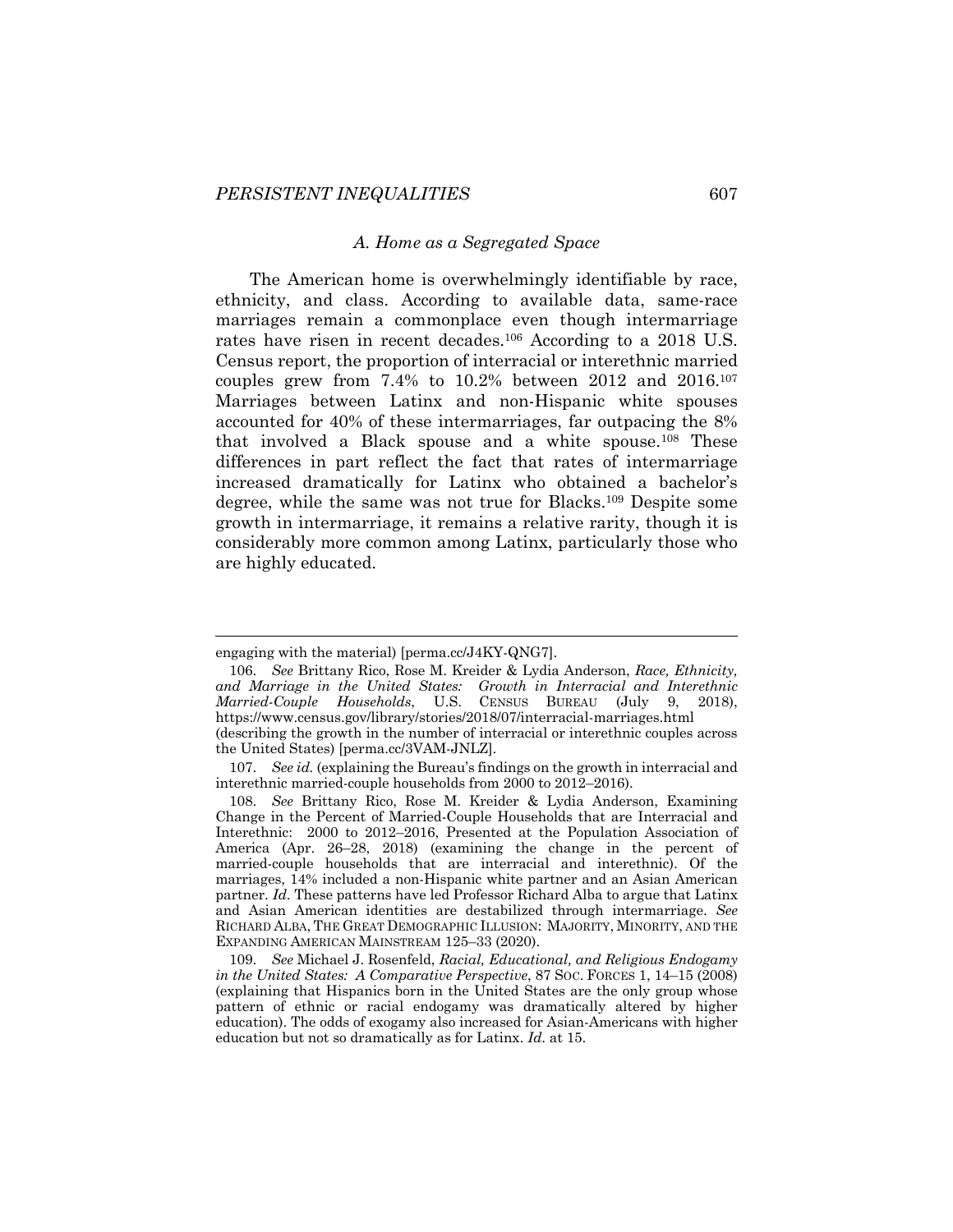Households also are segregated based on socioeconomic status.110 Of course, measures of poverty often rely on household income, so by definition, all household members have the same classification.111 However, there are other ways of evaluating homogeneity of socioeconomic status. For one thing, people tend to marry partners with similar levels of educational attainment.<sup>112</sup> According to the 2011 American Community Survey, 80% of women who dropped out of high school married a man who either dropped out or got a high school diploma.113 By contrast, 86% of women with a bachelor's degree married a man with some college, a college degree, or an advanced degree.<sup>114</sup> Due to these patterns, men and women with weak labor market prospects often had similarly situated spouses.<sup>115</sup> As a result, it was more likely that both husband and wife would find themselves out of work during an economic downturn as compared to more highly educated couples.116 Households marked by limited income and education had few buffers against economic adversity.<sup>117</sup>

114. *See id.* (same).

115. *See* Landivar, *supra* note 112, at 5–6, 12–14 (explaining that men in managerial and professional occupations were more likely to be married to women with a bachelor's degree).

<sup>110.</sup> *See generally* DIANE B. ELLIOTT & TAVIA SIMMONS, U.S. CENSUS BUREAU, MARITAL EVENTS OF AMERICANS: 2009 10 (2011).

<sup>111.</sup> *See id.* at 11 tbl.3 (identifying households with income levels below the poverty level).

<sup>112.</sup> *See* Liana Christin Landivar, *Marital Homogamy and Economic Vulnerability During the Great Recession*, 5 (Census Bureau, Working Paper SEHSD–2012–20) (explaining that marital racial homogony has grown in recent years).

<sup>113.</sup> Philip N. Cohen, *Educational Endogamy (A Good Princeton Word)*, FAM.<br>
<u>EQ.</u> (Apr. 4, 2013). INEQ. BLOG (Apr. 4, 2013)*,*  https://familyinequality.wordpress.com/2013/04/04/educational-endogamy/

<sup>(</sup>describing marital patterns based on educational attainment) [perma.cc/M8VE-3HU2].

<sup>116.</sup> *See id*. at 13–15 (explaining that economic necessity could be a factor in marriage patterns).

<sup>117.</sup> *See id*. at 16–17 (stating that individuals on the lower end of the socioeconomic spectrum are more likely to be unemployed or out of the labor force). There is also evidence that highly educated individuals marry spouses with privileged social origins, suggesting that in addition to improved income, there may also be increased intergenerational wealth. Christine R. Schwartz, Zhen Zeng, & Yu Xie, *Marrying Up by Marrying Down: Status Exchange between Social Origin and Education in the United States*, 3 SOC. SCI. 1003, 1003–04, 1021–22 (2016).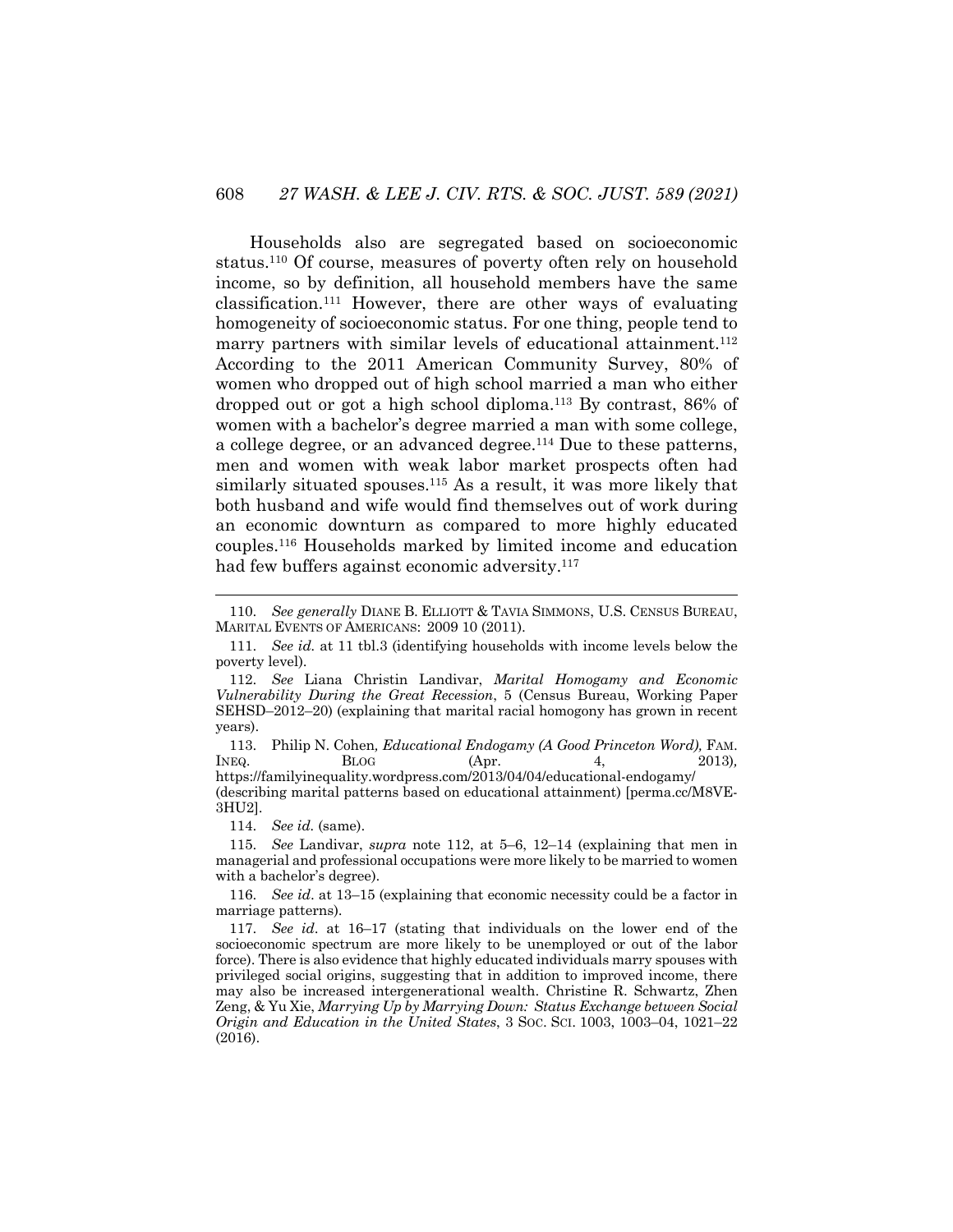It is harder to get a sense of linguistic isolation within households. The Census reports on whether U.S. residents speak a language other than English in the home.118 In 2018, 21.9% fell into this category, more than double the percentage in 1980.119 However, some states had a much higher proportion of households in which members spoke a language other than English. For California, it was 45%; Texas, 36%; New Mexico, 34%; New Jersey, 32%; New York and Nevada, 31%; Florida, 30%; Arizona and Hawaii, 28%; and Massachusetts, 24%.120 These statistics do not reveal whether members of these households spoke English as well as another language.121 In 2018, 38% of those who used a language other than English at home reported that they did not speak English very well.<sup>122</sup> An analysis of language use among the foreign-born also found that in 2012, lack of fluency in English correlated with educational attainment.<sup>123</sup> For example, of those with less than a high school education, 25% said they did not speak English at all compared to just 1.4% of those with a bachelor's degree or higher.124 Given these data, it seems likely that ELLs in households headed by foreign-born parents with limited education had few opportunities to converse in English with family members.

As for immigration status, families can be heterogeneous. Undocumented youth are likely to be living with undocumented parents or guardians, but a number of citizen-children also have at

<sup>118.</sup> *See* KAREN ZEIGLER & STEVEN A. CAMAROTA, CTR. FOR IMMIGR. STUD., 67.3 MILLION IN THE UNITED STATES SPOKE A FOREIGN LANGUAGE AT HOME IN 2018 (Oct. 29, 2019), https://cis.org/Report/673-Million-United-States-Spoke-Foreign-Language-Home-2018 (discussing new census data showing that 67.3 million residents in the U.S. now speak a language other than English at home) [perma.cc/9YPS-5UH6].

<sup>119.</sup> *See id*. (reporting on the rise since 1980 in residents speaking a foreign language at home).

<sup>120.</sup> *See id*. (detailing percentage increases in states that exceeded the average).

<sup>121.</sup> *See id*. (noting the limits of the data collected in assessing bilingualism).

<sup>122.</sup> *See id*. (noting that the census tried to account for fluency by asking individuals to self-report their proficiency in English).

<sup>123.</sup> *See* U.S. CENSUS BUREAU, ENGLISH-SPEAKING ABILITY OF THE FOREIGN-BORN POPULATION IN THE UNITED STATES: 2012 (2014) (stating that as level of educational attainment declines, so does the proportion with high English-speaking ability).

<sup>124.</sup> *See id.* (showing that ELLs in foreign-born households did not speak English as well as their non foreign-born household counterparts).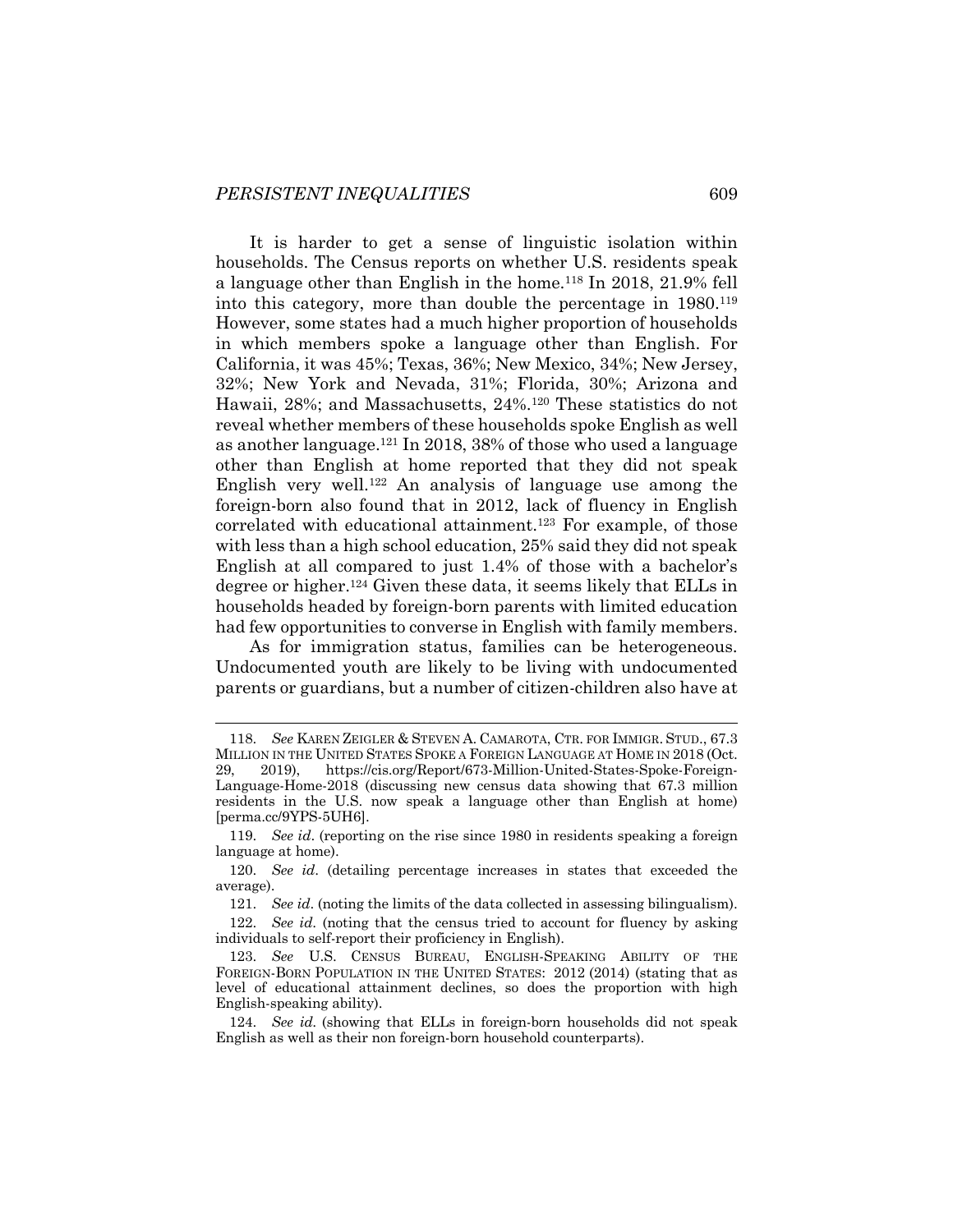least one undocumented parent.125 According to a 2016 Migration Policy Institute report, between 2009 and 2013, there were 5.1 million children, that is, 7% of those under age eighteen, who were living with at least one undocumented parent.126 As with language, there were important regional differences.127 In California, for example, 17% of children under age eighteen were living with an undocumented parent between 2009 and 2013 as were 13% in Texas and 10% in Arizona.128 Nationally, 79% of children with at least one undocumented parent were U.S. citizens, a figure that varied significantly with age.129 Only 3% below the age of two were undocumented compared to 41% of those between the ages of fifteen and seventeen.<sup>130</sup>

Regardless of citizenship status, children in these households regularly faced challenges associated with poverty and linguistic isolation.131 Three-quarters were members of families with incomes that met the eligibility requirement to receive free and reduced price school lunch.132 In addition, 43% of children with at least one undocumented parent lived in homes in which no one over the age of fourteen spoke English very well.<sup>133</sup> Thus, these children often encountered isolation by ethnicity, poverty, and language as well as immigration status, a kind of quadruple segregation.<sup>134</sup> Even when children were themselves legally present in the United States, the threat of a parent's deportation could cause significant anxiety for families.135 Regardless of their

<sup>125.</sup> *See* Capps et al., *supra* note 102, at 9 (explaining that a large number of children under the age of 18 live with at least unauthorized immigrant parent).

<sup>126.</sup> *Id* at 3–4.

<sup>127.</sup> *See id.* at 8 (examining the geographic distribution of children of immigrants).

<sup>128.</sup> *Id*.

<sup>129.</sup> *Id*. at 1.

<sup>130.</sup> *Id*.

<sup>131.</sup> *See id.* (describing the notion of linguistic isolation, or living in a household lacking English proficiency among household members ages 14 and older).

<sup>132.</sup> *Id*. at 6.

<sup>133.</sup> *Id*. at 5.

<sup>134.</sup> *See id*. at 11 (summarizing the report's findings regarding risk factors and isolation experienced by children living in immigrant households).

<sup>135.</sup> *See id.* at 2 (highlighting the additional stress of fear of deportation of their undocumented parent on these children).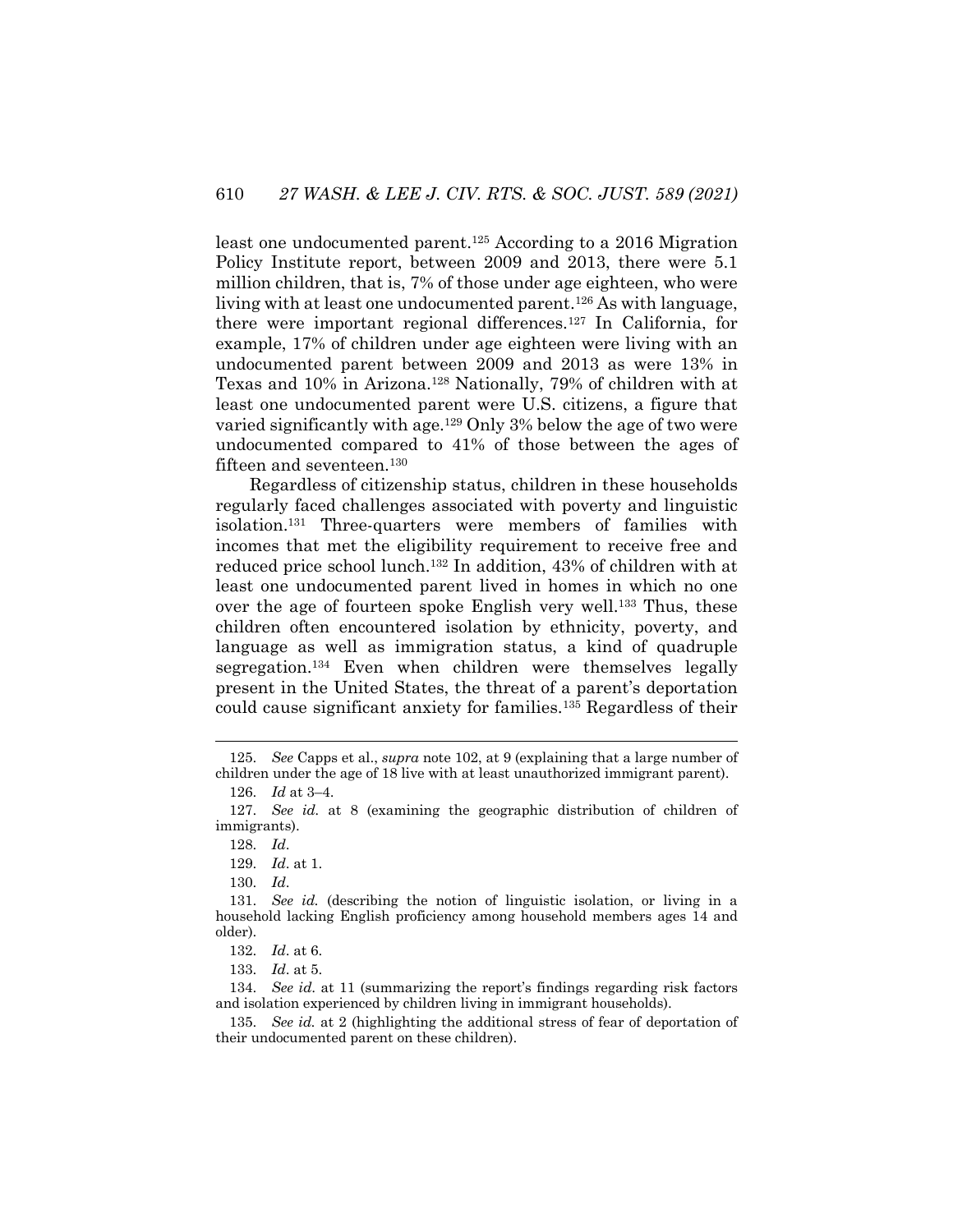own immigration status, youth experienced psychological distress at forced separation from a parent, and the loss of a breadwinner could leave the family in serious financial straits.136 Although undocumented students often came to see elementary and secondary school as a safe space, learning from home could be disrupted by new fears about increased immigration enforcement, particularly when additional forms of documentation were required to participate in remote learning platforms.137

#### *B. Barriers to Learning During the Pandemic*

Patterns of isolation in homes marked by concentrated disadvantage have had real consequences when schools moved to remote learning during the COVID-19 pandemic. Studies have consistently shown differences in levels of student engagement in schools with large Black and Latinx enrollments and schools with predominantly white and Asian-American enrollments.138 One study found that fewer than half of children in schools with predominantly Black enrollments participated in remote instruction compared to 60% to 70% of those in schools with small Black enrollments.139 Another report concluded that 60% of low-income and 60% to 70% of Latinx students were logging in for online classes compared to 90% of high-income and white

139. *Id*.

<sup>136.</sup> *See* Silva Mathema, *Keeping Families Together: Why All Americans Should Care About What Happens to Unauthorized Immigrants*, CTR. FOR AM. PROGRESS  $(Mar.$   $16,$   $2017$ , https://www.americanprogress.org/issues/immigration/reports/2017/03/16/42833 5/keeping-families-together/ (explaining children whose parents are deported experience serious adverse effects, including psychological trauma, separation of family, and a greater likelihood of experiencing housing insecurity and economic instability) [perma.cc/NKA7-2AVG].

<sup>137.</sup> See *infra* note 187 and accompanying text (discussing why many undocumented families are reluctant to enroll in internet programs, even free programs, for fear that their information will be exposed to the government).

<sup>138.</sup> *See* Matt Barnum & Claire Bryan, *America's Great Remote-Learning Experiment: What Surveys of Parents and Teachers Tell Us About How It Went*, CHALKBEAT (June 26, 2020), https://www.chalkbeat.org/2020/6/26/21304405/surveys-remote-learningcoronavirus-success-failure-teachers-parents (noting the disparity in engagement with online instruction between schools serving predominantly white and minority populations) [perma.cc/7JNW-YNJL].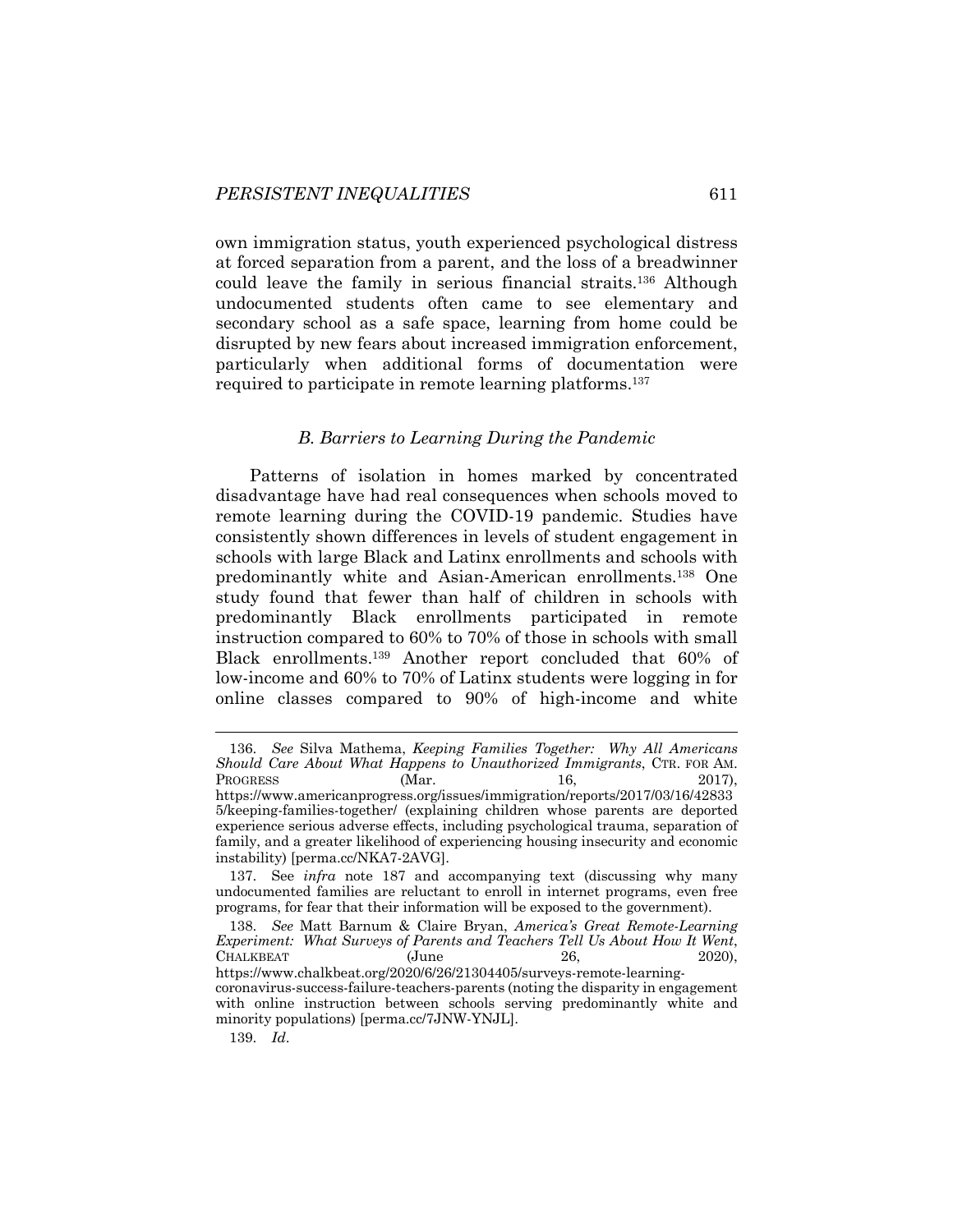students.140 An analysis of remote learning in Los Angeles Unified School District (LAUSD) reported that when schools first closed, fewer than 50% of Black and Latinx middle-school students participated weekly compared to 68% of their peers.141 Though participation rates rose for all racial and ethnic groups as the pandemic wore on, a substantial gap remained.142 By the ninth week of remote teaching in LAUSD, 60% of Black and 61% of Latinx students were participating weekly compared to over 80% of their peers.143 Even with increasing participation rates, another study of LAUSD concluded that 10.94% of Black students and 16.51% of Latinx students received no online instruction during the school closures compared to 7.8% of white students.144

One LAUSD study found that intensity of participation also varied across racial and ethnic groups.145 While 47% of Asian American and 43% of white middle-school students had high levels of participation when they logged on, only 17% of Black and 15% of Latinx students did.146 Moreover, there were significant differences in persistence by race and ethnicity over seven or more weeks of online instruction.147 Eighty-four percent of Asian American middle-school students and 80% of white students received seven or more weeks of instruction, but only 50% of Black

143. *See id*. (explaining the participation rates of school children in remote learning during the COVID-19 pandemic).

<sup>140.</sup> DORN ET AL., *supra* note 99, at 5.

<sup>141.</sup> MEGAN BESECKER & ANDREW THOMAS, L.A UNIFIED SCH. DIST., STUDENT ENGAGEMENT ONLINE DURING SCHOOL FACILITIES CLOSURES: AN ANALYSIS OF L.A. UNIFIED SECONDARY STUDENTS' SCHOOLOGY ACTIVITY FROM MARCH 16 TO MAY 22, 2020 7 (July 2020).

<sup>142.</sup> *See id*. (describing the disparity across racial lines regarding weekly participation in remote learning).

<sup>144.</sup> SPEAK UP UNITED PARENTS, SPEAK UP SURVEY: REOPENING LAUSD 3 (2020); Kyle Stokes, *Survey: Black, Latino Students in LA Got Fewer Live Video Classes During COVID-19 Campus Closures*, LAIST, https://laist.com/latest/post/20200629/coronavirus\_distance\_learning\_online\_tea ching black latino survey (last updated June 29, 2020, 1:07 PM) [perma.cc/MDM4-FQ9K].

<sup>145.</sup> *See* BESECKER & THOMAS, *supra* note 141, at 13 (showing disparities in the percentages of middle–school students who actively participated in online instruction).

<sup>146.</sup> *See id.* at 13 (finding schoolchildren from certain racial and ethnic groups participated at higher levels in online learning).

<sup>147.</sup> *See id*. at 16 (showing the disparity between the amount of online instruction received by students of different races).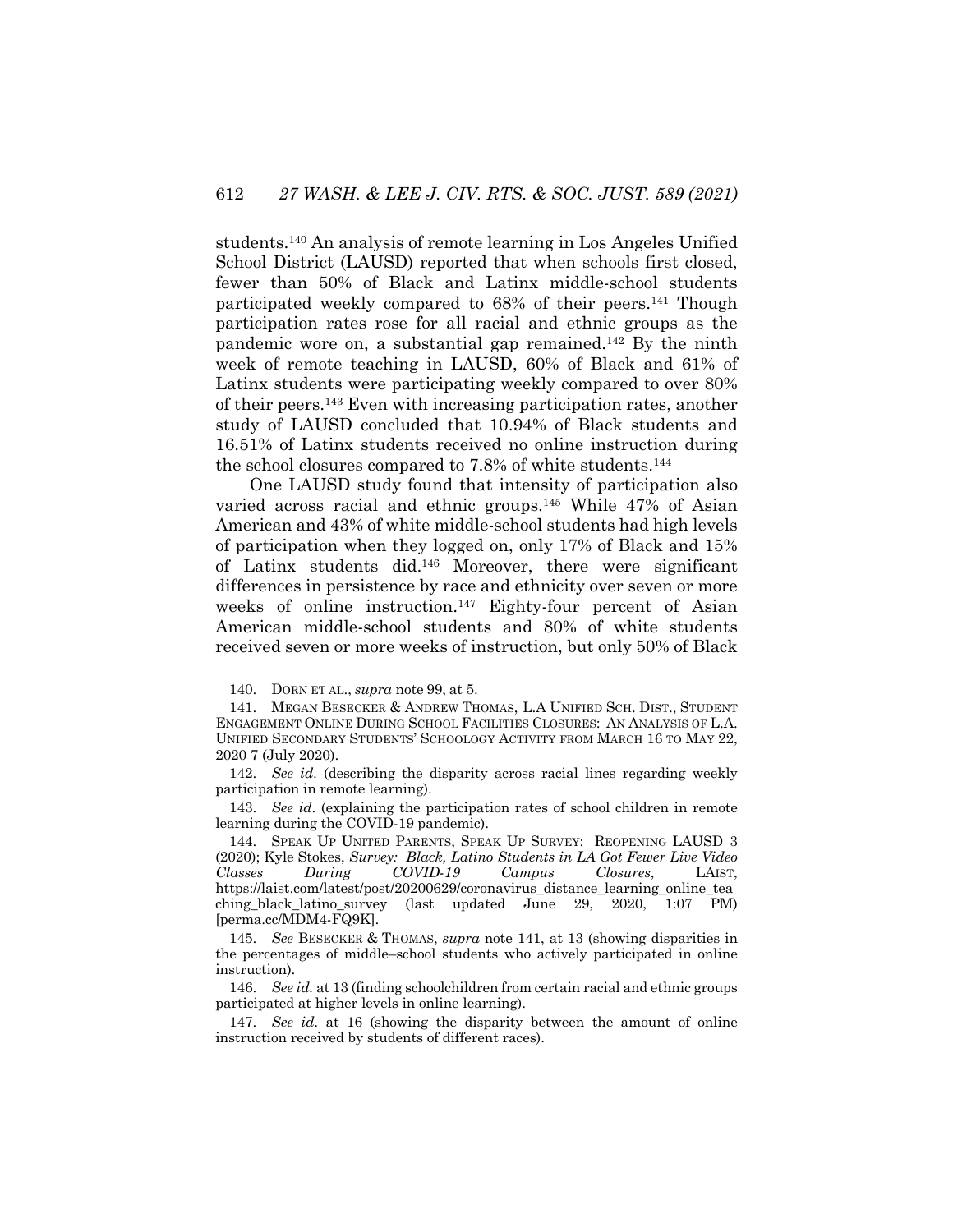and Latinx students did.148 When students did have access to instruction, it was not always of the same quality.149 Only 22% of Black, Latinx, and low-income students had lessons on new material compared to 43% of their peers.<sup>150</sup> There were also stark differences in access to teachers with 7.81% of Black students and 14.68% of Latinx students reporting no contact with their teachers compared to 2.43% of white students.151

### *1. The Digital Divide*

The reasons for these differences in access to instruction are manifold. At least part of the disparity appears to be a result of a digital divide in access to technology. Black and Latinx families were more likely to report that they faced technological obstacles to participating in online learning; in this, these families resembled low-income households of any race or ethnicity.152 One national study described a "homework gap" based on lack of access to a device or an internet connection.153 According to the findings, 11% of Black students and 18% of Latinx students had no home computer compared to only 9% of white students.154 The problem was even worse for low-income students with 25% lacking a computer, compared to 11% of middle-income and 4% of

150. *See id*. (same).

152. *See id*. ("Over and over, Black and Hispanic students and students from low-income families faced more roadblocks to learning, driven in part by gaps in access to technology and the internet.").

153. *See* Brooke Auxier & Monica Anderson, *As Schools Close Due to the Coronavirus, Some U.S. Students Face a Digital 'Homework Gap,'* PEW RSCH. CTR. (Mar. 16, 2020), https://www.pewresearch.org/fact-tank/2020/03/16/as-schoolsclose-due-to-the-coronavirus-some-u-s-students-face-a-digital-homework-gap/ ("The 'homework gap'--which refers to school-age children lacking the

connectivity they need to complete schoolwork at home – is more pronounced for black, Hispanic and lower-income households.") [perma.cc/98NH-STWX].

154. *See id.* (finding disparities in access to necessary resources for participation in remote instruction).

<sup>148.</sup> *See id*. (showing the disparity in participation rates between Black and Latinx students and students of other racial and ethnic groups).

<sup>149.</sup> *See* Barnum & Bryan, *supra* note 138 ("Even when students were connected and learning, low-income students were more likely to be reviewing material, not learning new concepts . . . .").

<sup>151.</sup> *See id*. (finding low levels of student engagement with teachers during remote instruction).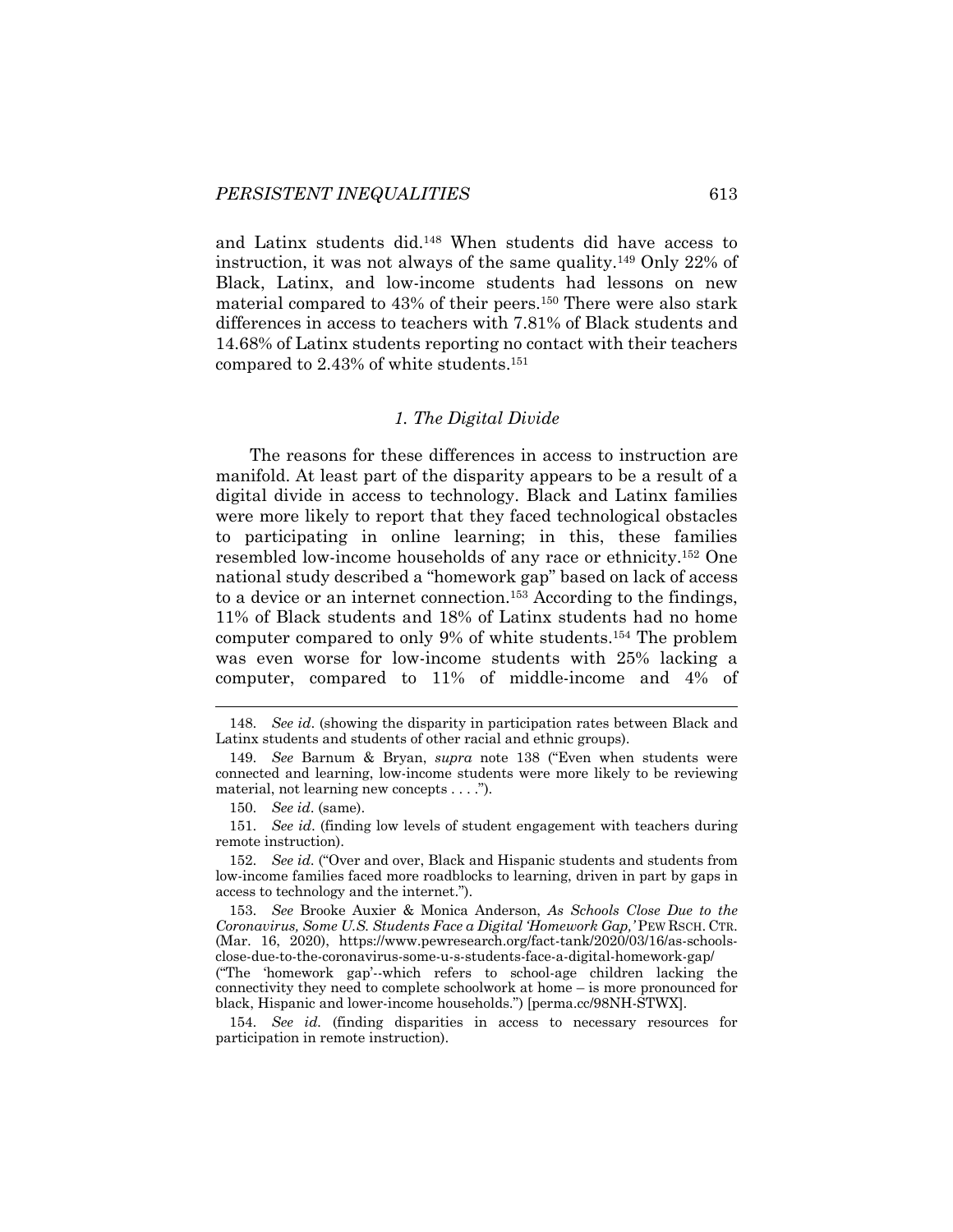high-income students.155 Another study reached similar results, finding that nearly 25% of fifth-graders from low-income families lacked access to a computer or other device compared to just 8% of students from higher-income families.156 These technological barriers in turn affected academic progress.157 While 13% of white students often or sometimes could not complete their assignments due to lack of a device or internet connection, 25% of Black students and 17% of Latinx students could not.158 Again, the problems were more significant for low-income students: 24% said they could not finish assigned work because of limited technology compared to 20% of middle-income and 9% of high-income students.159 In LAUSD, a large urban district serving large numbers of students of color, the figures were even more striking. Overall, 27% of children in the district had no device or connectivity; for low-income students, the rate was an astonishing 50%.160

### *2. Household Fragility and Learning Barriers*

The digital divide was not the only disparity in resources that affected Black, Latinx and low-income students. Black and Latinx parents were more likely to suffer serious financial reversals due to job loss during the pandemic than were white and Asian American parents.<sup>161</sup> By April 2020, shortly after school closures in response to COVID-19 began, Latinx had the highest

<sup>155.</sup> *Id*.

<sup>156.</sup> García et al., *supra* note 98.

<sup>157.</sup> *See* Auxier & Anderson, *supra* note 153 (reporting that minority and low-income students had more trouble completing schoolwork than other students during the pandemic).

<sup>158.</sup> *Id.*

<sup>159.</sup> *See id*. ("Teens with an annual family income below \$30,000 were also more likely to say [they were unable to complete assignments because of a lack of reliable access to a computer or internet] than teens with a family income of at least \$75,000 a year.").

<sup>160.</sup> HERNAN GALPERIN, ANNENBERG RSCH. NETWORK ON INT'L COMMC'N, COVID-19 AND THE DISTANCE LEARNING GAP 1 (April 19, 2020).

<sup>161.</sup> *See* ROGELIO SÁENZ & COREY SPARKS, UNIV. N.H. CARSEY SCH. OF PUB. POL'Y, THE INEQUITIES OF JOB LOSS AND RECOVERY AMID THE COVID-19 PANDEMIC 5 (2020) (discussing the racial disparities in the job market caused by the pandemic).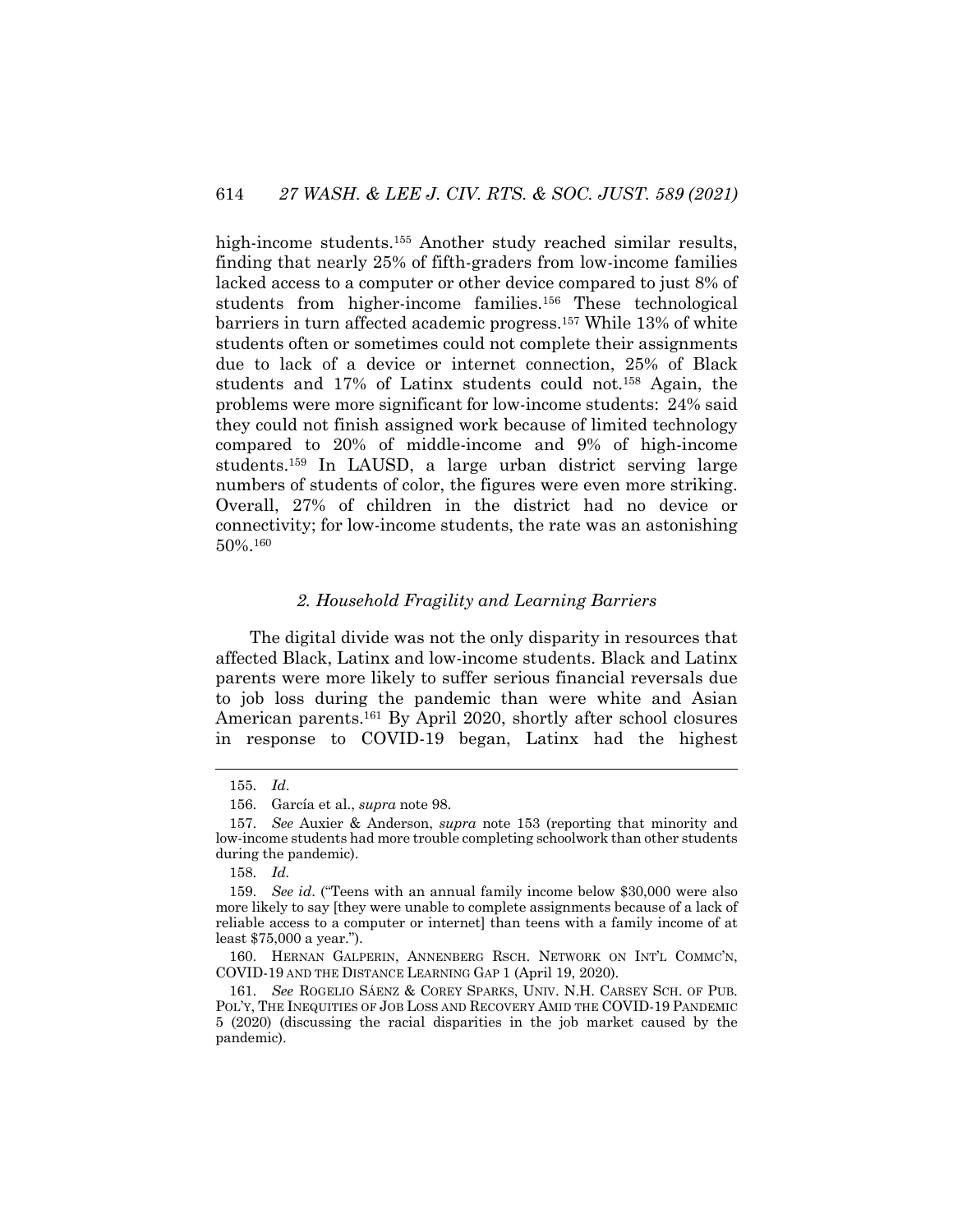unemployment rate at almost 19% followed by Blacks at 16.4% and whites at 13%.<sup>162</sup> By June, the jobless rate had fallen for all groups, but a gap remained with 14.9% of Blacks, 14.6% of Latinx, and 9.2% of whites unemployed.163 These disparities reflected steeper job losses for Blacks and Latinx than for whites during the pandemic as well as differential employment rates before the coronavirus struck.164 Financial insecurities even led some older children to obtain work to supplement the family income, interfering with their schooling.165

Low-income households were less able to weather economic hardships that the pandemic visited upon them.<sup>166</sup> In late April

165. Erin Richards, *Coronavirus' Online School Is Hard Enough. What If You're Still Learning to Speak English?*, USA TODAY, https://www.usatoday.com/in-depth/news/education/2020/05/14/coronavirusonline-classes-school-closures-esl-students-learn-english/5178145002/ (last updated May 23, 2020, 8:39 PM) ("[T]eens are picking up jobs to support their families during the economic crisis, rather than attending classes. Latino students especially are pitching in . . . .") [perma.cc/M366-RWNU]. Additionally, these economic pressures may explain why Black and Latinx students were substantially more likely than white students to report that they were changing their plans for college as a result of the pandemic. *See* Maeve Ward, *What We're*  Learning: COVID 19 and Education: Notable Findings and Data Sources, GATES FOUND. (May 26, 2020), http://k12education.gatesfoundation.org/blog/what-werelearning-covid-19-and-education-notable-findings-and-data-sources/ ("Parents of Black . . . and Latinx . . . students are particularly likely to say their plans for after high school have changed as a result of COVID-19.") [perma.cc/CU57- 7ZDM].

166. *See* Brenda Alvarez, *COVID-19 and the Latino Education Community*, NEA TODAY, NAT'L EDUC. ASS'N (May 11, 2020), https://www.nea.org/advocatingfor-change/new-from-nea/covid-19-and-latino-education-community ("As the level of students on lunch plans increased . . . educators reported more problems in ensuring continuity of learning.") [perma.cc/YHG5-XRP6]; *see also* Paloma Esquivel, *A Generation Left Behind? Online Learning Cheats Poor Students, Times Survey Finds*, L.A. TIMES (Aug. 13, 2020), https://www.latimes.com/california/story/2020-08-13/online-learning-fails-lowincome-students-covid-19-left-behind-project (discussing the unique challenges faced by low income students in light of the pandemic) [perma.cc/R2B5-675B]; *What We're Learning: COVID 19 and Education: Notable Findings and Data Sources*, *supra* note 165 (finding that students experiencing poverty were less likely to attend school districts that had developed specific distance learning

<sup>162.</sup> *Id*. at 2 (describing the unemployment rate between February and April of 2020).

<sup>163.</sup> *See id*. at 2–3 (outlining the divide along racial and ethnic lines in unemployment during the COVID-19 pandemic).

<sup>164.</sup> *See id*. at 5 (comparing the net job loss rates between racial and ethnic groups and finding substantial disparities).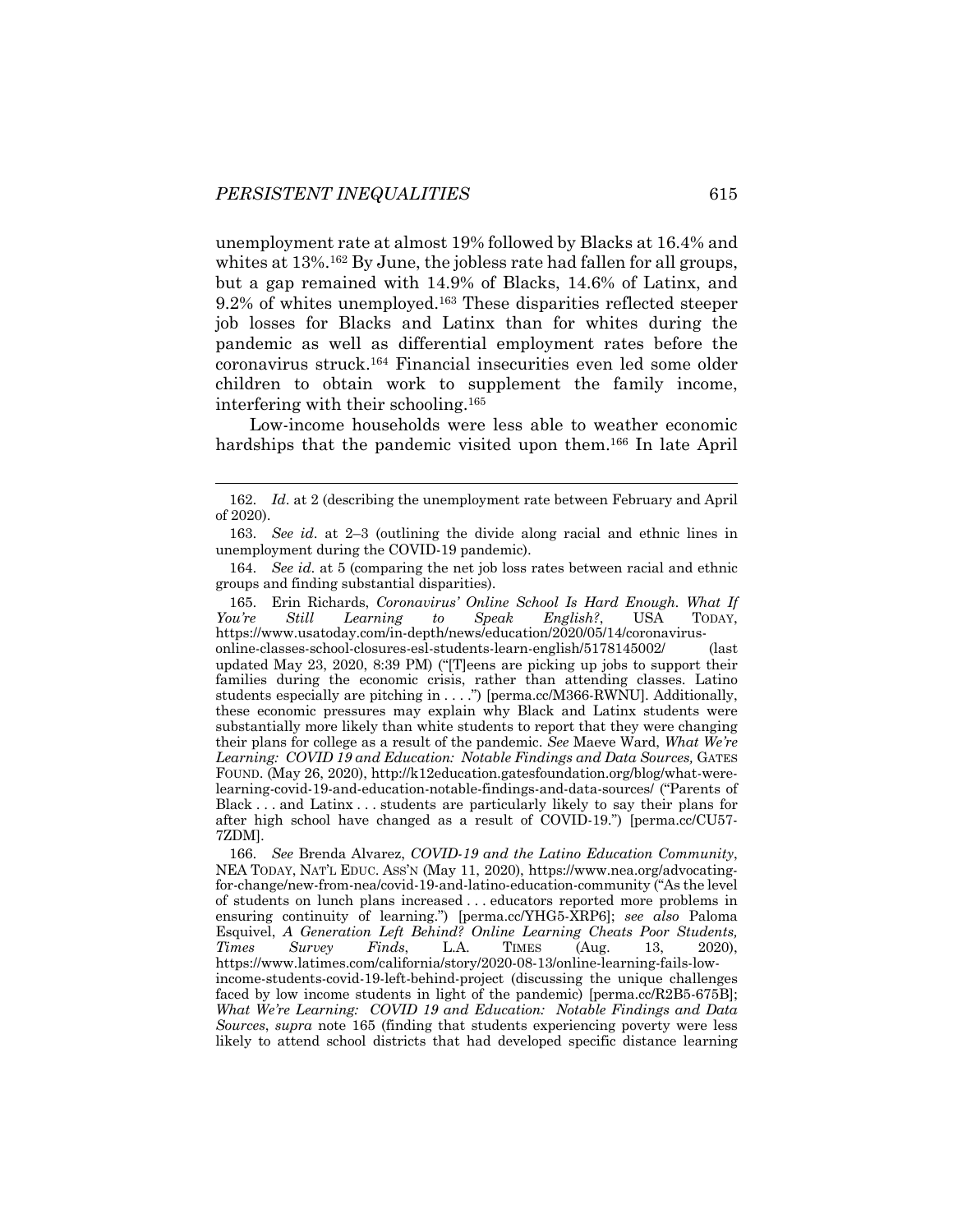2020, after school closures began, 38% of Black parents, 42% of Latinx parents, and 33% of white parents reported that they had run out of food without money to buy more.167 By late May and early June, 29% of Black parents, 47% of Latinx parents, and 22% of white parents said that they had faced this kind of food insecurity.168 The severe deterioration of Latinx families' access to food likely reflects—at least in part—their ineligibility for various forms of assistance based on at least one parent's status as an undocumented immigrant.169 The hardships were multiplied by differential vulnerabilities to the virus itself.170 Black and Latinx households were more likely to report that someone in the family had contracted coronavirus during the pandemic than whites were.171 According to the Centers for Disease Control and Prevention, as of August 18, 2020, Blacks were 2.6 times more

plans in light of the pandemic); Zoe Kirsch, *New Data Reveal COVID-19's Harsh Toll on Latino Community; 50% of Latino Parents Say They May Not Send Their Children Back to School*, THE 74 MILLION (August 26, 2020), https://www.the74million.org/article/nyc-school-reopening-latino-safety/

167. DIANE SCHANZENBACH & ABIGAIL PITTS, INST. FOR POL'Y RSCH, NW UNIV., FOOD INSECURITY DURING COVID-19 IN HOUSEHOLDS WITH CHILDREN: RESULTS BY RACIAL AND ETHNIC GROUPS 6 (2020) (explaining disparities in levels of food insecurity).

168. *See id*. (same).

169. *See* Alberto Gonzalez, *COVID-19 Exacerbates Food Insecurity in Latino Children and Families, Center for Primary Care*, HARV. MED. SCH. (July 23, 2020), https://info.primarycare.hms.harvard.edu/blog/covid-food-insecuritylatino#:~:text=COVID-

19%20Exacerbates%20Food%20Insecurity%20in%20Latino%20Children%20%2 6%20Families,-

July%2023rd%2C%202020&text=Prior%20to%20COVID-19%2C%2016.8,Hispan ic%20white%20households%20with%20children ("[SNAP] eligibility restrictions prevent many Latinos in mixed immigration status households from putting food on the table.") [perma.cc/WVC5-XY44].

170. *See COVID-19 Hospitalization and Death by Race/Ethnicity*, CTRS. FOR<br>
ISEASE CONTROL & PREVENTION (Aug. 18, 2020). DISEASE CONTROL & PREVENTION (Aug. 18, 2020), https://www.cdc.gov/coronavirus/2019-ncov/covid-data/investigations-

discovery/hospitalization-death-by-race-ethnicity.html (last updated Nov. 20, 2020) (showing that American Indian or Alaskan Native, Black, and Latinx persons are all more likely to become infected with COVID-19 than white persons) [perma.cc/3SX5-PD4B].

171. *See id*. (outlining hospital and death rates for COVID-19 based on race and ethnicity).

<sup>(</sup>drawing a connection between the pandemic's disproportionate economic impact on Latinx families and the high number of Latinx families considering keeping their children out of school) [perma.cc/7QNH-NWCN].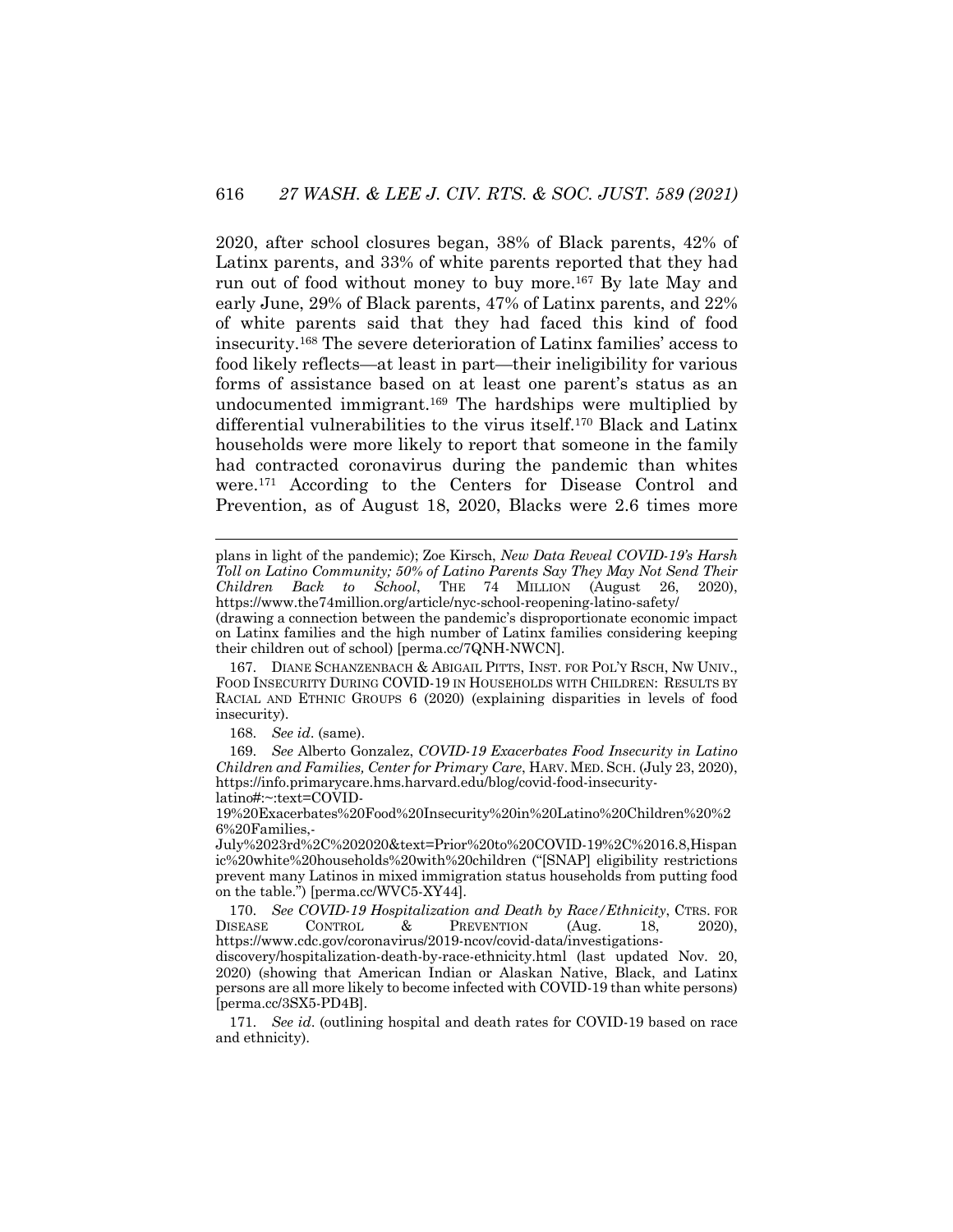likely than whites to contract coronavirus and Latinx were 2.8 times more likely.172 After becoming infected, Blacks and Latinx were nearly five times more likely to require hospitalization than whites.<sup>173</sup> Although Latinx were slightly more likely than whites to die of coronavirus, Blacks died at over twice the rate that whites did.174 Given these significant health disparities, the disease took a greater financial and psychological toll on Black and Latinx households than on white households.175

#### *3. Language, Immigration, and Multiple Barriers to Learning*

Language and immigration status further complicated the picture. Nearly 80% of ELLs attended a public school with high numbers of children in poverty and often were themselves poor.<sup>176</sup> Perhaps it is not surprising, then, that ELLs like other children from low-income families were less apt to engage regularly in online classes.177 A national study found that a mere 35% of ELLs participated in remote learning.178 In a study of participation rates in LAUSD, 48% of ELLs in middle school logged in weekly for online instruction shortly after the closure; their participation

176. Peter Sayer & Derek Braun, *The Disparate Impact of COVID-19 Remote Learning on English Learners in the United States*, 11 TESOL J. 546, at 1, 2 (2020) ("Across the United States, 79% of ELs attend Title I schools.").

177. *See id*. at 2 (reporting only a small percentage of ELL learners were engaging in online learning).

<sup>172.</sup> *See id*. (same).

<sup>173.</sup> *See id*. (reporting hospitalization rates for Blacks and Latinx individuals as 3.7 and 4.1 times the hospitalization rates of white individuals respectively).

<sup>174.</sup> *See id*. (reporting that Blacks were 2.8 times more likely to die from COVID-19 than whites).

<sup>175.</sup> *See* Alvarez, *supra* note 166 (discussing the unique challenges and considerations faced by Latinx immigrant communities caused by the pandemic and the effect these challenges may have on health and education); *see also* Esquivel, *supra* note 166 (noting that the heads of minority households were more likely to be essential workers and were less likely to be able to stay home and actively participate in their children's virtual learning programs); Kirsch, *supra* note 166 (discussing how the fact that Latino households were four times as likely to have contracted the virus than white households has led a disproportionate number of Latinx households to consider keeping their children out of school).

<sup>178.</sup> *See id*. (finding Latinx students in the United States are three times as likely as white students to have no internet access at home).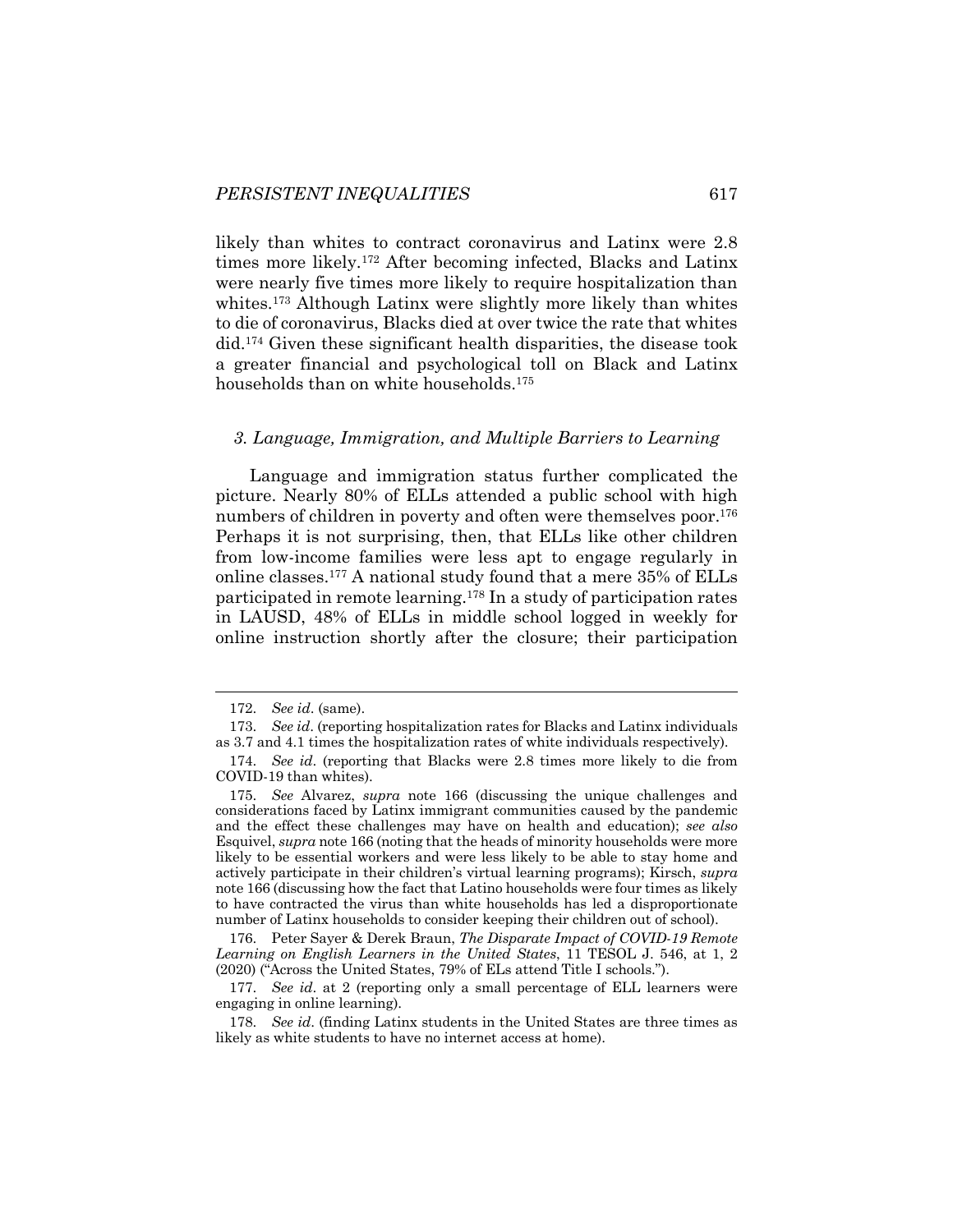later peaked at 56%.179 These rates were 20% below those of English-speaking peers.180 Just 7% of ELLs in middle school had high participation once they logged on, and only 34% persisted with online learning for seven weeks or more.<sup>181</sup> These low rates of engagement in part stemmed from a lack of access to devices and connectivity.182 In addition, parents of ELLs reported that school districts often did not provide informational materials in the child's home language and that bilingual instructional materials were not readily available.<sup>183</sup> School lessons sometimes were limited to reading and writing and did not cover other academic subjects.184 Immigration concerns also could make it difficult to

182. *See* Kirsch, *supra* note 166 (reporting that 34% of Latinx families with children surveyed said they did not have access to wireless internet); *see also* Gabriel R. Sanchez, Edward D. Vargas, & Adrián A. Pedroza, *Latino Families are Not Equipped for Distance Learning in the Fall, LATINO DECISIONS (July 16, 2020),* https://latinodecisions.com/blog/latino-families-are-not-equipped-for-distancelearning-in-the-fall/ (reporting that twenty-six percent of Latinx families surveyed needed better access to the internet or technology) [perma.cc/BQ9F-YAWT]; Richards, *supra* note 165 (describing a teacher's struggle to ensure that her ELL students had access to technology to complete their schoolwork); Yesenia Robles & Kalyn Belsha, *Less Learning and Late Guidance: School Districts Struggle to Help English Language Learners During COVID-19 Crisis*, CHALKBEAT (May 21, 2020), https://www.chalkbeat.org/2020/5/21/21265475/lesslearning-late-guidance-school-districts-struggle-english-language-learnersduring-covid-19 (reporting that Latinx students are more likely than other students to rely on their cell phones for internet access at home) [perma.cc/9URK-8W9C]; Rikha Sharma Rani, *Imagine Online School in a Language You Don't Understand*, N.Y. TIMES (Apr. 22, 2020), https://www.nytimes.com/2020/04/22/us/coronavirus-immigrants-school.html ("Nearly a quarter of immigrants and their American-born children live in poverty, and Hispanic immigrants, in particular, are less likely to have access to a computer or home internet service.") [perma.cc/Q9JK-5SAE].

183. *See* Richards, *supra* note 165 (describing the efforts that some educators have had to take to ensure that English learner students understand how to use the technology and resources they have been provided); Rani, *supra* note 182 ("Some districts, especially small or rural ones, do not translate content into languages other than English, or have limited resources to do so.").

184. *See* Sayer & Braun, *supra* note 176, at 4 (describing the limited lessons that were initially taught online).

<sup>179.</sup> BESECKER & THOMAS, *supra* note 141, at 9.

<sup>180.</sup> *See id*. ("English learners in both middle school and high school participated at lower rates than their peers who are English proficient by a difference of approximately 20 percentage points, a gap that remained relatively consistent over the nine weeks [of the study].").

<sup>181.</sup> *See id*. at 14, 17 (showing average weekly participation levels and total weeks of participation).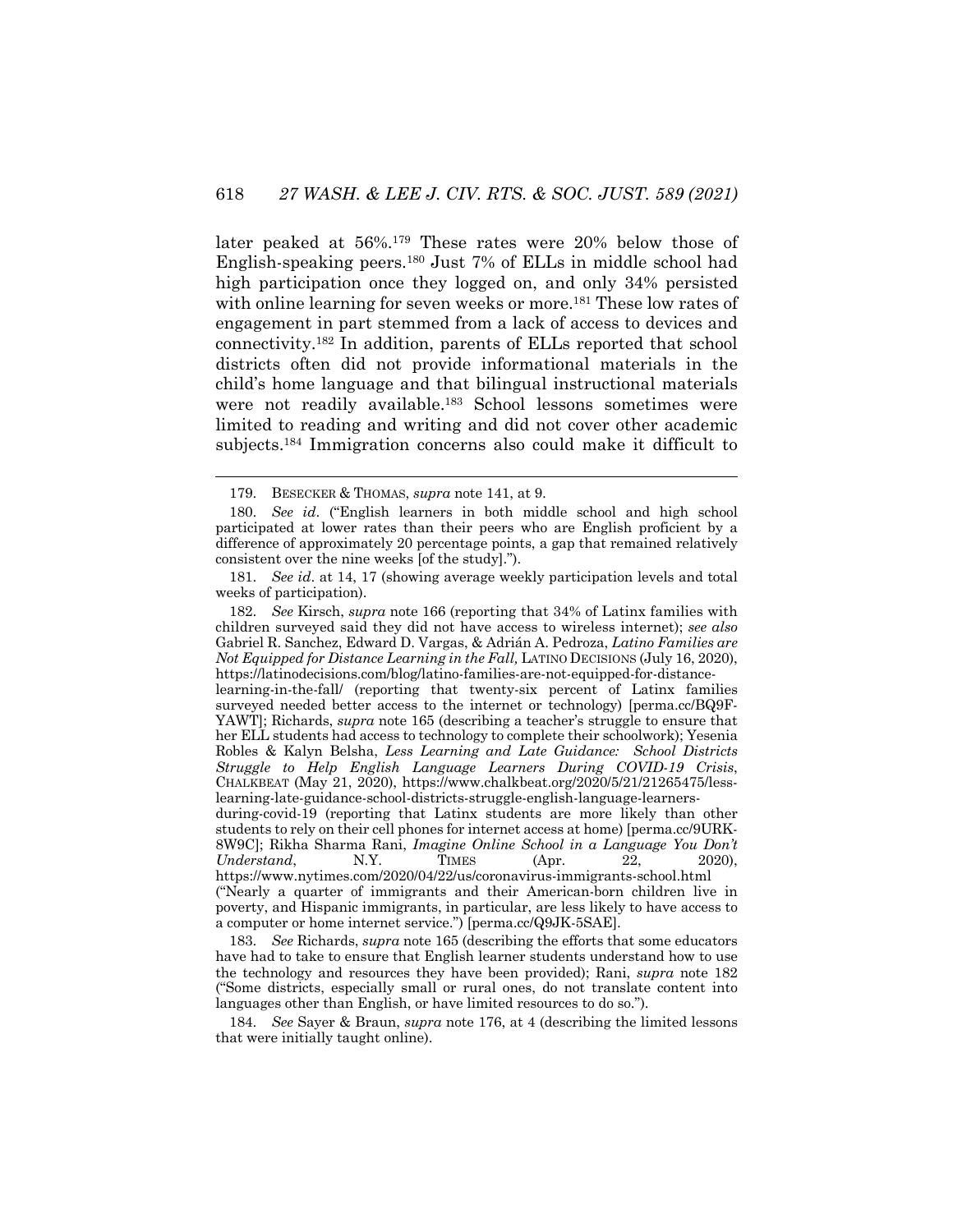take advantage of available resources.<sup>185</sup> For example, households with undocumented family members were reluctant to provide the identification needed to obtain free or discounted internet access for their children.186 Parents feared that service providers might turn this information over to immigration authorities.<sup>187</sup>

As these statistics show, there were significant differences in access to remote learning platforms based on race, ethnicity, class, language, and immigration status. Because households often confronted multiple sources of disadvantage, students encountered an array of barriers to learning.188 A 2020 Urban Institute study identified six risk factors for remote learning: Linguistic isolation, crowded living conditions, lack of access to a computer or the internet, no adult in the household with at least a high school education, a disability, and poverty.<sup>189</sup> The study found that Black, Latinx, and Native American students were more likely to confront multiple risk factors than their white and Asian American peers.190 Latinx students were the most likely to face three or more of these factors simultaneously, which significantly interfered with their ability to benefit from remote learning.191

<sup>185.</sup> *See* Jenny Brundin, *Some Undocumented Families Don't Feel Safe Applying for Free Internet, Making Remote Learning Even More Difficult*, CPR NEWS (Apr. 14, 2020), https://www.cpr.org/2020/04/14/some-undocumentedfamilies-dont-feel-safe-applying-for-free-internet-making-remote-learning-evenmore-difficult/ (describing how immigration status adds an additional burden on already overburdened student populations) [perma.cc/5H9M-8LBX].

<sup>186.</sup> *See id*. ("[S]ome undocumented families are concerned that the application [for subsidized internet access] asks for a social security number or photo identification.").

<sup>187.</sup> *See id*. ("Families say giving away that information makes them targets for deportation or being detained.").

<sup>188.</sup> *See Students Weigh In: Learning & Well-Being During COVID-19*, YOUTH TRUTH SURV. (Aug. 11, 2020), https://youthtruth.surveyresults.org/report\_sections/1087936/ (summarizing findings from a study evaluating learning differences among students in various racial and ethnic groups) [perma.cc/5UF8-JW2H].

<sup>189.</sup> *See* KRISTIN BLAGG, ERICA BLOM, MEGAN GALLAGHER, & MACY RAINER, URB. INST., MAPPING STUDENT NEEDS DURING COVID-19, 2–3 (2020) (listing different remote learning challenges for students during the COVID-19 pandemic); *see also Students Weigh In: Learning & Well-Being During COVID-19*, *supra* note 188.

<sup>190.</sup> *See Students Weigh In*, *supra* note 188 ("Black and Latinx students faced more obstacles than White and Asian students.").

<sup>191.</sup> *See id*. (reporting that Latinx children faced the highest average number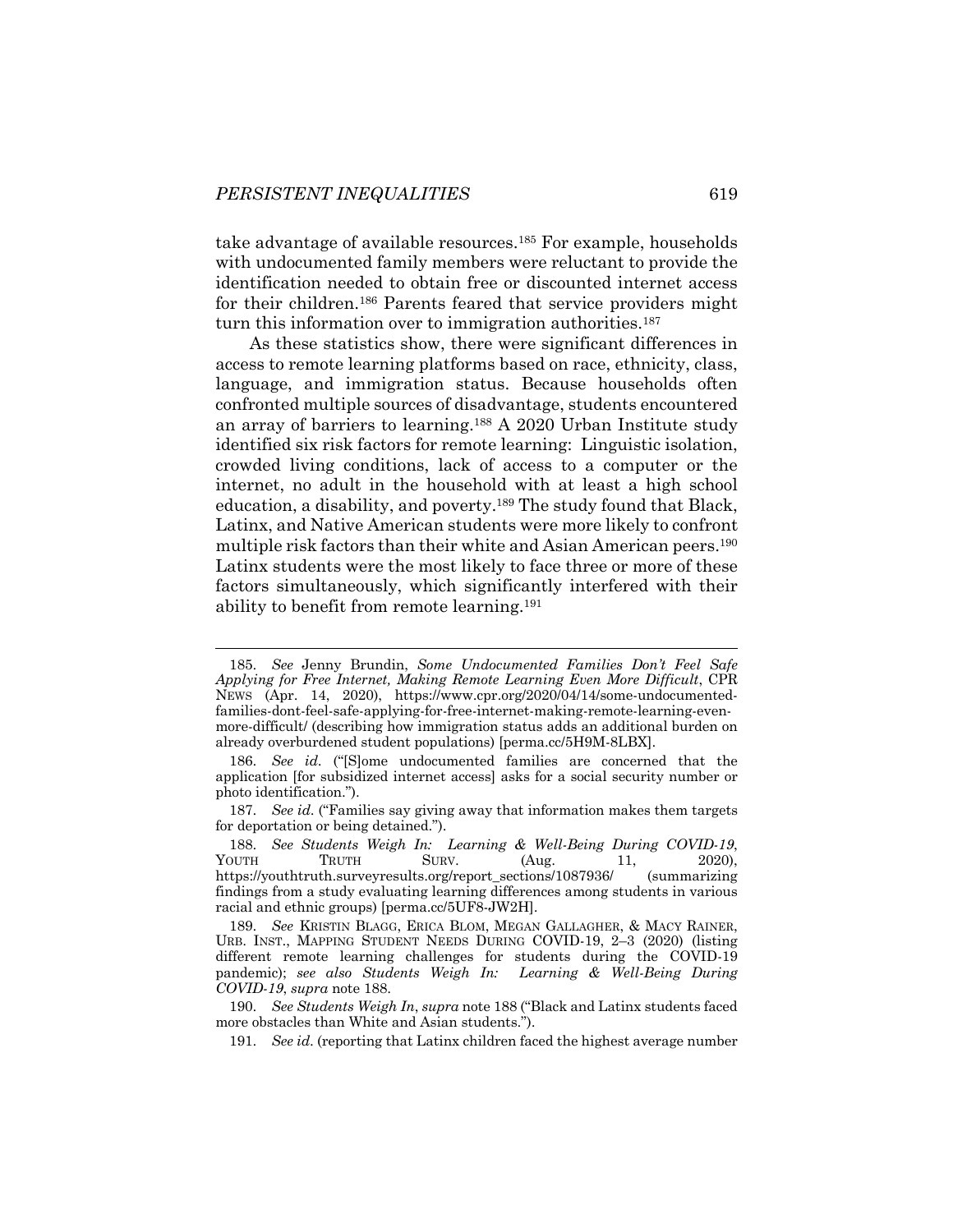#### *C. The Pandemic and Disparate Per-Pupil Resources*

Unfortunately, school districts serving students with the greatest need often had the fewest resources to overcome the digital divide and other obstacles that hampered effective remote learning.192 Districts with lower levels of per-pupil funding were less able to obtain devices and internet access for their students than were better-financed counterparts.193 When the closures occurred, a sudden spike in demand for devices also made it difficult for small districts with limited resources to compete for much needed computers and tablets.194 The challenges of providing internet access even led some districts to improvise by using school buses as Wi-Fi hot spots for students while searching for satisfactory long-term solutions.<sup>195</sup> Smaller districts, particularly in rural areas, sometimes had less experience in delivering online instruction.196 As a result, teachers and staff were less prepared to

of learning obstacles of any racial or ethnic group studied).

<sup>192.</sup> *See* Esquivel, *supra* note 166 (reporting that many lower-income school districts in the Los Angeles area were not able to transition to virtual learning as quickly as other more affluent school districts); Sayer & Braun, *supra* note 176, at 1–2 ("[Unlike some suburban districts] most underfunded urban districts had no [virtual learning] platform and teachers had to cobble together lessons from different sources.").

<sup>193.</sup> *See* BAKER & DI CARLO, *supra* note 103, at 28 (2020) (showing that districts serving a high proportion of students in poverty had fewer resources to respond to the pandemic than those serving a low proportion of students in poverty).

<sup>194.</sup> *See* Esquivel, *supra* note 166 ("This scramble [for digital devices to be used in distance learning] may have contributed to problems [smaller] districts experienced in purchasing technology.").

<sup>195.</sup> *See id.* ("In a desperate and resourceful move to help, the district deployed buses with WiFi routers to provide internet access during the school day."); *see also* Nicol Turner Lee, *What the Coronavirus Reveals About the Digital Divide Between Schools and Communities*, BROOKINGS: TECHTANK BLOG (Mar. 17, 2020), https://www.brookings.edu/blog/techtank/2020/03/17/what-thecoronavirus-reveals-about-the-digital-divide-between-schools-and-communities/ (describing current and former Wi-Fi on Wheels initiatives that used school buses to bring students access to wireless internet) [perma.cc/W8R5-D5UV].

<sup>196.</sup> *See* Robin Lake & Alvin Makori, *The Digital Divide Among Students During COVID-19. Who Has Access? Who Doesn't?*, CTR. ON REINVENTING PUB. EDUC. (June 16, 2020), https://www.crpe.org/thelens/digital-divide-amongstudents-during-covid-19-who-has-access-who-doesnt ("[R]esearch shows districts in rural areas have been significantly less likely to expect teachers to provide instruction during the COVID-19 pandemic.") [perma.cc/FVZ2-754F].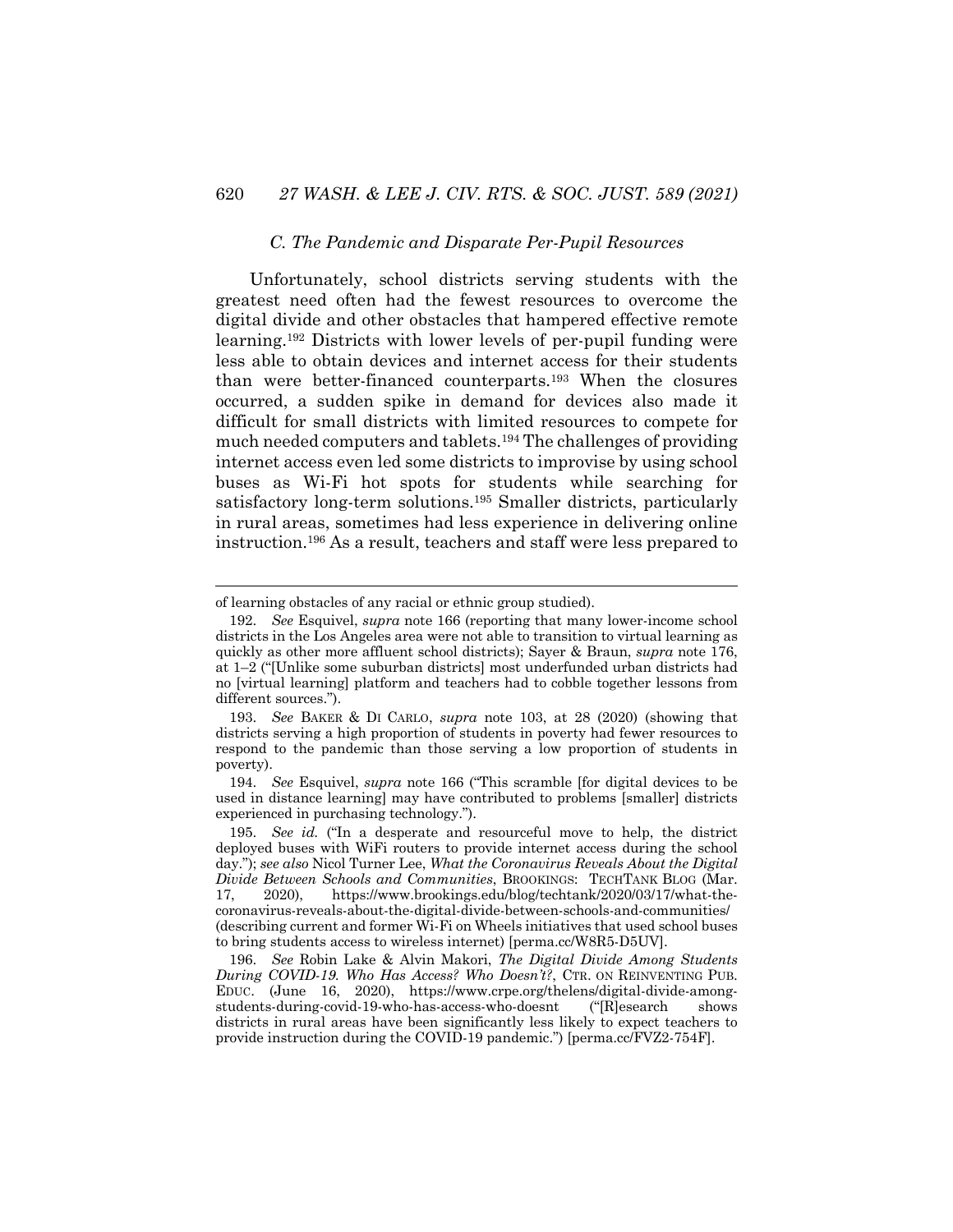make the transition to a virtual learning environment.<sup>197</sup> Faced with these technological challenges, some school districts had to prioritize setting up online instruction and largely forego other critical tasks like monitoring student attendance, providing one-on-one time with teachers, and measuring academic progress.198 School systems with ELLs struggled to deliver information, support, and instruction in multiple languages to parents and students.199 Districts serving the most disadvantaged student bodies also had to contend with other logistical challenges.200 Most notably, some districts had to create new ways to deliver meals to students eligible for free and reduced price lunches while schools were closed.201

Because of these differences in school districts' ability to respond to the pandemic and emergency school closures, children had highly variable opportunities to benefit from online learning. There were significant differences in a number of key areas, including delays in providing instruction, dissemination of information about the transition to remote learning, access to technology necessary to benefit from instruction, creation of learning plans, preparation of new material for instruction, instruction in subjects other than reading and mathematics, and

system to track student attendance) [perma.cc/52QS-8TEC].

<sup>197.</sup> *See id*. ("Schools with higher concentrations of students from low-income households have been less likely to expect teachers to provide real-time lessons, track students' attendance, or grade their assignments.").

<sup>198.</sup> *See* Robin Lake & Bree Dusseault, *Remote Classes Are in Session for More School Districts, But Attendance Plans Are Still Absent*, CTR. ON REINVENTING PUB. EDUC. (Apr. 27, 2020), https://www.crpe.org/thelens/remoteclasses-are-session-more-school-districts-attendance-plans-are-still-absent (reporting that a majority of school districts surveyed had not yet implemented a

<sup>199.</sup> *See* Sayer & Braun, *supra* note 176 (explaining the measures some schools took to combat these problems); Richards, *supra* note 165 (mentioning the specific struggles faced by ELLs); Robles & Belsha, *supra* note 182 (describing the attempts a school district made to reach ELL students during the pandemic).

<sup>200.</sup> See Ali Tadayon, *Grab-and-Go and Drive-Up Allow Families to Pick Up Food at Closed California Schools*, EDSOURCE (March 18, 2020), https://edsource.org/2020/grab-and-go-and-drive-up-allow-families-to-pick-upfood-at-closed-california-schools/626088 (describing how districts that serve at-risk, low-income populations also have had to worry about how to serve lunch to their low-income students) [perma.cc/CZP6-Q996].

<sup>201.</sup> *See id*. (describing statewide lunch distribution programs at California schools).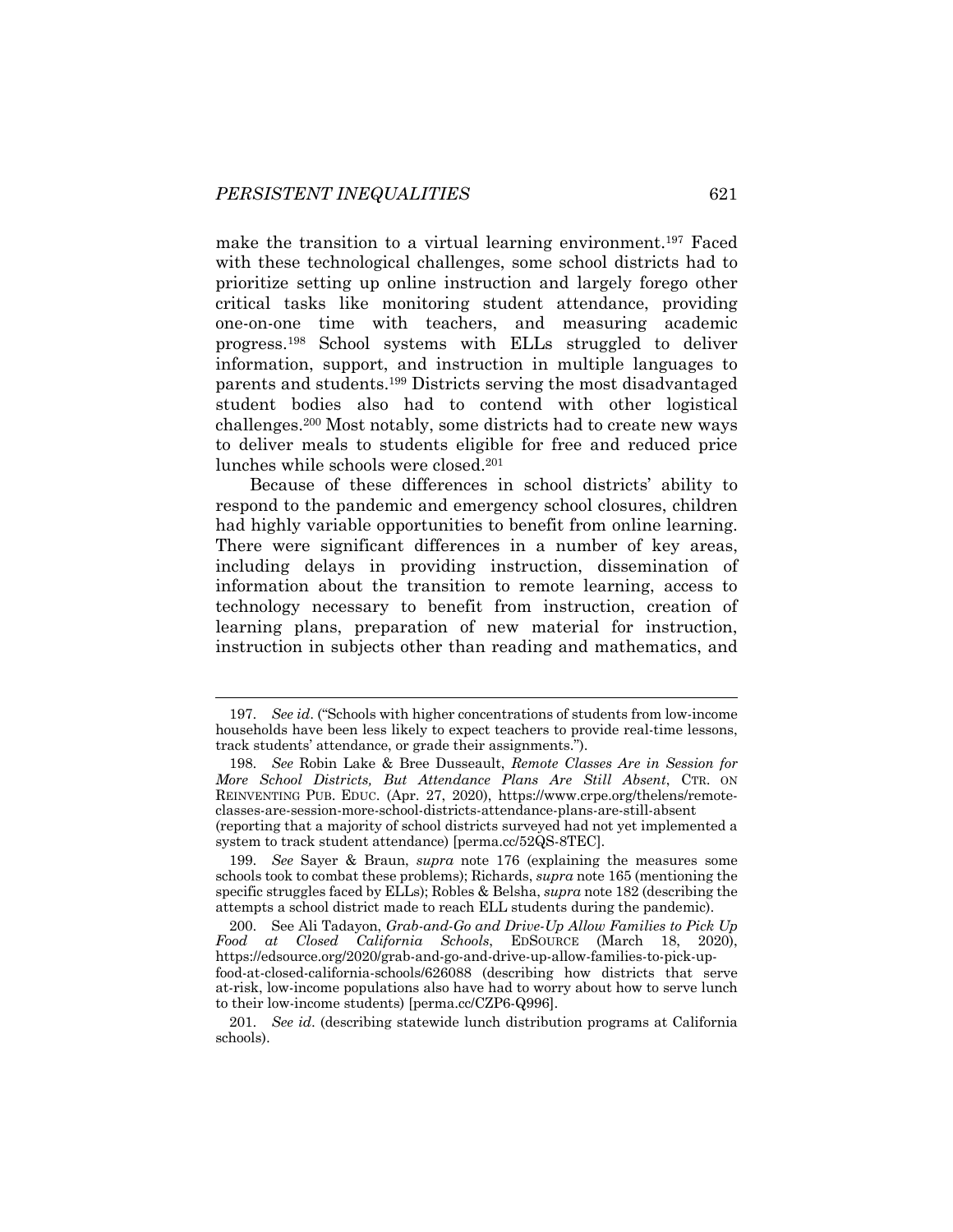contact with teachers outside of class periods.202 These differences in turn meant disparities in the hours, quality, and content of instruction as well as the ability to benefit from teachers' counseling and advice during the pandemic.203 The precise magnitude of these disparities in educational inputs has yet to be fully assessed. Even so, it seems plain that some children, often the most disadvantaged, have been shortchanged in ways that will affect their return to the classroom, their future learning trajectory, and their ability to pursue higher education and remunerative employment.204

## *IV. Learning Losses During the Pandemic, a Right to Education, and the Opportunity to Compete*

If America's schools faced an "epidemic of educational inequality"205 before the pandemic, school closures have prompted concerns about regression in student learning and a widening achievement gap.206 New disparities in instructional resources, coupled with evidence of a differential impact on students, already

<sup>202.</sup> *See* García & Weiss, *supra* note 105 (describing the effect of opportunity gaps widened by the pandemic on student learning); *see also What We're Learning: COVID 19 and Education: Notable Findings and Data Sources, supra* note 165 (pointing out the struggles schools have faced in maintaining contact with students and tracking their learning outcomes); *see also* Esquivel, *supra* note 166 (describing disproportionate delays in the development and administration of virtual learning plans by many lower-income schools).

<sup>203.</sup> *See* García & Weiss, *supra* note 105 (noting the need to be mindful of educational inequalities in developing remote learning plans); *What We're Learning: COVID 19 and Education: Notable Findings and Data Sources*, *supra* note 165 (discussing worsening disparities in expected educational outcomes among students of different racial and socioeconomic backgrounds because of the pandemic).

<sup>204.</sup> *See* DORN ET AL., *supra* note 99 ("[The effects of the pandemic on learning] may translate into long-term harm for individuals and society [including higher education and employment opportunities]").

<sup>205.</sup> Paloma Esquivel & Howard Blume, *L.A. Latino, Black Students Suffered Deep Disparities in Online Learning*, *Records Show*, L.A. TIMES (July 16, 2020), https://www.latimes.com/622alifornia/story/2020-07-16/latino-and-blackstudents-hard-hit-with-disparities-in-their-struggle-with-online-learning [perma.cc/23MU-AL3Z].

<sup>206.</sup> *See id*. ("School closures and distance learning have exacerbated [educational inequality] gaps, especially for students of color and students from lower-income communities.").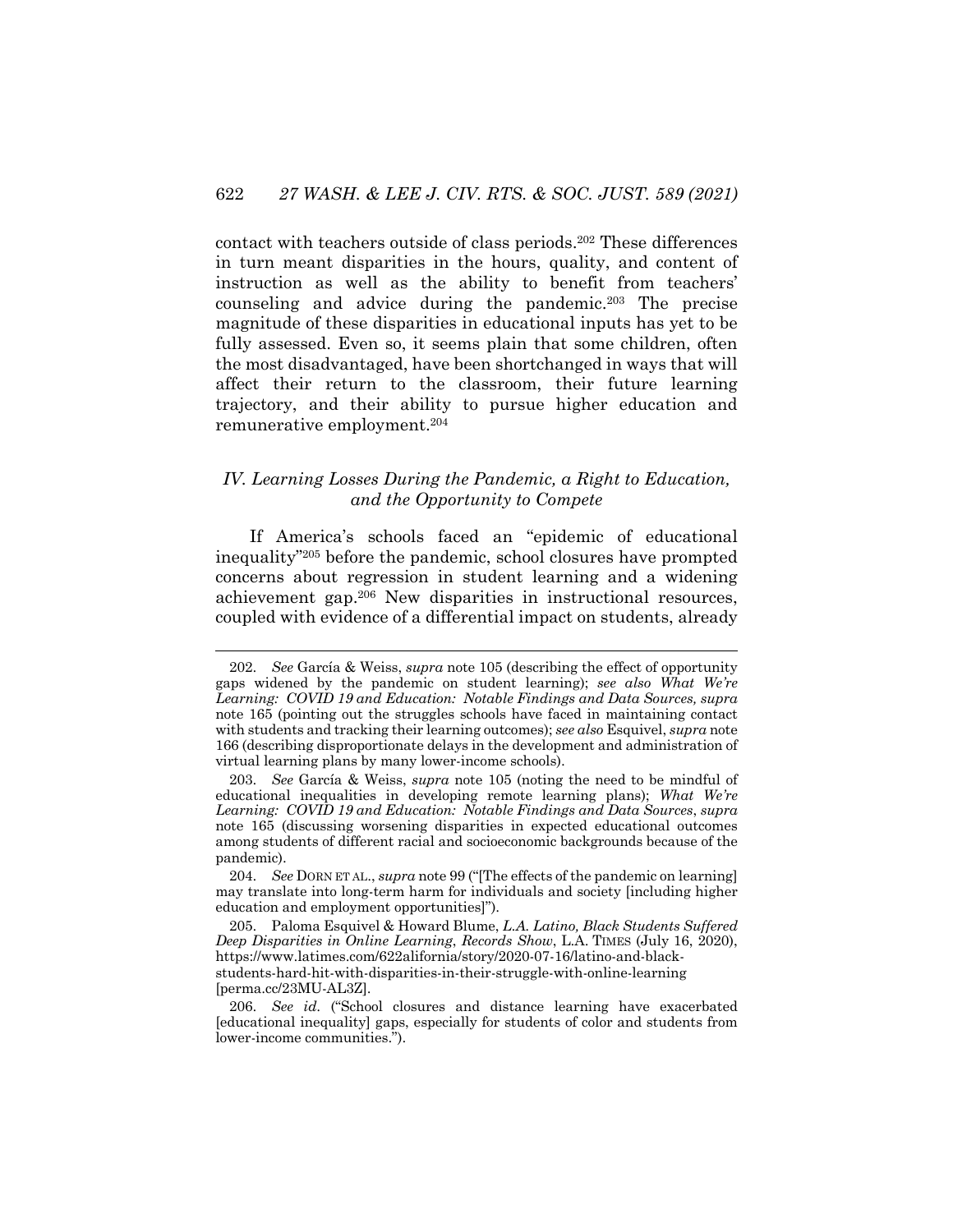have prompted litigation over whether school closures violated some children's right to an education.<sup>207</sup> Depending on the jurisdiction, plaintiffs can pursue one of three approaches to challenging public school practices during the closures.208 In federal court, plaintiffs can argue that there has been an absolute deprivation of education, either because school districts failed to offer instruction during the closures or because students did not have the necessary devices and internet connectivity to benefit from the instruction the schools provided.

In some state courts, plaintiffs can argue that even if public schools offered instruction, it was inadequate.209 These lawsuits would demonstrate that limited instructional hours, narrow subject-matter content, and the focus on reviewing previously covered material led to less than a minimally adequate education.210 To strengthen that argument, the plaintiffs could show how learning losses left them unable to meet grade-level standards that they might otherwise have satisfied.211 In other state courts, plaintiffs can assert that disparities in public school instruction denied students an equal educational opportunity.212

209. *See* NAT'L RSCH. COUNCIL, EQUITY AND ADEQUACY IN EDUCATION FINANCE 193–99 (Helen F. Ladd, Rosemary Chalk, & Janet S. Hansen eds., 1999) (explaining that educational reform efforts should focus on educational adequacy and a high-minimum quality education for all).

210. *See id*. at 198 (describing the '"proper'" educational package that must drive school finance allocations).

211. *See* Dana Goldstein, *Research Shows Students Falling Months Behind During Virus Disruptions*, N.Y. TIMES (June 5, 2020), https://www.nytimes.com/2020/06/05/us/coronavirus-education-lost-

learning.html (last updated June 10, 2020) ("When all of the impacts are taken into account, the average student could fall seven months behind academically, while black and Hispanic students could experience even greater learning losses, equivalent to 10 months for black children and nine months for Latinos . . . .") [perma.cc/6ZXN-NPCD].

212. *See* N'dea Yancey-Bragg, *Families Sue California, Claiming State Failed to Educate Poor and Minority Students Amid Pandemic*, USA TODAY (Dec. 1, 2020, 4:30 PM), https://www.usatoday.com/story/news/education/2020/12/01/californiafamilies-sue-remote-learning-inequities-coronavirus/3780771001/ (last updated

<sup>207.</sup> *See generally* Shaw Class Action Complaint, *supra* note 10; Cayla J. Complaint, *supra* note 10.

<sup>208.</sup> *See* Rachel F. Moran, *The Constitution of Opportunity: Democratic Equality, Economic Inequality, and the Right to Compete*, in A FEDERAL RIGHT TO EDUCATION: FUNDAMENTAL QUESTIONS FOR OUR DEMOCRACY 261, 265–68 (Kimberly Jenkins Robinson ed. 2019) (contrasting federal and state approaches to the right to education).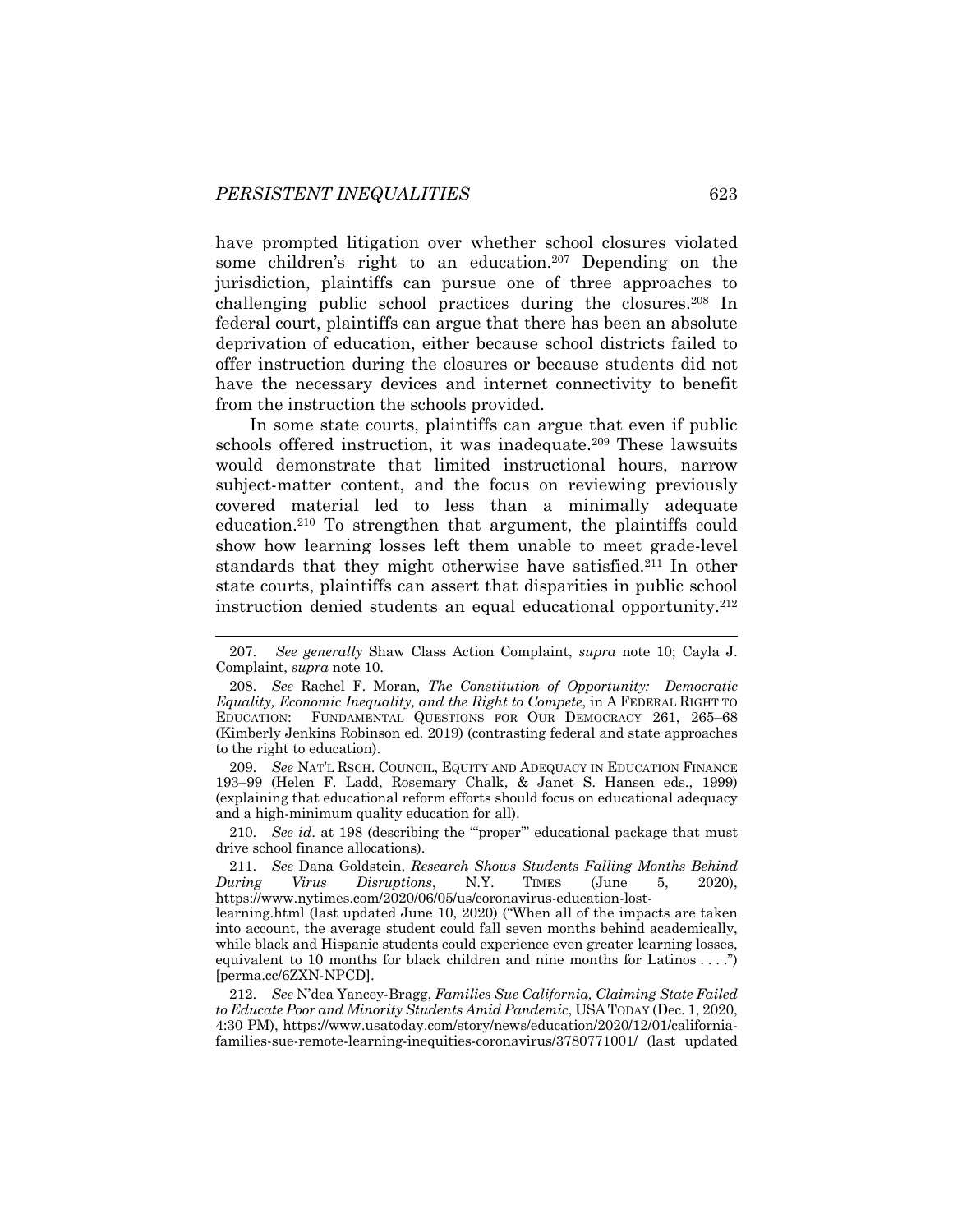Here, the suits could rely on evidence that there were significant differences among districts in delays in moving to remote learning, the hours of instruction provided, the subject areas covered, the content of lessons, and the availability of teachers for one-on-one consultation.213 To bolster evidence of disparities in inputs, these plaintiffs could point to differential rates of learning loss for students of color, low-income students, and ELLs during the pandemic.

#### *A. School Closures as an Absolute Deprivation of Education*

In *San Antonio Independent School District v. Rodriguez*, 214 the United States Supreme Court rejected any fundamental right to an equal education under the Equal Protection Clause of the Fourteenth Amendment.215 However, the Court left open the possibility that there might be a right to minimum access to education; if so, an absolute deprivation of education would violate a student's constitutional rights.216 So far, the Justices have yet to encounter a case in which children have suffered a complete denial of access to schooling.217 In *Kadrmas v. Dickinson Public School* 

Dec. 1, 2020, 5:40 PM) ("The suit claims the state's failure to meet the needs of homeless students and those who do not speak English exacerbates disparities and leaves some poor Black and Latino children 'functionally unable to attend school.'") [perma.cc/RA5J-Y8Y9].

<sup>213.</sup> *See* Benjamin Herold, *The Disparities in Remote Learning Under Coronavirus (in Charts)*, EDUC. WK. (Apr. 10, 2020), https://www.edweek.org/technology/the-disparities-in-remote-learning-undercoronavirus-in-charts/2020/04 (noting specific inequities among school districts in areas like access to teacher instruction and methods of distributing assignments) [perma.cc/C7LP-L64L].

<sup>214.</sup> *See* San Antonio Indep. Sch. Dist. v. Rodriguez, 411 U.S. 1, 1 (1973) (holding that the Texas public education financing system should not be subject to strict scrutiny because education is not a fundamental right).

<sup>215.</sup> *Id.*

<sup>216.</sup> *See id*. at 35–37 ("Even if it were conceded that some identifiable quantum of education is a constitutionally protected prerequisite to the meaningful exercise of either right, we have no indication that the present levels of education expenditures in Texas provide an education that falls short.").

<sup>217.</sup> *See* NAT'L RSCH. COUNCIL, *supra* note 209, at 182 ("The defeat in *Rodriguez* spelled the end of federal constitutional litigation with respect to school finance.").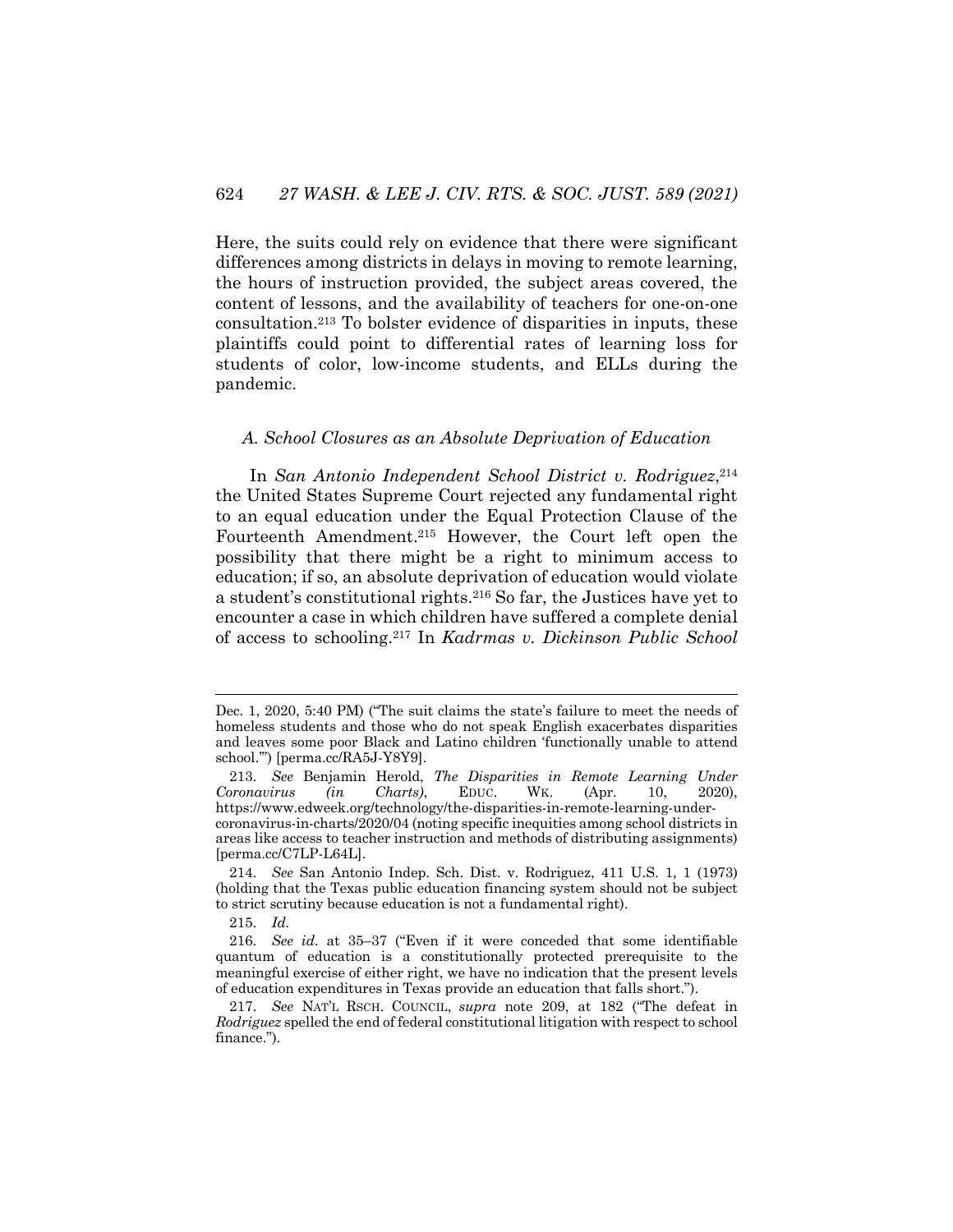District,<sup>218</sup> for example, a student from a low-income family challenged a school district's policy of charging a school bus transportation fee.219 She alleged that due to her inability to pay, she had experienced an absolute denial of education.220 However, the Court found that the child's family had made other arrangements for her to get to school, so she continued to have access to the curriculum.221

In an earlier case, *Plyler v. Doe*, <sup>222</sup> the Court confronted a Texas statute that effectively barred undocumented students from access to public schools.223 This case arguably involved an absolute deprivation of education.224 Even so, the Court did not apply strict scrutiny, as it would if it had found that minimum access to education is a fundamental right.<sup>225</sup> Instead, the Justices concluded that it was irrational for the state of Texas to punish innocent children for their parents' decision to enter the country as a way to deter illegal immigration.226 In the Court's view, consigning these children to a shadow class of permanent illiterates and violating any regard for their human dignity did serious injury to our nation's shared democratic precepts.<sup>227</sup>

221. *See id*. at 458, 465 (emphasizing that Kadrmas continued to attend school during the time she was denied access to the school bus by finding alternative transportation).

222. *See* Plyler v. Doe, 457 U.S. 202, 202 (1982) (holding that a Texas statute denying undocumented students access to public school was a violation of the equal protection clause).

223. *Id*.

224. *See id* (public schools were authorized to bar undocumented students from enrolling)*.*

225. *See id*. at 223 (noting that public education is not a fundamental right).

226. *See id*. at 221–23, 226–30 ("If the State is to deny a discrete group of innocent children the free public education that it offers to other children residing in its borders, that denial must be justified by a showing that it furthers some substantial state interest. No such showing was made here.").

227. *See id*. at 219 (recognizing that the creation of an illiterate underclass of undocumented individuals "presents most difficult problems for a Nation that

<sup>218.</sup> *See* Kadrmas v. Dickinson Pub. Sch. Dist., 487 U.S. 450, 450 (1988) (holding that a transportation fee did not completely deny students access to schooling because there were other private alternatives to the public school bus service).

<sup>219.</sup> *Id*.

<sup>220.</sup> *See id*. at 455–56, 458 ("Appellants contend that Dickinson's user fee for bus service unconstitutionally deprives those who cannot afford to pay it of 'minimum access to education.'").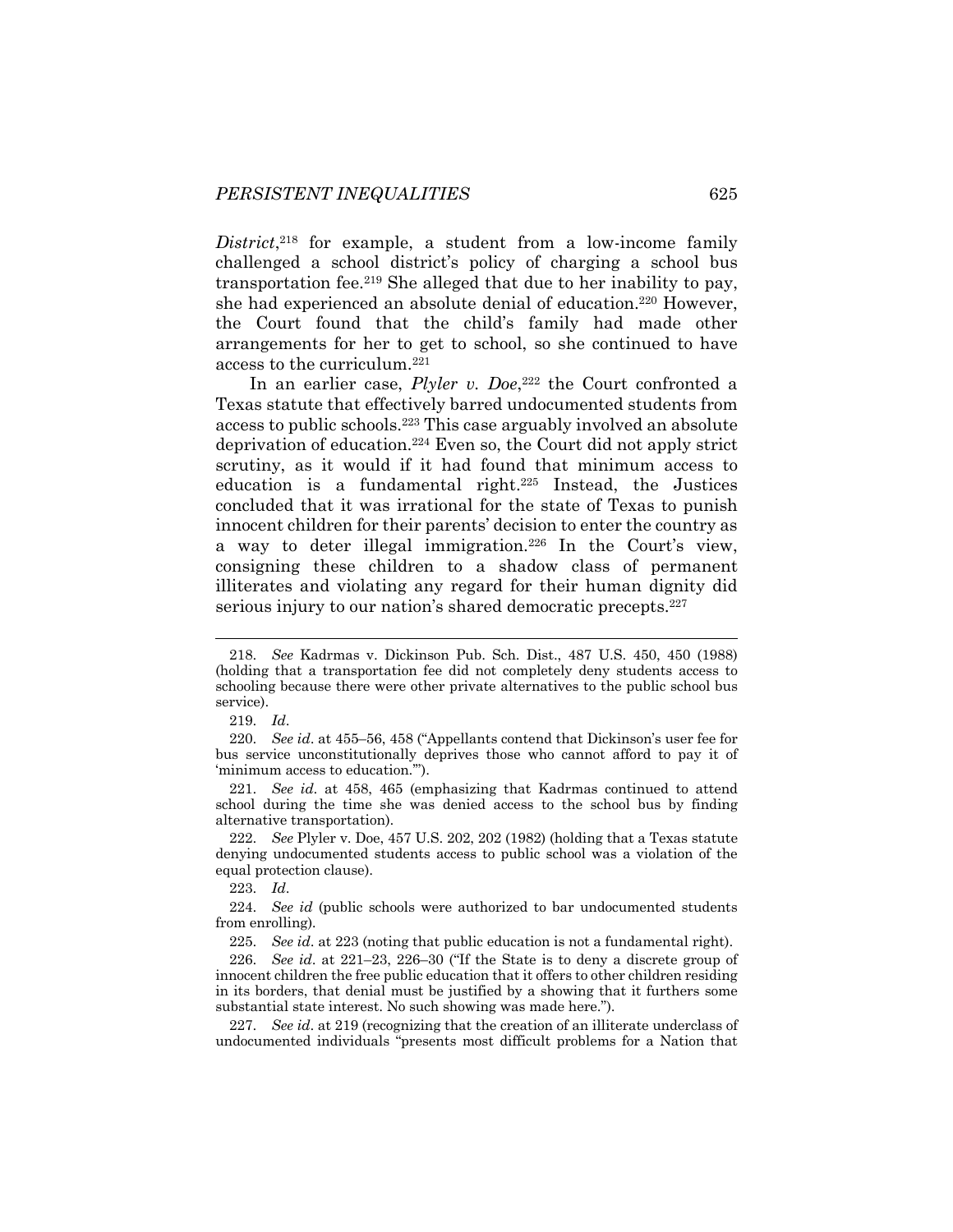In 2020, a federal court of appeals in *Gary B. v. Whitmer*<sup>228</sup> concluded that poor children of color in failing Detroit schools made out a prima facie case that they had suffered an absolute deprivation of education.229 The plaintiffs offered evidence of an inadequate curriculum, poorly trained teachers, and decrepit facilities.230 These deficiencies were linked to profoundly substandard performance on achievement tests in reading and mathematics.231 After the initial decision, some judges successfully called for en banc review.232 Before the court could rehear the case, however, the plaintiffs settled with the state of Michigan.<sup>233</sup> Because the original decision was withdrawn pending en banc consideration, the opinion has no precedential value.234 However,

231. *See id*. at 659–62 ("[N]early zero percent of students at these schools were graded as proficient in English or other subject-matter tests administered by the state.").

232. *See* Gary B. v. Whitmer, 958 F.3d 1216, 1216 (6th Cir. 2020) (describing a judge's sua sponte request for en banc review and a poll finding majority support to grant the request).

detroit-lawsuit ("Governor Gretchen Whitmer reached a settlement last week with the students who brought the lawsuit, promising to pursue legislation that would bring \$94.4 million to the Detroit Public Schools Community District.") [perma.cc/A2CL-X7F3]; Valerie Strauss, *Michigan Settles Historic Lawsuit After Court Rules Students Have a Constitutional Right to a 'Basic' Education, Including Literacy*, WASH. POST (May 14, 2020, 12:50 PM). *Including Literacy*, WASH. POST (May 14, 2020, 12:50 PM), https://www.washingtonpost.com/education/2020/05/14/michigan-settles-

historic-lawsuit-after-court-rules-students-have-constitutional-right-basic-

education-including-literacy/ ("'While there is much work left to be done, today's settlement paves the way for the State of Michigan to fulfill its moral obligation to provide equal educational opportunities to children that have been denied a fair shake for far too long.'") [perma.cc/AP2G-DDT4].

234. *See* Mark Walsh, *Federal Appeals Court Order Ends Detroit 'Right to Literacy' Case*, EDUC. WK. (June 12, 2020), https://blogs.edweek.org/edweek/school\_law/2020/06/federal\_appeals\_court\_orde r\_en.html ("Lawyers involved in the case told *Education Week* they understood

prides itself on adherence to principles of equality under law.").

<sup>228.</sup> *See* Gary B. v. Whitmer, 957 F.3d 616 (6th Cir. 2020), *reh'g granted and opinion withdrawn*, 958 F.3d 1216 (6th Cir. 2020) (holding that a basic minimum education is a fundamental right).

<sup>229.</sup> *Id.* at 616.

<sup>230.</sup> *See id*. at 661 (noting that the plaintiffs' complaint points to significant teacher shortages, school buildings with dangerous conditions, and a dearth of textbooks and school supplies).

<sup>233.</sup> *See* Koby Levin, Lori Higgins, & Eleanore Catolico, *In a Blow to the 'Right to Read,' Full Appeals Court Will Review Detroit Literacy Lawsuit*, CHALKBEAT DETROIT (May 19, 2020, 7:10 PM), https://detroit.chalkbeat.org/2020/5/19/21264371/appeals-court-will-review-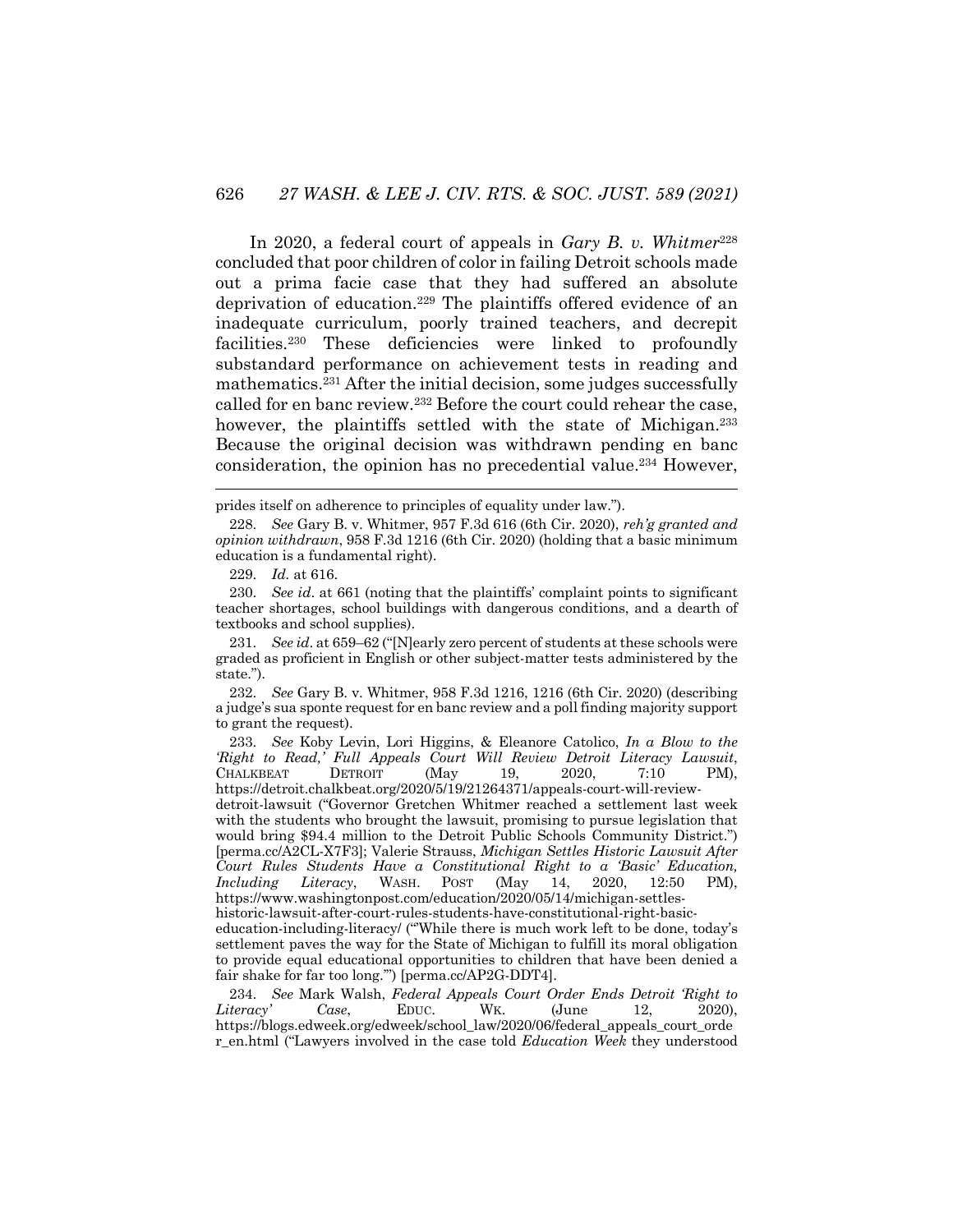*Gary B.* does suggest that there might be circumstances in which a federal court would find an absolute deprivation of education.

The public school closures during the pandemic offer a new occasion for federal courts to recognize that children have experienced a complete denial of education.235 In some instances, school districts went for weeks and even months without offering instruction of any kind, whether in-person or remote.<sup>236</sup> The failure to provide curricular programming for a sustained period deprived every student in the district of access to education.<sup>237</sup> The resolution of these claims will turn on how the court frames an absolute deprivation. The plaintiffs are likely to contend that the relevant period for evaluating instruction is after the closures took place. The school district will respond that the correct interval is the academic year or even the student's entire academic career. With a longer timeframe, schools can argue that some portion of normal instruction was lost, but there was still meaningful academic programming throughout the remainder of the school year and even the rest of the student's overall time in school.238

the order as meaning the settlement ended the case but that the 6th Circuit panel decision remains vacated and thus has no precedential value.") [perma.cc/8HY6- 9P2C].

<sup>235.</sup> *See* Kimberly Jenkins Robinson, *A Constitutional Right to Education Fulfills Our Democratic Promise*, REAL CLEAR EDUC., May 8, 2020, https://www.realcleareducation.com/articles/2020/05/08/a\_constitutional\_right\_t o\_education\_fulfills\_our\_democratic\_promise\_110417.html (arguing that school closures during the pandemic offer an occasion to revisit a federal right to education) [perma.cc/2SXR-8KF9].

<sup>236.</sup> See Bethany Gross & Alice Opalka, *Too Many Schools Leave Learning to Chance During the Pandemic,* CTR. FOR REINVENTING PUB. EDUC. 1–2, 5–7 (June 2020),

https://www.crpe.org/sites/default/files/final\_national\_sample\_brief\_2020.pdf (noting that 27% of rural or small-town school districts expected teachers to provide instruction while over half of urban school districts expected teachers to provide instruction); Catherine Gewertz, *Instruction During COVID-19: Less Learning Time Drives Fears of Academic Erosion*, EDUC. WEEK (May 28, 2020), https://www.edweek.org/teaching-learning/instruction-during-covid-19-less-

learning-time-drives-fears-of-academic-erosion/2020/05 ("[T]eachers report they're spending less time on instruction overall, and they're spending more time on review and less on introducing new material.") [perma.cc/MQ4D-S24J].

<sup>237.</sup> *See* Gewertz, *supra* note 236 ("[W]ithout a major improvement in schooling soon, students could descend into 'academic death spirals.'").

<sup>238.</sup> *See* García & Weiss, *supra* note 105 (concluding that "[t]he 2019–2020 school year was cut by at least one third relative to its normal length," which suggests learning losses across the board).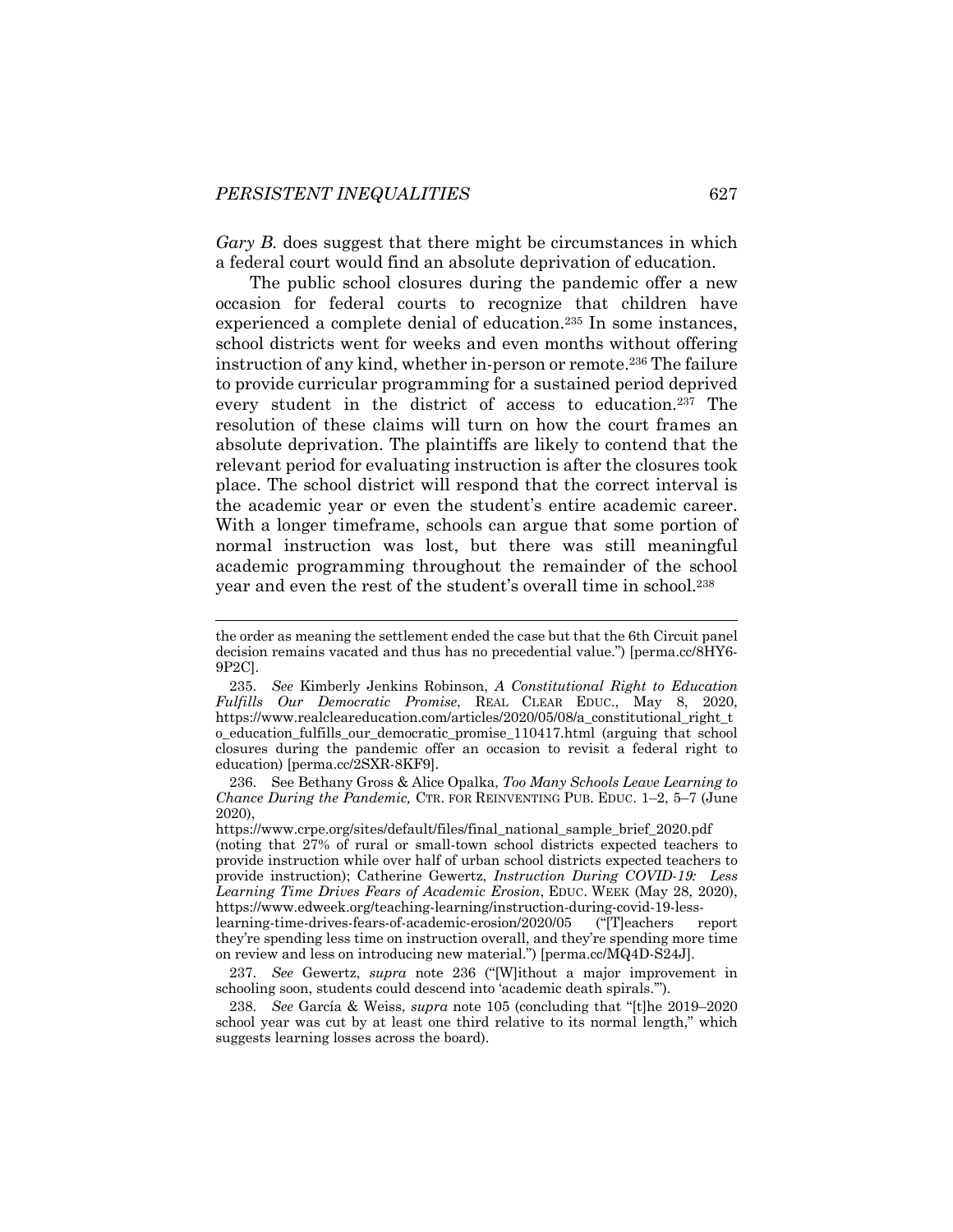This dispute over the appropriate timeframe for a federal claim reveals an underlying problem with the notion of an "absolute" deprivation.<sup>239</sup> There is no way to evaluate whether a deprivation is substantial without putting it in context. For example, courts regularly uphold disciplinary sanctions that use removal from school as a punishment for misbehavior.<sup>240</sup> That suggests that some denials of access are not significant enough to count as an absolute deprivation of education. Even if children clearly lack access to instruction for part of the school year, the real issue is whether that interruption is disruptive enough to produce irretrievable impediments to their ability to make academic progress.241 Although *Gary B.* focused on literacy, some lawsuits have alleged that interruptions in instruction are impermissible if they fatally undermine a student's ability to complete academic requirements and graduate from high school.<sup>242</sup>

To find an absolute deprivation, federal courts should not require that students actually fail to complete their education before offering relief. Unlike tort actions for educational malpractice, which require that the injury actually materialize,  $243$ suits over pandemic-related school closures can evaluate the prospect of enduring and irretrievable academic harm. As a result, projected learning losses could be instructive.244 A June 2020 study

244. *See* DORN ET AL., *supra* note 99 (describing the evidence of learning losses

<sup>239.</sup> William S. Koski and Rob Reich, *When "Adequate" Isn't: The Retreat from Equity in Education Law and Policy and Why It Matters,* 56 EMORY L.J. 545, 597–99, 604–05, 615 (2007) (explaining why a focus on an absolute deprivation of education is insufficient because it fails to account for the relative advantages and disadvantages that schooling confers).

<sup>240.</sup> *See* Maureen Carroll, *Educating Expelled Students After No Child Left Behind: Mending an Incentive Structure that Discourages Alternative Education and Reinstatement*, 55 UCLA L. REV. 1909, 1924–26 (2008) (discussing expulsion as punishment for misbehavior and how it temporarily deprives students of access to education).

<sup>241.</sup> *See id.* at 1965 (noting that expulsion is often the end of many expelled students' public school careers).

<sup>242.</sup> *See id*. at 1953–55 (citing New York litigation in RV v. New York City Dep't of Educ., 321 F. Supp. 2d 538 (E.D.N.Y. 2004), which challenged exclusionary practices that prevented students from successfully graduating from high school).

<sup>243.</sup> *See, e.g.*, Peter W. v. S.F. Unified Sch. Dist., 60 Cal. App. 3d 814 (1976) (showing that a student had graduated from high school without the skills needed to compete for jobs; the court of appeals refused to recognize a duty in tort because of the myriad factors that could lead to inadequate academic performance).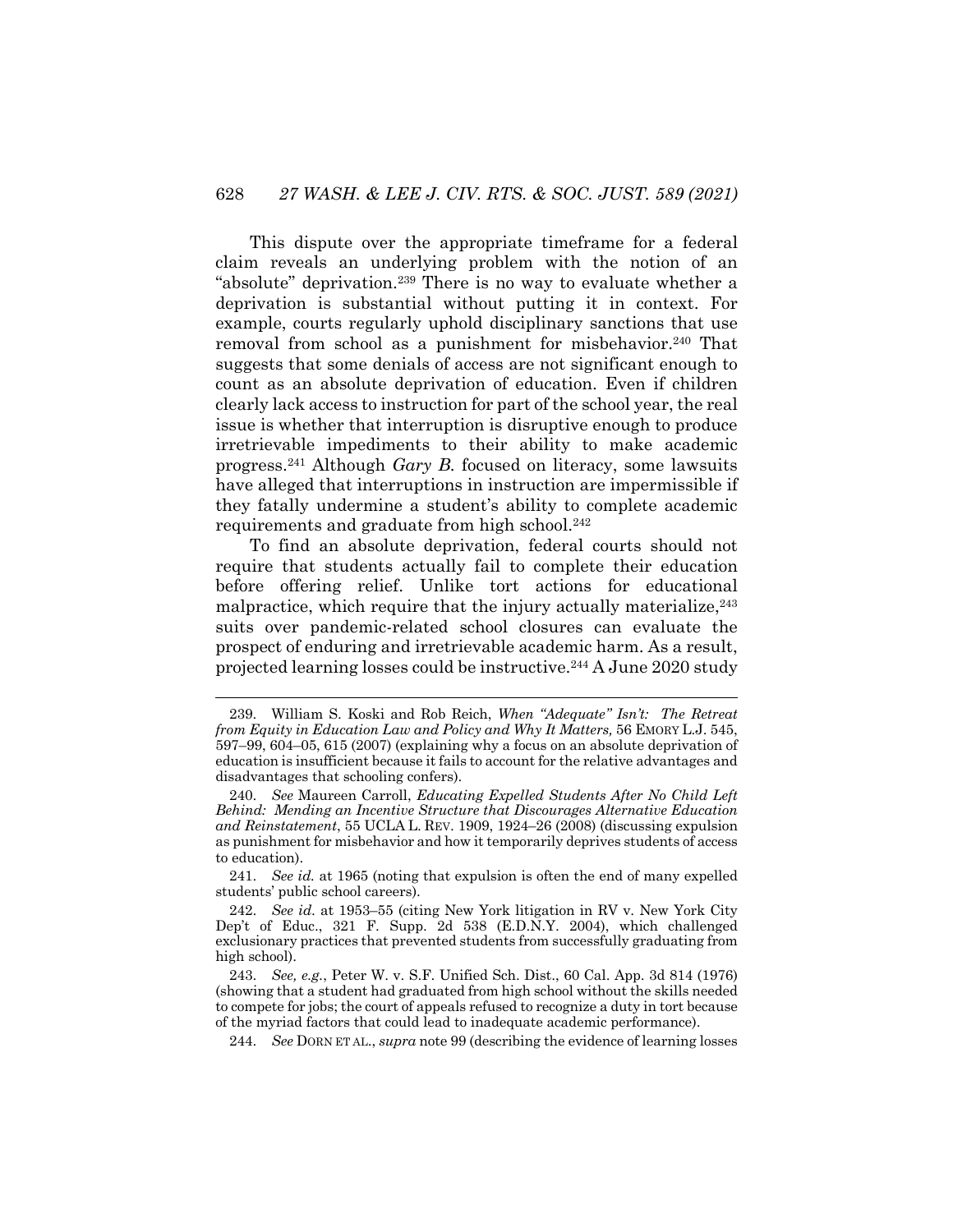by McKinsey found that if public schools remained closed until January 2021, the average student would suffer 6.8 months of learning loss, but Black students would suffer 10.3 months, Latinx students 9.2 months, and low-income students 12.4 months.<sup>245</sup> A more recent November 2020 study by the non-profit Northwest Evaluation Association (NWEA) found that learning losses were not as severe as had been predicted and that students' progress slowed in math but less so in reading.<sup>246</sup> However, the researchers offered important caveats: When schools administered achievement tests, there was significant attrition in test-takers, which was concentrated among Black, Latinx, and low-income students.247 Moreover, among those tested, Black and Latinx students suffered disproportionate declines in reading in the upper elementary grades.<sup>248</sup> These studies indicate that even if the most advantaged children are able to compensate for lost weeks and months of instruction, the least advantaged are likely to suffer crippling learning losses.249 Those losses in turn will impose long-term harms by relegating these students to illiteracy or by substantially reducing their odds of completing high school.<sup>250</sup>

245. *Id*.

246. *See* Megan Kuhfeld, Beth Tarasawa, Angela Johnson, Erik Ruzek, & Karen Lewis, *Learning During COVID-19: Initial Findings on Student's Reading and Math Achievement and Growth* 4, NWEA BRIEF (Nov. 2020), https://www.nwea.org/research/publication/learning-during-covid-19-initialfindings-on-students-reading-and-math-achievement-and-growth/ ("Compared to fall 2019, student achievement this fall was similar in reading, on average, but 5

to 10 percentile points lower in math.") [perma.cc/QDT5-P6H9]. 247. *See id*. at 7–8 (noting that many schools are not administering assessments and within those that are testing, students are absent).

248. *See id*. at 3 ("[T]here was initial evidence of small declines in reading for some groups of students. Those declines were concentrated disproportionately among Hispanic and Black students . . . .").

249. *See id.* at 9 (advocating for clear data to understand where students have fallen behind in order to know where additional resources should be deployed because COVID-19 disruptions did not cause blanket declines in student achievement).

250. *See* DORN ET AL., *supra* note 99, at 6; *see also* Erin Einhorn, *When Covid-19 Closed Schools, Black, Hispanic and Poor Kids Took Biggest Hit in Math, Reading*, NBC NEWS (Nov. 30, 2020), https://www.nbcnews.com/news/education/when-covid-19-closed-schools-black-

hispanic-poor-kids-took-n1249352 (describing differential learning losses and growing achievement gap based on NWEA study and Renaissance Learning, Inc.

as the basis for a "call to action" to develop best practices for online learning and flexible approaches to combined in-classroom and remote learning).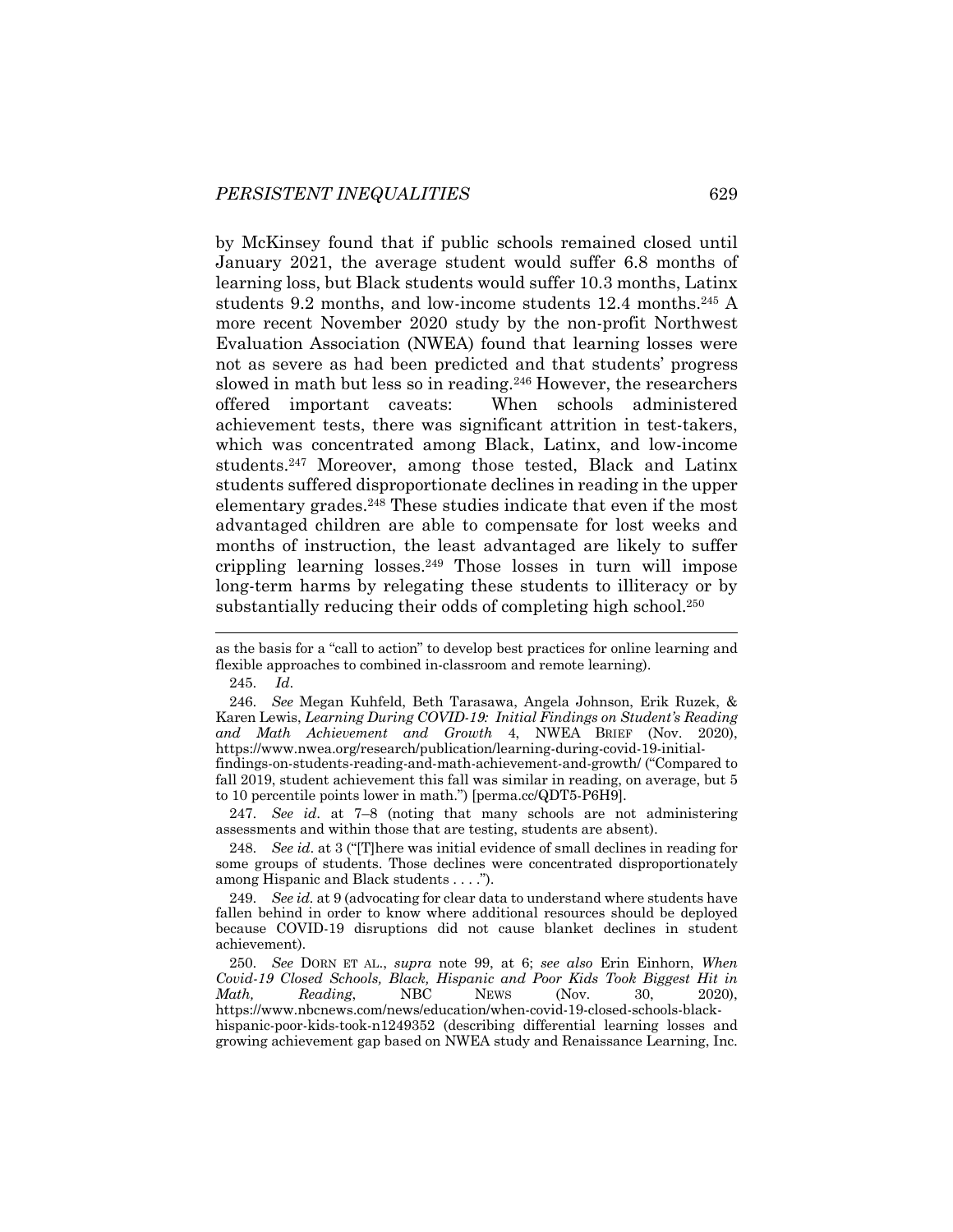Another situation that could prompt a claim for an absolute deprivation of education involves students unable to access online instruction during the closures because they lacked access to a device or the internet.251 For some students, these obstacles to learning have persisted, even months after public schools shut down.252 One critical question is whether courts will treat these students as truants or as victims of barriers to education beyond their control. Many districts stopped taking attendance and enforcing truancy laws during the pandemic.<sup>253</sup> Even so, it is clear that at least some older students chose to forego school and go to work to help support families devastated by job loss and illness during the pandemic.254 Still for the vast majority of students, the analogy to *Kadrmas* seems apt because a lack of necessary

study) [perma.cc/DQ6P-433P].

<sup>251.</sup> *See* Robinson, *supra* note 235 (describing substantial percentages of students who had not received online instruction during pandemic-related closures).

<sup>252.</sup> *See* Emily A. Vogels, Andrew Perrin, Lee Rainie, & Monica Anderson, *53% of Americans Say the Internet Has Been Essential During the COVID-19 Outbreak*, PEW RSCH. CTR. (Apr. 30, 2020), https://www.pewresearch.org/internet/2020/04/30/53-of-americans-say-theinternet-has-been-essential-during-the-covid-19-outbreak/ (stating that overall, one in five parents said children might not be able to complete homework because they lacked a computer, while 36% of low-income parents expressed this concern) [perma.cc/MC4T-PE8Q]. A Census survey estimated that slightly over 10% of families surveyed thought that lack of access to a computer would interfere with their children's ability to complete homework. *See* Lake & Makori, *supra* note 196 (describing teachers' and students' lack of preparedness for the shift to virtual learning).

<sup>253.</sup> *See* Mark Lieberman, *Taking Attendance During Coronavirus Closures: Is It Even Worth It?,* EDUC. WK. (Apr. 17, 2020), https://www.edweek.org/ew/articles/2020/04/17/taking-attendance-is-tricky-

during-coronavirus-closures.html (last updated Apr. 20, 2020) (describing a range of school responses to monitoring attendance during pandemic-related school closures and how surveyed teachers described 21% of students as "essentially truant") [perma.cc/UJV8-X68G].

<sup>254.</sup> *See, e.g.*, Elizabeth Aguilera, *For Some California Teens, School Closures Led to Work in the Fields*, CAL MATTERS (June 22, 2020), https://calmatters.org/children-and-youth/2020/06/california-teens-school-

closures-migrant-farmworkers-fields-coronavirus/ (last updated Oct. 21, 2020) ("Advocates worry some students could decide to continue working instead of going back to school if they feel they have lost their educational footing.") [perma.cc/PB7K-PWPL]; Richards, *supra* note 165 ("Across America, teachers say teens are picking up jobs to support their families during the economic crisis, rather than attending classes.").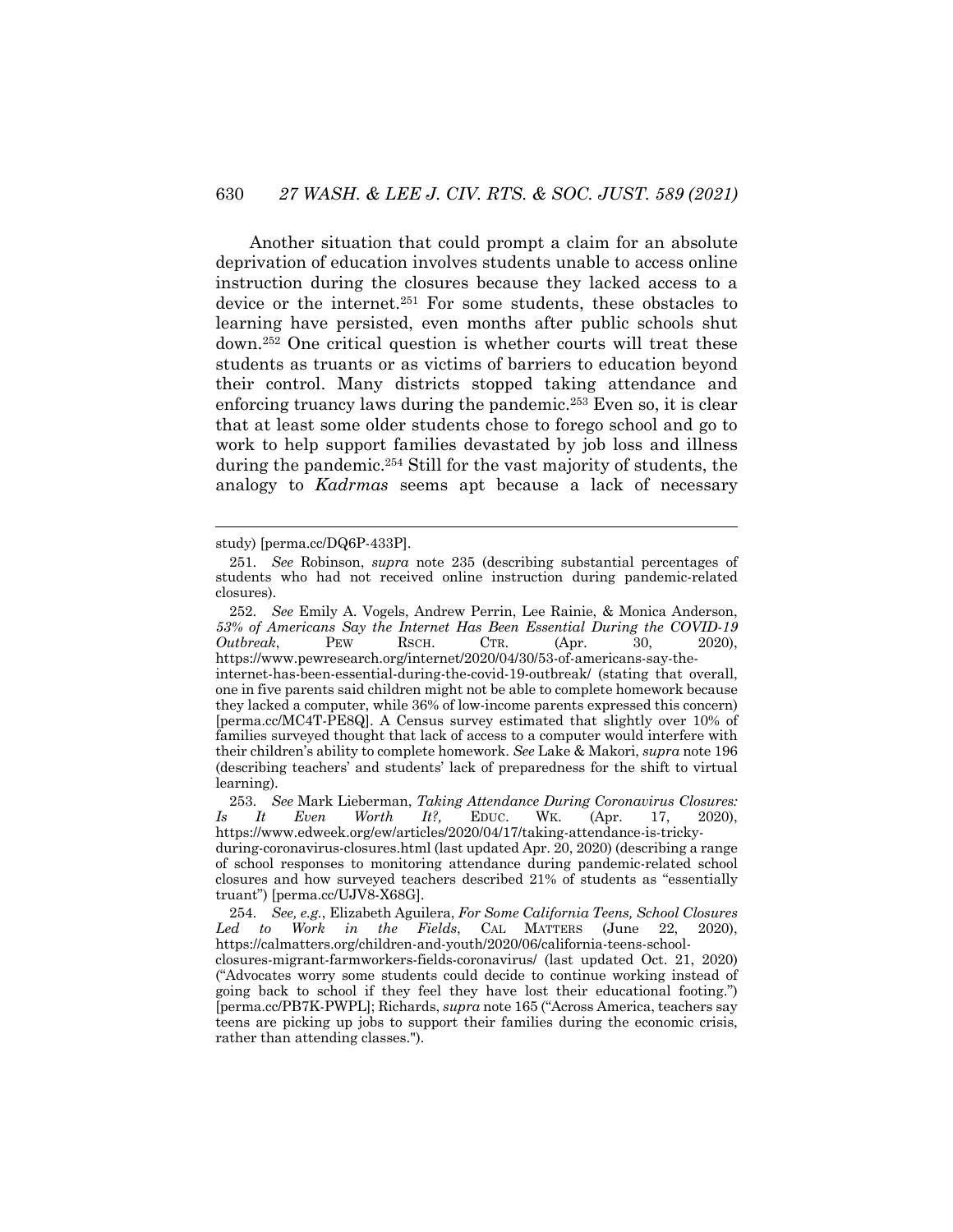resources prevented children from benefiting from the instructional program.255 Here, students contend that their families did not have the wherewithal to obtain a device or internet access, leaving children unable to participate in remote learning through no fault of their own.256 Some parents could not afford a computer or internet service, while others could not miss work to pick up devices that schools made available.257 Still, other families feared that turning personal information over to internet service providers might lead to deportation.258 In *Kadrmas*, the Court never decided whether there had been an absolute deprivation of education because the student found other ways to get to school.259 During the pandemic, however, students on the wrong side of the digital divide have not all found alternative ways to gain access to the curriculum.260 These students will need to show not only that they suffered an interruption in instruction but also that this interruption was substantial enough to undermine their ability to persist in school and achieve at least a rudimentary level of literacy.

#### *B. School Closures and Denial of an Adequate Education*

Although federal courts so far have required an absolute deprivation of education that leaves children illiterate or unable to complete school, state courts have been receptive to mandating an affirmative right to an adequate education, particularly under education clauses in state constitutions.<sup>261</sup> The meaning of an adequate education varies in ambition from jurisdiction to

<sup>255.</sup> *See supra* notes 218–220 and accompanying text (explaining how a bus transportation fee allegedly deprived a low-income child of access to education).

<sup>256.</sup> *See supra* notes 251–252 (describing how a lack of resources deprived children of the ability to gain access to online instruction).

<sup>257.</sup> *See id.* (same).

<sup>258.</sup> *See, e.g.*, Brundin, *supra* note 185 (reporting that some families fear applying for free internet because of their undocumented status).

<sup>259.</sup> *See supra* note 221 and accompanying text (explaining that the student at the center of the controversy found other modes of transportation while being barred from using the bus).

<sup>260.</sup> *See supra* notes 152–160 and accompanying text.

<sup>261.</sup> *See* Moran, *supra* note 208, at 265–68 (describing how a shift from equity to adequacy claims led to a high success rate in state courts).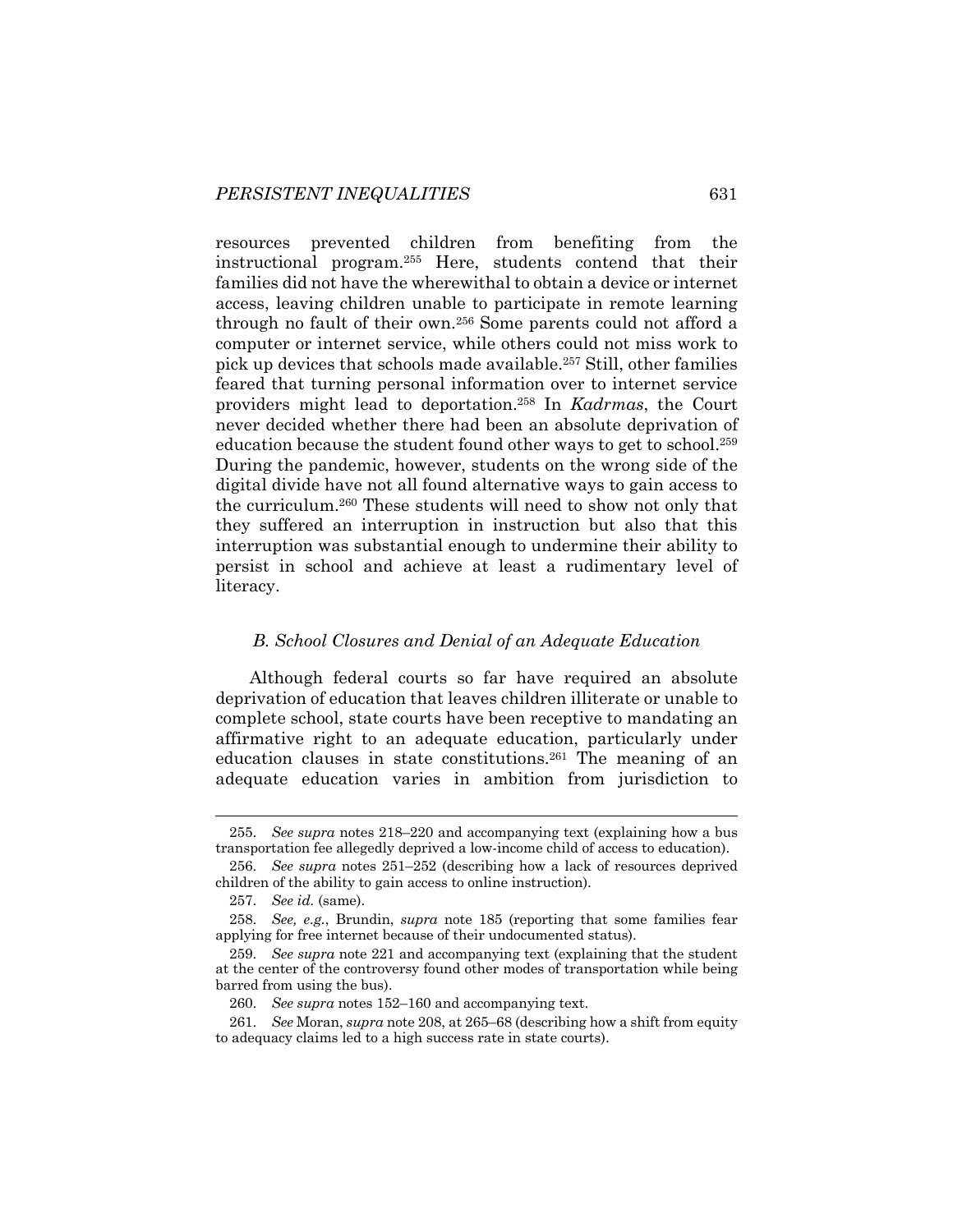jurisdiction. Some courts focus on the basic instruction needed to survive in adult life by getting a low-skilled job, while other courts mandate public schooling that prepares students for complex responsibilities as workers and citizens.262 Very often, courts link the definition of adequacy to state accountability standards, which set forth benchmarks for minimum levels of proficiency in various subjects.263 Although the meaning of adequacy can be elastic from one state to the next, courts should be able to find that instruction during the pandemic was inadequate even under a parsimonious interpretation of the standard.264 The challenges could take at least two forms. First, plaintiffs could argue that public schools failed to provide an adequate education because closures deprived students of a substantial period of instruction. According to a 2020 Economic Policy Institute report, at least one-third of the 2019– 2020 school year was lost.265 That diminished time for instruction will predictably lead to learning losses, and for some students those losses will be profound.266 In fact, some projections have indicated that students' academic progress would be set back by nearly a year or even more due to the closures, had schools reopened in January 2021.267 The longer the closures persist, the more these learning losses will grow.<sup>268</sup> As a result, plaintiffs can challenge the continued use of remote instruction in the 2020–2021 academic year, as many students increasingly are unable to meet state-mandated benchmarks of proficiency. Second, plaintiffs can challenge the quality of remote instruction, including the lack of comprehensive subject-matter instruction, the failure to provide

<sup>262.</sup> *See id*. at 266–67, 270–71 (analyzing the varied definitions of adequacy from state to state).

<sup>263.</sup> *See id*. at 268 (noting the critical role of accountability standards in establishing the meaning of adequacy).

<sup>264.</sup> *See id.* ("The success of adequacy claims in part reflects the widespread sentiment that simple fairness requires minimum access to education for every child.").

<sup>265.</sup> García & Weiss, *supra* note 105.

<sup>266.</sup> *Id*.; *see* DORN ET AL., *supra* note 99, at 7 (reporting findings on the significant impact of projected learning losses during the pandemic).

<sup>267.</sup> *See* DORN ET AL., *supra* note 99, at 8 (estimating projected learning losses under different scenarios).

<sup>268.</sup> *See* Goldstein, *supra* note 211 (explaining the learning losses that resulted from remote learning and warning that those gaps will be impossible to fill and will grow larger if remote learning continues in the current manner).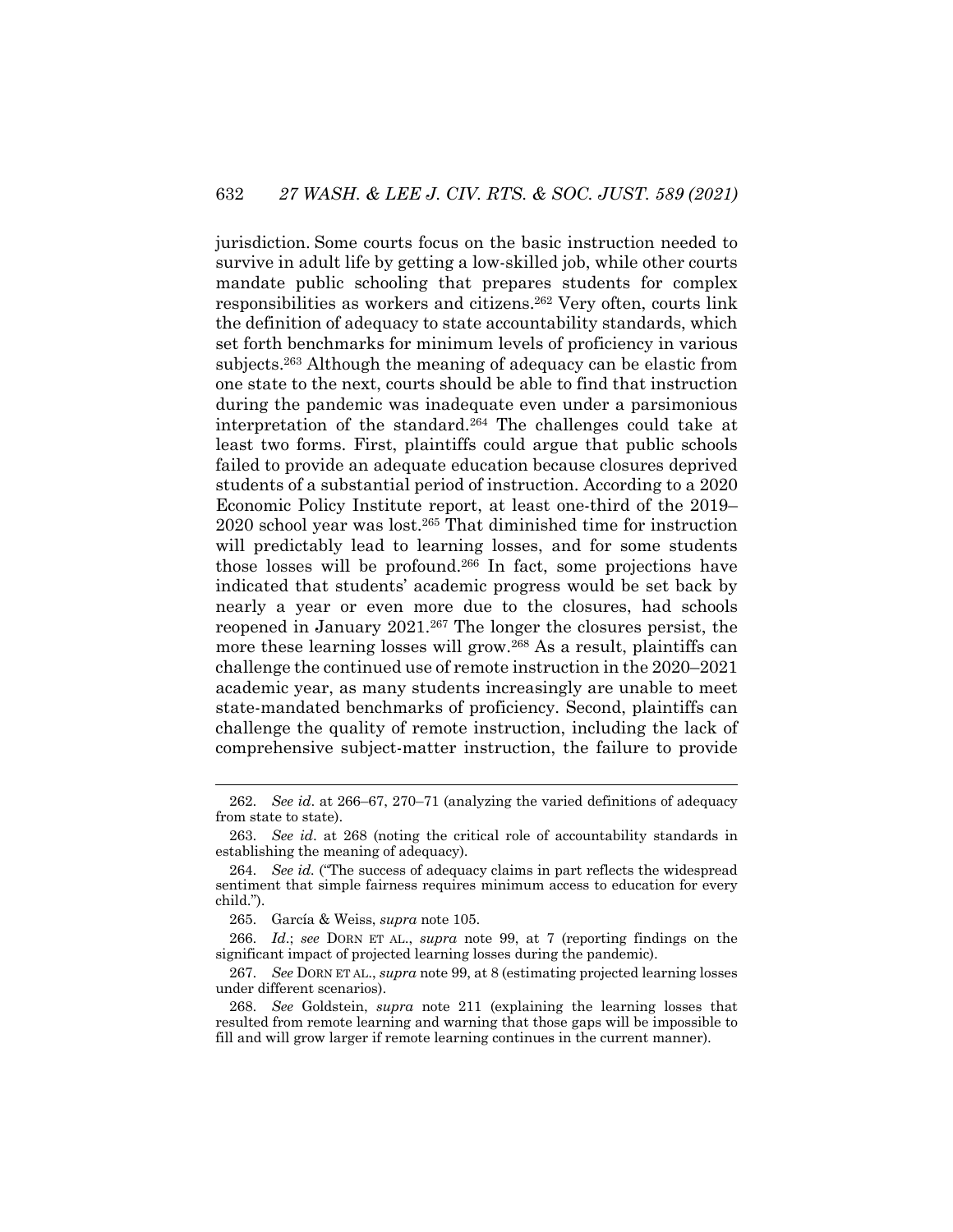new content, and the limited access to one-on-one time with teachers.269

Recent adequacy lawsuits based on the closures address both the quantity and quality of remote learning during the pandemic. *Shaw v. Los Angeles Unified School District*, <sup>270</sup> a class action filed in a California superior court on September 24, 2020, is one of the first to challenge remote learning during the school closures as a violation of students' right to an education.271 The action addresses both the 2019–2020 and the 2020–2021 academic years.<sup>272</sup> The plaintiffs argue that the school district failed to offer even basic instruction in the spring immediately following the closures and the following fall.273 With respect to the spring closures, the plaintiffs have pointed to deficiencies in inputs based on an April 8, 2020 side letter agreement between the school district and United Teachers Los Angeles.274 According to the complaint, the agreement provided that teachers need not offer live, interactive instruction, need not assess student learning, and need not devote more than one hour per week to "planning, collaborating, or attending professional development meetings."275 In addition, the agreement stated that the district would not monitor or evaluate teacher performance and that the district could cut workdays in half from eight hours to four hours per day.276 The complaint asserts that as a result of the reduced services, "students suffered

<sup>269.</sup> *See supra* note 202 and accompanying text.

<sup>270.</sup> *See* Shaw Class Action Complaint, *supra* note 10, at 1 (requesting declaratory and injunctive relief because Defendants allegedly deprived "Plaintiffs' children and the Class Members of rights guaranteed to them by the California Education Code and the California Constitution").

<sup>271.</sup> Early lawsuits focused on higher education, *Class Action Litigation Related to COVID-19: Filed and Anticipated Cases (Updated November 9)*, NAT'L L. REV., July 17, 2020, and special education, Kamenetz, *supra* note 13.

<sup>272.</sup> Shaw Class Action Complaint, *supra* note 10, at 10–37 (chronicling the school district's response from 2019 to 2021).

<sup>273.</sup> *See* Yancey-Bragg, *supra* note 212 ("Nine parents sued the Los Angeles Unified School District in September alleging that its distance learning program failed to meet state educational standards and disproportionately harmed Black and Latino students.").

<sup>274.</sup> *See* Shaw Class Action Complaint, *supra* note 10, at 3 (alleging that the side letter agreement "all but guaranteed that its most vulnerable students would be denied a basic education").

<sup>275.</sup> *Id*.

<sup>276.</sup> *Id*.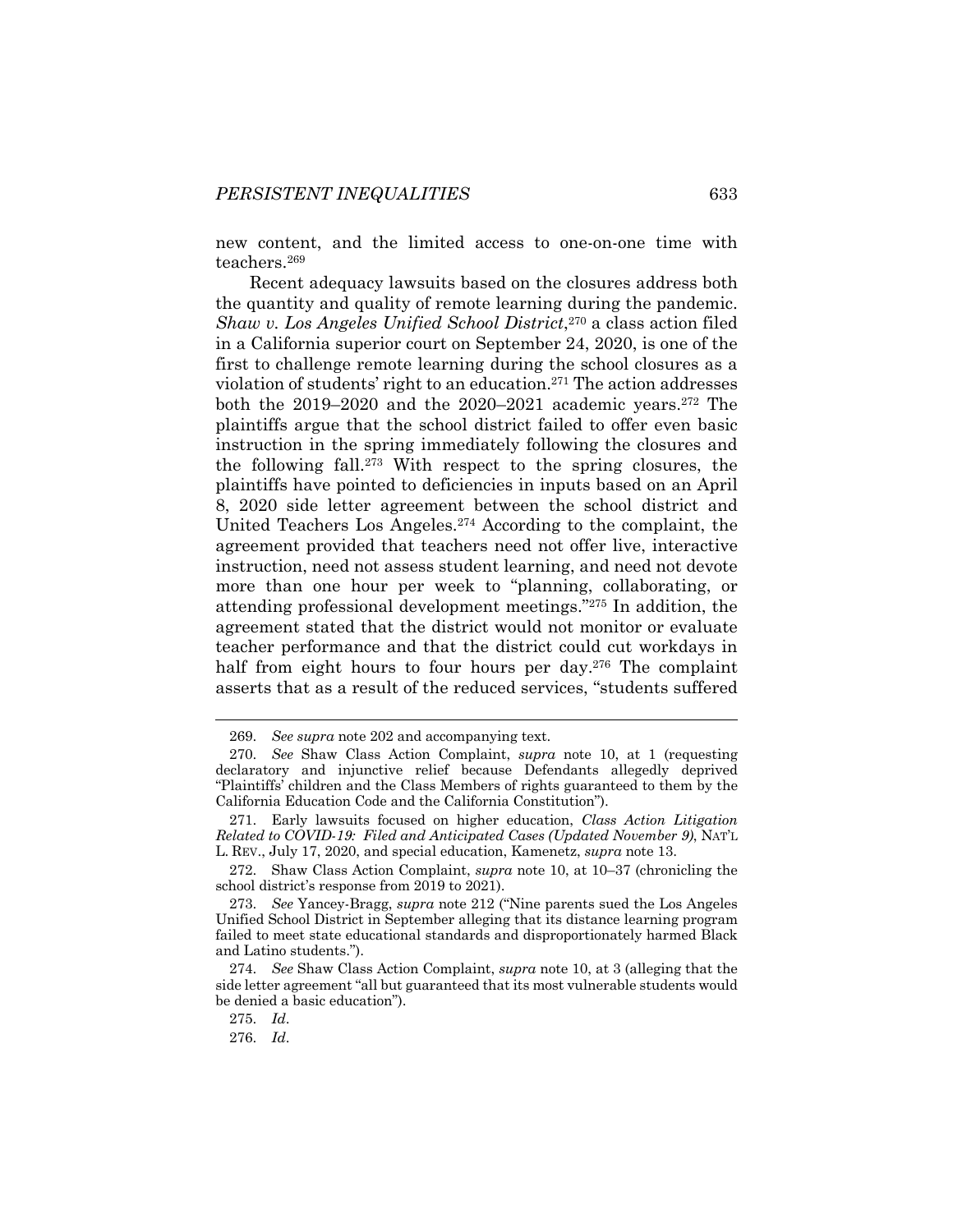tremendously and many failed to learn anything new in the last nine weeks of school."277 Although *Shaw* addresses the spring closures in terms of the adequacy of instruction, it bolsters this claim by pointing to an absolute deprivation of education for some students.278 According to the complaint, "[o]nly 60% of students participated in online learning and live video conferencing during remote learning in the spring semester.279 Accordingly, the April Side Letter left **40%** of students without any education whatsoever."280

As for the fall 2020 term, the focus again is primarily on inputs, especially instructional time.281 The *Shaw* litigation relies not only on state constitutional protections but also on a California statute passed after the closures "to ensure that California public school students received an adequate remote education."282 Under the statute, districts must confirm that all students have access to connectivity and devices, align remote instruction with grade level standards, make remote instruction equivalent to in-person instruction, account for students with unique educational needs, such as ELLs, and ensure daily live interaction with school personnel to keep students engaged with the educational program.283 The *Shaw* complaint alleges that fall 2020 instruction in the Los Angeles Unified School District did not meet state constitutional and statutory requirements.284 According to the plaintiffs, an August 2020 side letter agreement with United Teachers Los Angeles increased the teachers' workday by only 1.5 hours.<sup>285</sup> As a result, the time spent on instruction was still substantially shorter than it had been before schools closed in

284. *See* Shaw Class Action Complaint, *supra* note 10, at 4 ("On August 11, 2020, the LAUSD finally passed a plan for distance learning in the fall," but "[t]his plan failed to address or remedy the key failures of its spring plan.").

285. *Id*.

<sup>277.</sup> *Id*.

<sup>278.</sup> *Id.*

<sup>279.</sup> *Id*.

<sup>280.</sup> *Id*. (emphasis in original).

<sup>281.</sup> *See id.* at 4 (noting that the fall 2020 distance learning plan increased the teacher workday by only 1.5 hours, which is still a 25% shorter workday to provide adequate remote education).

<sup>282.</sup> *Id*. at 2.

<sup>283.</sup> Cal. Educ. Code § 43503 (West 2020).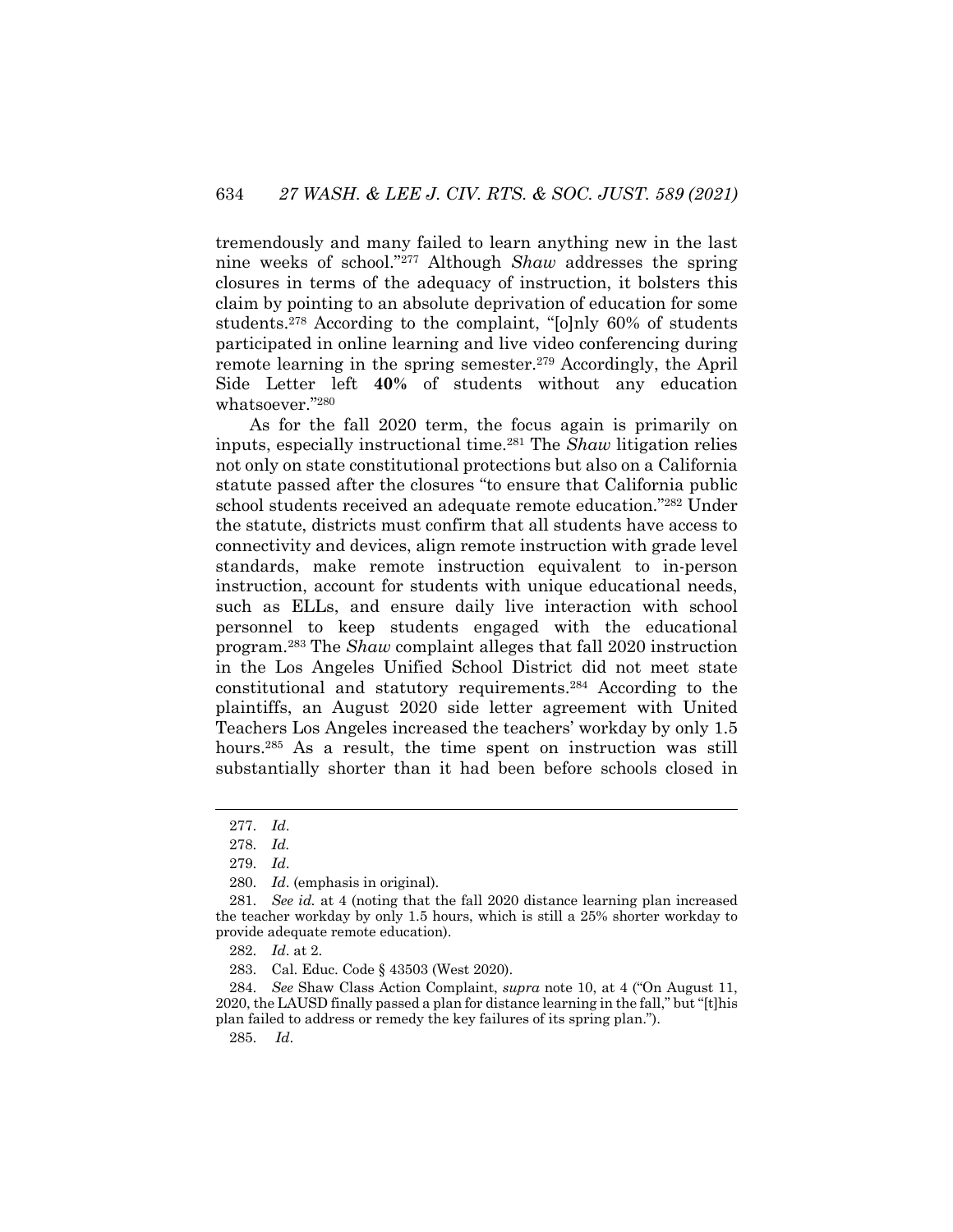response to the pandemic.286 Moreover, teachers were not required to attend training over the summer to ensure that they could deliver remote instruction effectively.287 According to the complaint, the shortfall in hours and failure to prepare for online teaching in the fall were especially egregious because of the learning losses that students had already experienced in the spring.<sup>288</sup> Those losses often compounded achievement gaps on statewide accountability tests that predated the pandemic.<sup>289</sup> As a result of these cumulative deficiencies, the plaintiffs assert, the district's "remote learning plan failed to provide students with even a basic education and is not preparing them to succeed."290

About two months after plaintiffs filed suit in *Shaw*, attorneys brought *Cayla J. v. State of California*<sup>291</sup> against the state as well as agencies and officials responsible for its educational policy.292 The complaint alleges that California's response to the pandemic significantly disadvantaged Black, Latinx, and low-income students.293 According to the plaintiffs, the shortcomings were severe enough to amount to, among other things, a denial of the right to an education under the California constitution.294 Like *Shaw*, the *Cayla J.* lawsuit asserts that Black, Latinx, and low-income students have not received even a basic education during the school closures, but insists that the state, not a local

<sup>286.</sup> *See id.* (stating that "[i]t defies logic that a teacher workday that is 25% shorter is sufficient to provide adequate remote education, let alone address the learning loss suffered by the LAUSD's most vulnerable students after the disastrous 'education' they received in the spring").

<sup>287.</sup> *Id*.

<sup>288.</sup> *See id*. (noting that Black and Latinx students were the most severely impacted as they were already performing below grade level in the spring).

<sup>289.</sup> *See id*. at 12–13 (noting that before the pandemic, less than one in four Black or Latinx students performed at grade level in English or Math; during the pandemic, more than 40,000 students in total had been noted as not having daily contact with their teachers, and 15,000 had failed to do any schoolwork).

<sup>290.</sup> *Id*. at 2.

<sup>291.</sup> *See generally* Cayla J. Complaint, *supra* note 10.

<sup>292.</sup> *Id.* at 1–2.

<sup>293.</sup> *See id*. at 2–4 (alleging that due to the State's insufficient attention to remote learning, Black, Latinx and low-income families are being deprived of their right to free and equal education).

<sup>294.</sup> *See id*. at 54 ("'Elementary and high school students are entitled to receive 'basic educational equality,'" citing *Butt v. State of California*, 4 Cal. 4th 668, 680 (1992)).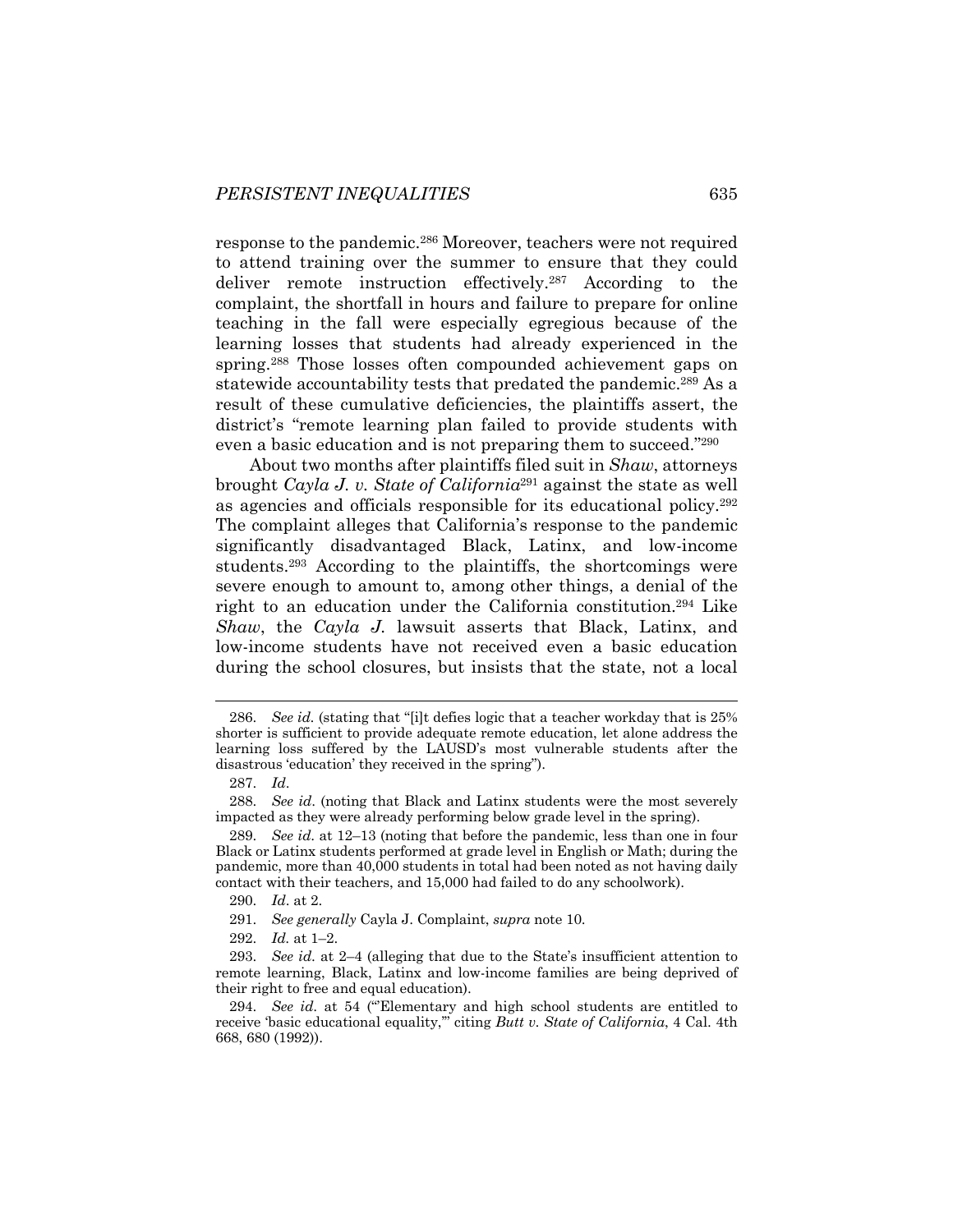educational agency, bears ultimate responsibility for the lapses.295 The complaint notes, among other things, the state's failure to enforce statutory requirements for school district learning plans during the pandemic.<sup>296</sup> To bolster the claim of non-enforcement, the plaintiffs cite data on high rates of absenteeism among vulnerable student populations in large urban districts that serve low-income students of color.<sup>297</sup> In addition, the complaint describes a lack of access to devices and connectivity for disadvantaged students as well as the absence of training and support to access remote learning programs, the paucity of individualized attention for struggling students, and the failure to offer minimum hours of instruction.298 The complaint describes the achievement gap that existed before the pandemic and asserts that projected learning losses due to school closures will have a long-term detrimental impact on the state's economic well-being.<sup>299</sup> Moreover, students will not be prepared "to participate meaningfully in politics and civic life, to exercise free and robust speech, and to voice the views of their communities."<sup>300</sup>

The *Shaw* and *Cayla J.* complaints reveal several interesting features of challenges to instructional adequacy during the pandemic. These lawsuits are apt to focus more on inputs than outputs, even though both measures have been relevant in past adequacy litigation.301 Plaintiffs can readily identify changes in inputs because of districts' formal learning plans and agreements with teachers during the closures.<sup>302</sup> By contrast, many districts

302. *See, e.g., id*. at 25–26 (citing "rigorous" requirements for remote learning

<sup>295.</sup> *See id*. at 24 (noting that the State bears the ultimate responsibility for public education and cannot delegate this obligation to another entity).

<sup>296.</sup> *See id*. at 23–24, 31, 32–37 (citing as one example Education Code §43509's requirement that the governing board of a school district or charter school consult with parents and children in developing a learning continuity plan and claiming that such consultation has been nonexistent).

<sup>297.</sup> *See id*. at 28–29 (noting that the absentee rate for LAUSD's from 2018– 2019 was 25.2%, but from March to May of 2020, over 40% of middle and high school students were absent.).

<sup>298.</sup> *Id*. at 38–49.

<sup>299.</sup> *Id*. at 28, 51.

<sup>300.</sup> *Id*. at 3.

<sup>301.</sup> *See, e.g., id*. at 26 (noting inputs, such as devices and connectivity, daily live interaction of students and teachers, and challenging class assignments, required under a plan instituted by Governor Gavin Newsom).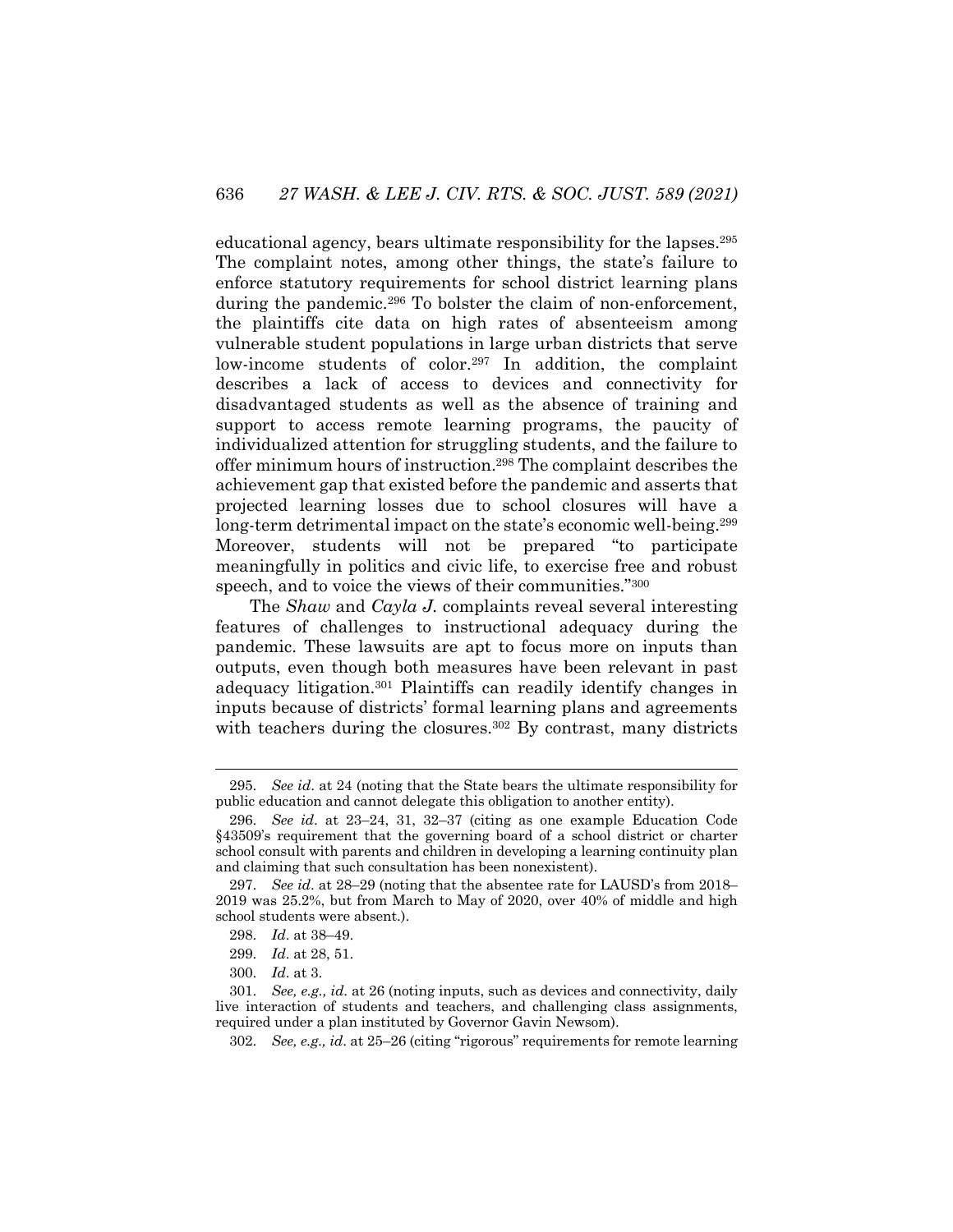ceased to monitor attendance, stopped assigning grades, and forewent accountability testing.303 As a result, the precise impact of the closures on student learning, including the magnitude of learning losses, remains unclear.304 Moreover, the lawsuits explicitly recognize that an education that is adequate for one child may not be adequate for another.305 Both the *Shaw* and *Cayla J.* complaints argue that courts must evaluate the adequacy of remote learning during the pandemic in light of achievement gaps that existed before schools closed as well as the learning losses that occurred after the closures.306 Under this approach, adequacy is not a "one-size-fits-all" proposition but instead must be responsive to the individual learning challenges that students face.

Finally, the *Shaw* and *Cayla J.* complaints embrace a more ambitious definition of adequacy than mere survival-level skills. In both cases, the concern is that remote learning does not prepare students to succeed economically or to participate in civic life.<sup>307</sup> Elsewhere, I have argued that state courts in adequacy cases "have concerned themselves with disparities substantial enough to undermine the opportunity to compete."308 For children to have a meaningful opportunity to compete, courts must "not only . . . look[] at whether they meet threshold requirements on

305. *See* Cayla J. Complaint, *supra* note 10, at 41 ("On the surface, remote learning seems to treat rich and poor alike . . . [e]xcept that the wealthy can do something about it when their children's Wifi fails, while the poor often cannot.").

under California's pandemic plan for re-opening the public schools).

<sup>303.</sup> *See supra* note 198 and accompanying text (reporting that many school districts stopped taking attendance or using accountability measures during the pandemic).

<sup>304.</sup> See Megan Kuhfeld, Jim Soland, Beth Tarasawa, Angela Johnson, Erik Ruzek, & Karyn Lewis, *How is COVID-19 Affecting Student Learning?*, BROOKINGS, Dec. 3, 2020, https://www.brookings.edu/blog/brown-centerchalkboard/2020/12/03/how-is-covid-19-affecting-student-learning/ (describing short-term and long-term uncertainties surrounding the impact of school closures on student learning) [perma.cc/47BR-K6UY].

<sup>306.</sup> *See id*. at 28–30 (providing data on achievement gaps by race and ethnicity before the pandemic as well as statistics on differential rates of student participation in remote learning during the pandemic).

<sup>307.</sup> *See id*. at 3 ("Distance learning as it exists for these students cannot prepare them to participate meaningfully in politics and civic life . . . ."); *see also*  Shaw Class Action Complaint, *supra* note 10, at 41 (identifying a "duty to provide Plaintiffs' children an education that will teach them the skills they need to succeed as productive members of modern society").

<sup>308.</sup> Moran, *supra* note 208, at 266–67.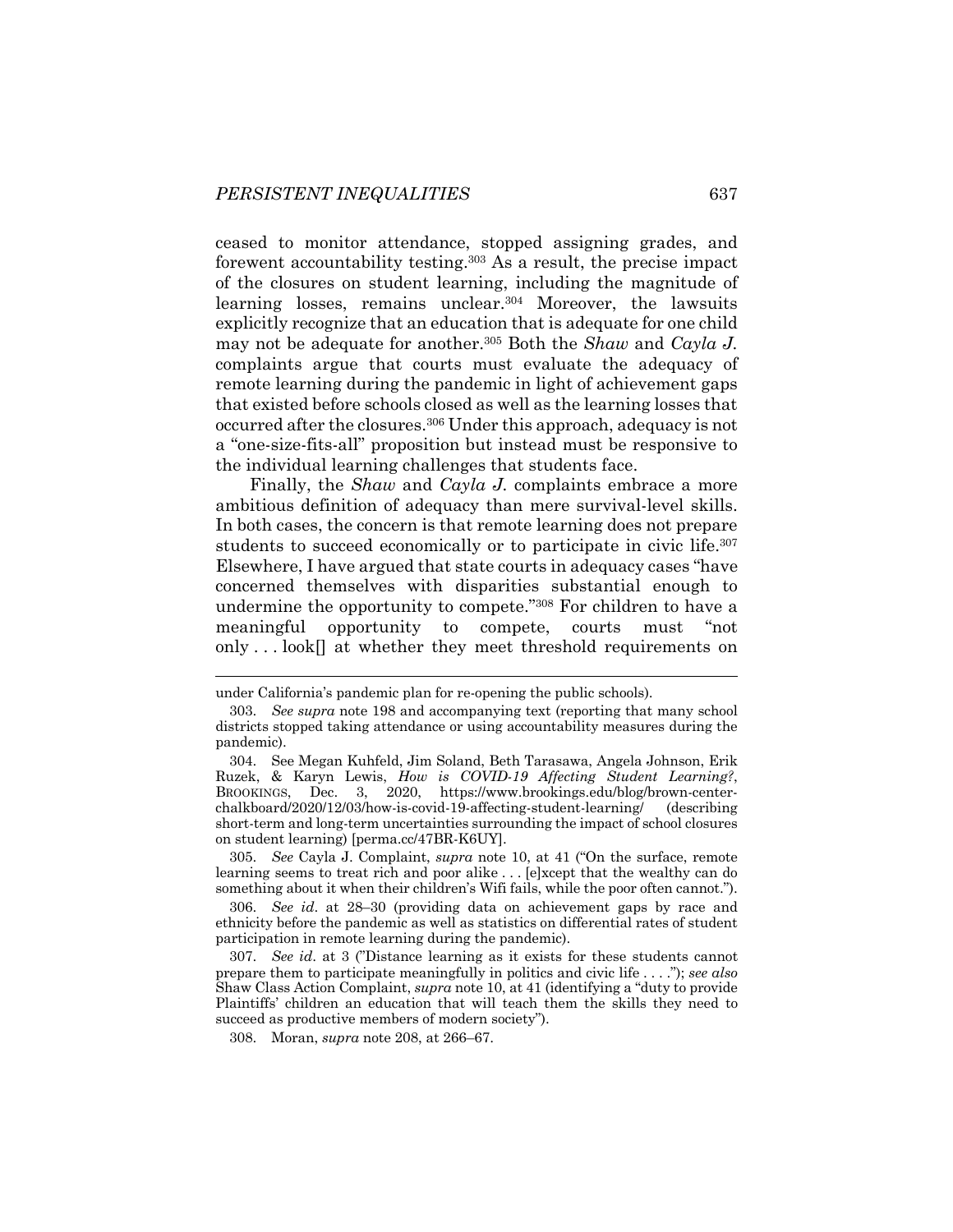competency tests but also . . . consider[] how their performance compares to that of privileged peers."309 If student achievement levels are so depressed in some districts that they "bear little or no resemblance to those of students in better-supported, more affluent schools," then these students "inhabit a separate academic world" and do not have an authentic opportunity to compete.<sup>310</sup> In both *Shaw* and *Cayla J.*, the emphasis on preparing students to succeed resonates with this notion that disadvantaged students must have some real chance to vie with privileged peers for jobs and political voice.

The biggest challenge that litigators will face in operationalizing a more ambitious notion of adequacy is that evidence on learning losses during the pandemic remains scant.<sup>311</sup> For that reason, there have been renewed calls for monitoring student progress as a way to rectify the disparities resulting from the shift to online learning.312 There also have been efforts to gauge the magnitude of learning losses that school districts will have to address when they reopen their doors.<sup>313</sup> As a result of multiple obstacles while learning from home, Black and Latinx students, poor students, ELLs, and immigrant students will likely

312. *See* Edley & Echaveste, *supra* note 311 (noting that not only should educational progress be monitored, but disparities in emotional, behavioral, mental, and physical supports should be measured as well).

313. *See* DORN ET AL., *supra* note 99, at 2 (describing methodology and findings of a study conducted to estimate the potential impact that COVID-19 and school closures have had on learning outcomes).

<sup>309.</sup> *Id*. at 269–70.

<sup>310.</sup> *Id*. at 270.

<sup>311.</sup> Christopher Edley, Jr. & Maria Echaveste, *Now Is the Right Moment to Measure Educational Disparities*, EDSOURCE (June 25, 2020), https://edsource.org/2020/now-is-the-right-moment-to-measure-educationaldisparities/634668 (noting that in 2019, the National Research Council published a report on recommending a national system to measure educational disparities so the public school system could be held accountable for improving performance and ensuring equitable opportunities for all students) [perma.cc/N2BC-8THD]. In February 2021, the U.S. Department of Education announced that schools would be required to administer achievement tests to gauge the impact of closures on student learning, but the testing process would be more flexible than in the past. Andrew Ujifusa, *States Still Must Give Standardized Tests This Year, Biden Administration Announces*, EDUC. WK., Feb. 22, 2021, https://www.edweek.org/teaching-learning/states-still-must-give-standardizedtests-this-year-biden-administration-announces/2021/02 [perma.cc/4SMT-G5TG].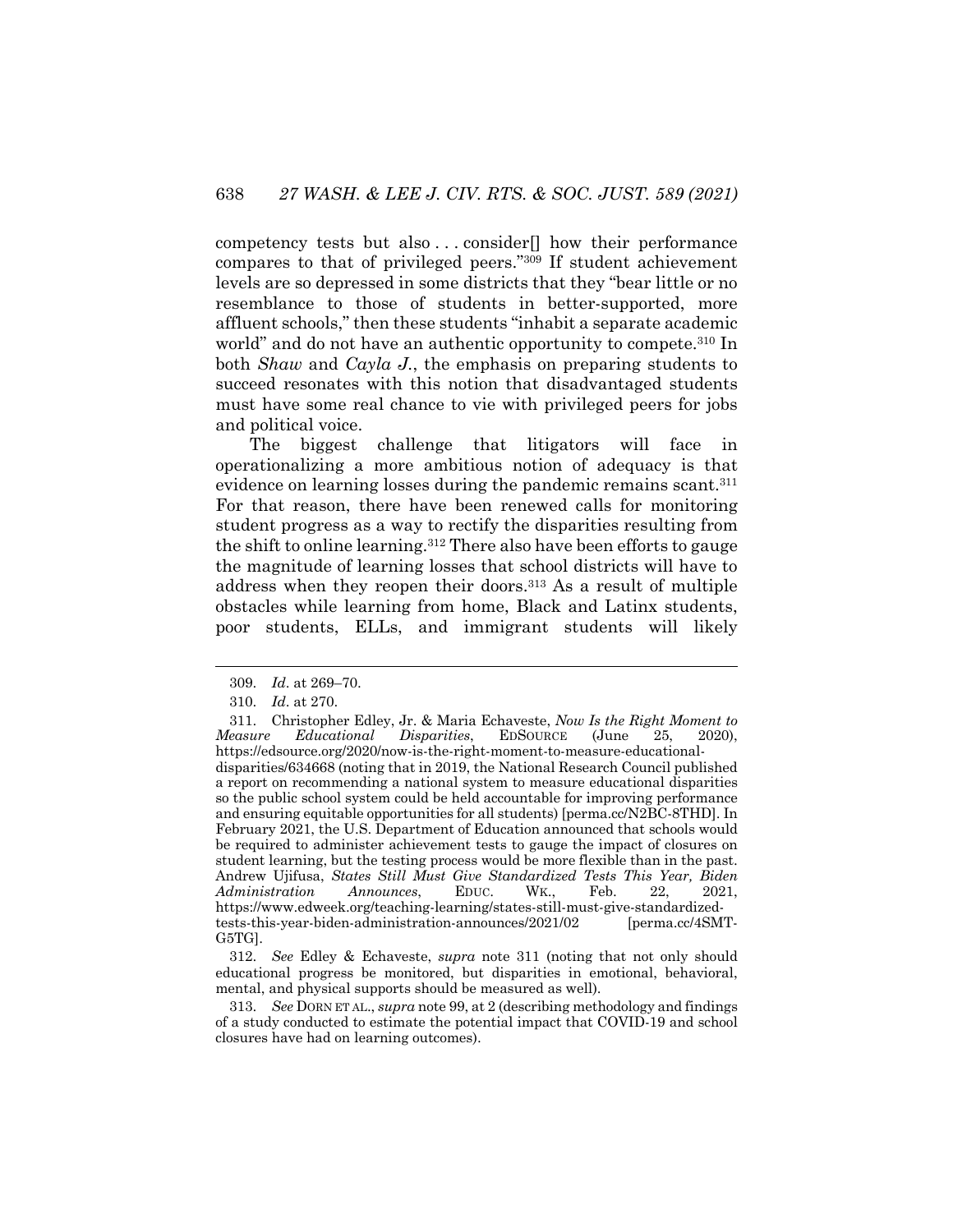experience larger losses than their more advantaged peers.<sup>314</sup> For that reason, these vulnerable children will face significant obstacles in satisfying benchmarks of basic proficiency under state accountability testing regimes.315 Studies that demonstrate the relationship between school closures and learning losses that render students incapable of meeting state academic standards will be critical to the success of these lawsuits.<sup>316</sup>

Far from requiring that students suffer harms so egregious that they fail to graduate from high school with even rudimentary literacy skills, adequacy cases will emphasize that the shift to remote learning has prevented children from meeting the states' own measures of satisfactory performance.317 Considering whether disadvantaged children have a meaningful opportunity to compete can usefully inform the interpretation of adequacy by recognizing that education is a positional good.<sup>318</sup> That is, what counts as a basic education depends on the level of schooling that others receive.319 Lawsuits can show how severely school closures have undermined the competencies students need to compete with peers for employment in the private market and for voice in the civic square.<sup>320</sup> If the closures prevent high-achieving students in

316. *Id*.

319. *See id.* (same).

<sup>314.</sup> *See Students Weigh In: Learning & Well-Being During COVID-19*, *supra* note 188 (describing how some disadvantaged students faced multiple risk factors that could contribute to larger learning losses); *see also* DORN ET AL., *supra* note 99, at 5 (reporting that Black, Hispanic and low-income students are at a higher risk of receiving remote instruction that is not of average or above-average quality).

<sup>315.</sup> *See* DORN ET AL., *supra* note 99, at 6 (noting that as students continue to fall behind, the amount of learning they are missing out on may exacerbate existing achievement gaps by "15 to 20 percent").

<sup>317.</sup> *See* Cayla J. Complaint, *supra* note 10, at 31 (noting that although the state of California passed a plan with standards for local education authorities to follow while delivering remote instruction during the pandemic, the "State has exercised no oversight to ensure that LEAs are implementing them").

<sup>318.</sup> *See* Ezra Klein, *Education as a Positional Good*, THE AM. PROSPECT (Nov. 1, 2005), https://prospect.org/education/education-positional-good/ (identifying the idea that education is a positional good, meaning that "school quality mostly matters as compared to other schools rather than on isolated quality markers") [perma.cc/585A-426N].

<sup>320.</sup> *See* Cayla J. Complaint, *supra* note 10, at 50 (noting that without a basic education, citizens cannot engage in informed voting for candidates and serve in our country's military, and they will experience significant barriers to securing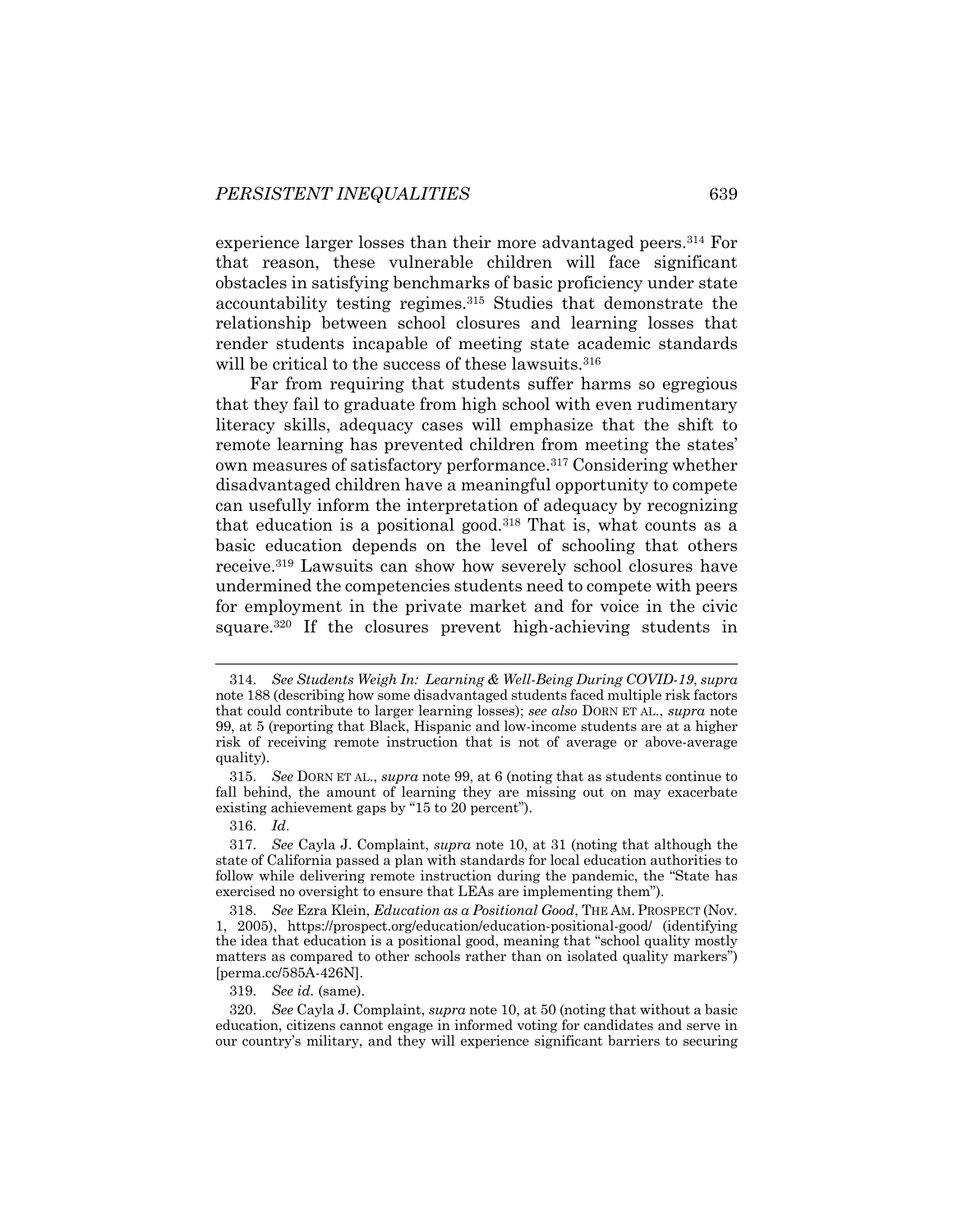disadvantaged schools from approximating even the level of proficiency attained by low-performing students in advantaged schools, the pandemic has denied these vulnerable children an opportunity to compete, instead forcing them to inhabit a separate academic world.

#### *C. School Closures and Denial of an Equal Education*

Although state courts increasingly have looked to adequacy as the norm for enforcing a right to education, some courts have held that children have a right to an equal education in the public schools.321 Indeed, both the *Shaw* and *Cayla J.* lawsuits refer to equal opportunity for students in the Los Angeles Unified School District and the state of California respectively.322 The *Shaw*  complaint alleges that the district's response to the pandemic "has denied Plaintiffs' children the basic educational equality guaranteed to them by the California Constitution," which "requires the state to ensure that Plaintiffs' children have equal access to a public education system that will teach them the skills they need to succeed as productive members of modern society."323 To support this argument, the complaint notes that the district's instruction has fallen below prevailing state standards.324 In a similar vein, the *Cayla J.* lawsuit asserts that the state of California's failure to intervene decisively during the school closures has allowed the public school system to become "the great unequalizer," rather than "an engine of democracy" that "affords

economic self-sufficiency).

<sup>321.</sup> *See* Moran, *supra* note 208, at 266–67 (contrasting equity and adequacy claims).

<sup>322.</sup> *See* Shaw Class Action Complaint, *supra* note 10, at 7 (noting that "[e]ach member of the proposed class claims that Defendants violated their children's constitutional rights for the equal opportunity to an education under the California Constitution and the California Government Code."); *see also* Cayla J. Complaint, *supra* note 10, at 4 ("The State's abdication of responsibility and insufficient response to the challenges of remote learning have denied Student Plaintiffs the basic educational equality guaranteed to them by the California Constitution.").

<sup>323.</sup> Shaw Class Action Complaint, *supra* note 10, at 2.

<sup>324.</sup> *See id*. at 1–2 (highlighting preexisting disparities in meeting state standards between Black and Latinx students on the one hand and white and Asian students on the other).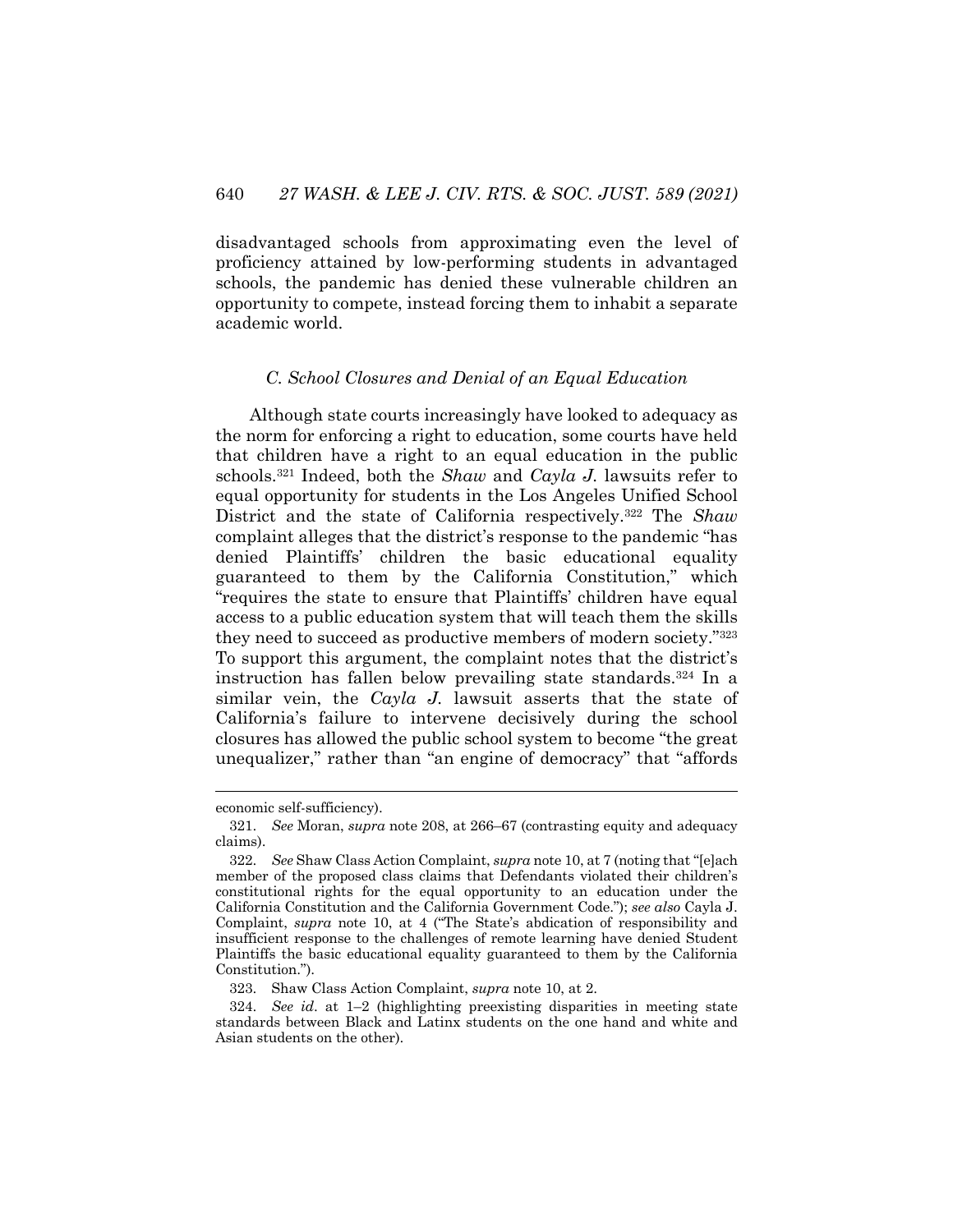all children the opportunity to define their destinies, lift themselves up, and better their circumstances."325

The first point of interest here is that the plaintiffs do not frame their adequacy and equality claims in dramatically different terms.326 As I have noted, "equity and adequacy claims have much in common. Equalization of resources is not an authentic remedy if it fails to ensure meaningful access, and access is illusory if gross disparities in resources persist."327 Precisely because education is a positional good, the success of equality claims turns heavily on which groups of students the courts choose as the relevant comparators.328 By selecting only similarly situated, failing schools, a court can find that children have equal, but extremely depressed, educational opportunities. That possibility is well illustrated in the recent litigation in *Gary B. v. Whitmer,*<sup>329</sup> even though that case addressed an absolute denial of education.330 There, the federal district court concluded that the plaintiffs' equal protection claim should be evaluated by comparing their failing Detroit schools to other troubled schools subject to emergency state management.<sup>331</sup> The judge then found no significant disparities under this narrow standard of comparison.332 The plaintiffs, however, had asked that their schools be measured against other schools throughout the state, not just those in receivership.<sup>333</sup> The

<sup>325.</sup> Cayla J. Complaint, *supra* note 10, at 3–4.

<sup>326.</sup> *See id*. at 23 ("The California Supreme Court has repeatedly recognized that all California students possess a constitutional right to 'equal access to a public education system' . . . . Accordingly, schools cannot provide students with a program of education that 'falls fundamentally below prevailing statewide standards.'").

<sup>327.</sup> Moran, *supra* note 208, at 269.

<sup>328.</sup> *See id*. at 269–70 (describing how education's role as a positional good requires comparisons that afford children an opportunity to compete).

<sup>329.</sup> Gary B. v. Whitmer, 957 F.3d 616 (6th Cir. 2020), *reh'g granted and opinion withdrawn*, 958 F.3d 1216 (6th Cir. 2020).

<sup>330.</sup> *See id*. at 621 (noting that the central theory of Plaintiffs' claims was that they had been denied a right to literacy).

<sup>331.</sup> *See id*. at 629 ("[B]ecause schools like Plaintiffs'—those under emergency management or experience other state interventions—were in a different position from other schools, only schools undergoing state interventions could serve as comparators in assessing their equal protection claims.").

<sup>332.</sup> *Id*.

<sup>333.</sup> *See id*. ("Plaintiffs say that because Defendants control the entire statewide education system, other schools throughout the state are proper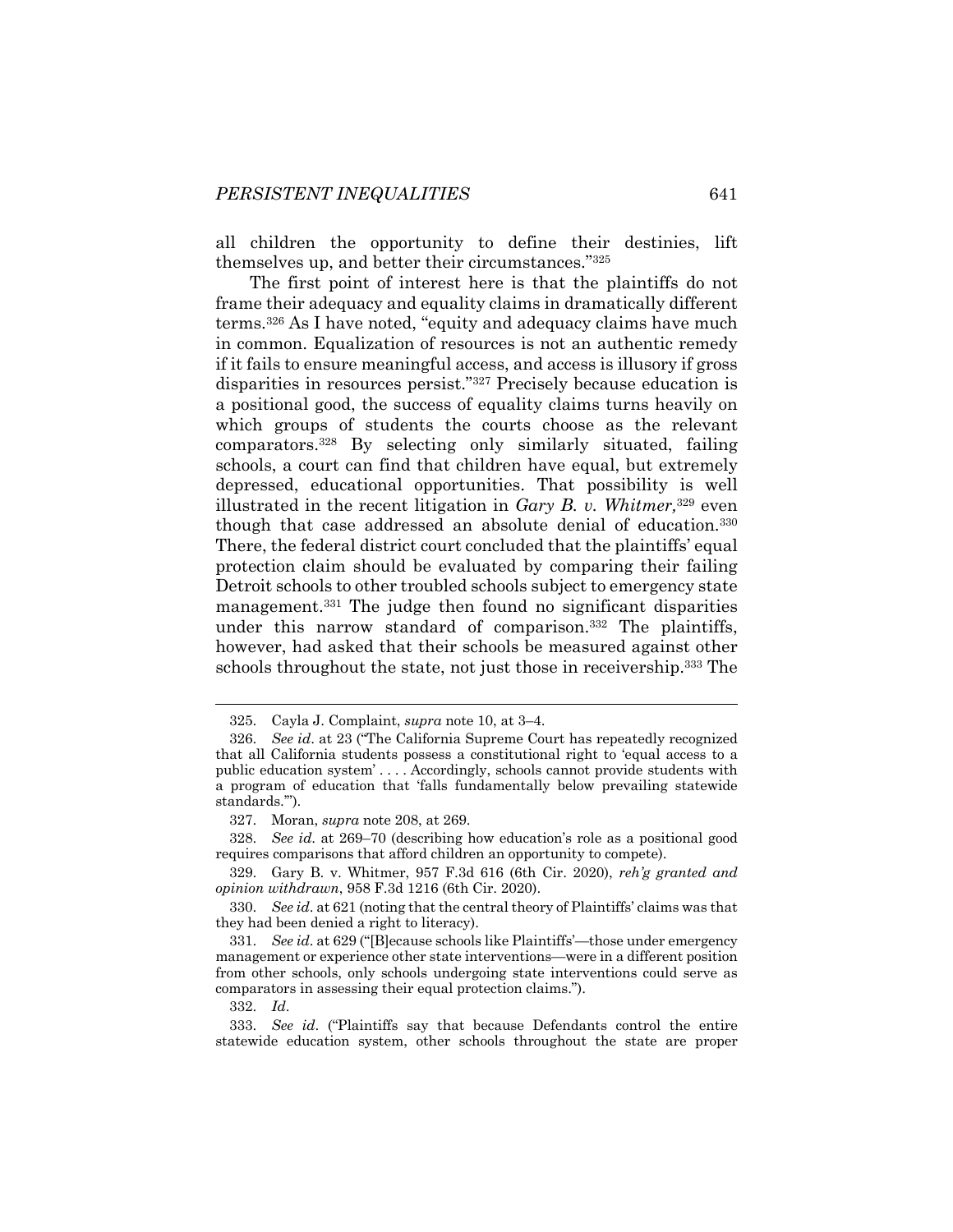court of appeals ultimately agreed, finding that "it is hard to see why only schools that experienced more direct state interventions are the correct comparators."334 Otherwise, there would be no way to evaluate allegations that the state had "ensured adequate resources and properly certificated teachers in other schools sufficient to provide students with access to literacy" while "allowing [plaintiffs'] school to deteriorate to the point of providing no meaningful education."335 In short, the court of appeals rejected the notion that children in failing Michigan public schools inhabit a segregated educational world, one that prevents meaningful comparisons with their peers across the state.

In the *Shaw* litigation, the plaintiffs have made clear that they are not interested in having the practices used in the Los Angeles Unified School District measured against only those in other large urban districts.336 Instead, the complaint cites statewide standards and the need for plaintiffs to be prepared to succeed on the same terms as other students in California.337 The *Cayla J.* complaint makes this point even more sharply by suing the state, rather than a local school district, and by openly challenging the differential treatment of "haves" and "have nots" during the school closures.338 As was true in *Gary B.*, these cases reject the kind of "race to the bottom" that would result from blinkered comparisons that obscure the realities of a stratified educational system.339 Instead, to ensure a meaningful opportunity to compete, the *Shaw* and *Cayla J.* plaintiffs compare disparities in educational inputs and

comparators.").

<sup>334.</sup> *Id*. at 636 (footnote omitted).

<sup>335.</sup> *Id*.

<sup>336.</sup> *See* Shaw Class Action Complaint, *supra* note 10, at 34–35 (highlighting how other large school districts have created better distance learning systems "more likely to provide . . . students with an adequate education").

<sup>337.</sup> *Id*. at 41–42 (describing state content standards and the failure "to provide an equal system open to Plaintiffs' children and those similarly situated on equal terms to higher income students and non-minority students").

<sup>338.</sup> *See* Cayla J. Complaint, *supra* note 10, at 3–4 (noting how "[t]here has been no systematic planning by the State to catch up students who have lost precious months of education because of the State's failure to undertake reasonable measures to deliver basic educational equality").

<sup>339.</sup> *See* Moran, *supra* note 208, at 269 ("Equalization of resources is not an authentic remedy if it fails to ensure meaningful access, and access is illusory if gross disparities in resources persist.").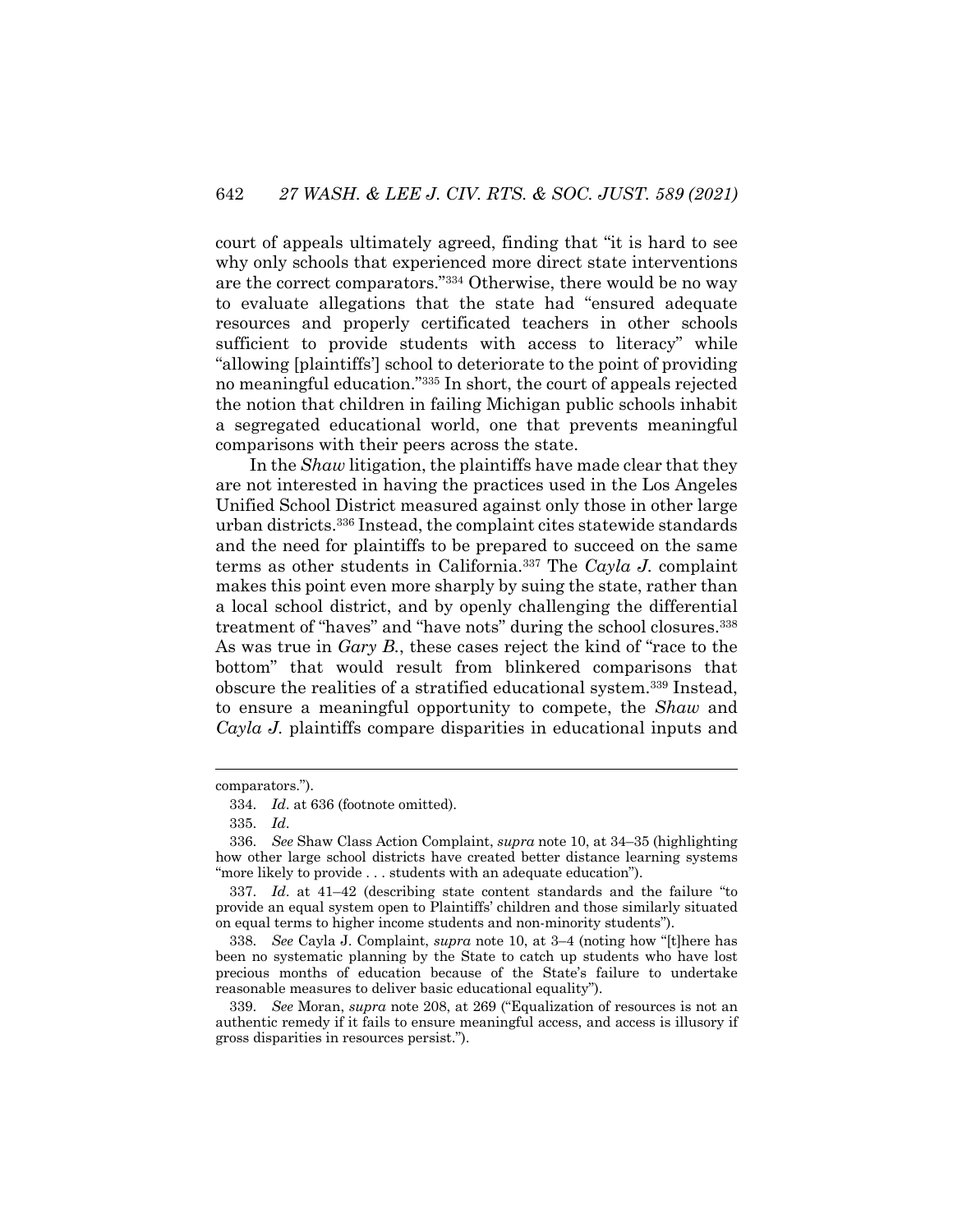outputs experienced by children around the state during the pandemic.340 With respect to inputs, the comparisons include largely the same factors addressed in adequacy litigation: the amount of instructional time, the content of instruction, the ability to access instruction through a device and the internet, and the availability of teachers for counseling.341 Here, however, the emphasis should not be on whether the inputs were adequate but on whether there were notable disparities in educational services in school districts across California.342 As for outputs, again, the magnitude of learning losses during the closures will be the focus of litigation.343 However, rather than determine whether the losses were so severe that children lacked an adequate education, it should be sufficient to establish that there were major differences in these losses from one district to another.344 Widening gaps in educational attainment could confirm that disparities in educational services denied children their right to an equal education.

The opportunity to compete can play a useful role in equalityas well as adequacy-based challenges.345 While projections so far have focused on average learning losses related to the pandemic, the opportunity to compete offers new metrics of inequality to supplement this analysis.<sup>346</sup> As already noted, an adequacy lawsuit could evaluate whether there was meaningful overlap in the achievement distributions at advantaged and disadvantaged

<sup>340.</sup> *See* Cayla J. Complaint, *supra* note 10, at 1 ("It is incumbent on the State . . . to get underserved students through the pandemic with an education that does not widen the gap between them and their more privileged counterparts . . . .").

<sup>341.</sup> *See id*. at 35–49 (cataloging deficiencies in the State's response to addressing school closures during the pandemic).

<sup>342.</sup> *See id*. at 55 (asserting that lapses in dealing with the shift to remote learning denied students access to "a 'public education system open on equal terms to all,'" citing *Butt v. State of California*, 4 Cal. 4th 668, 680 (1992)).

<sup>343.</sup> *See id*. at 49–51 (describing the long-term effects of learning losses suffered by students during the pandemic).

<sup>344.</sup> *See id*. at 51–56 (alleging that an inadequate response to the pandemic denied students a "basically equivalent" education comparable to that received by affluent, white peers).

<sup>345.</sup> Moran, *supra* note 208, at 272–74 (explaining how recognition of an opportunity to compete can diversify the metrics used in equity and adequacy cases).

<sup>346.</sup> *See id*. (same).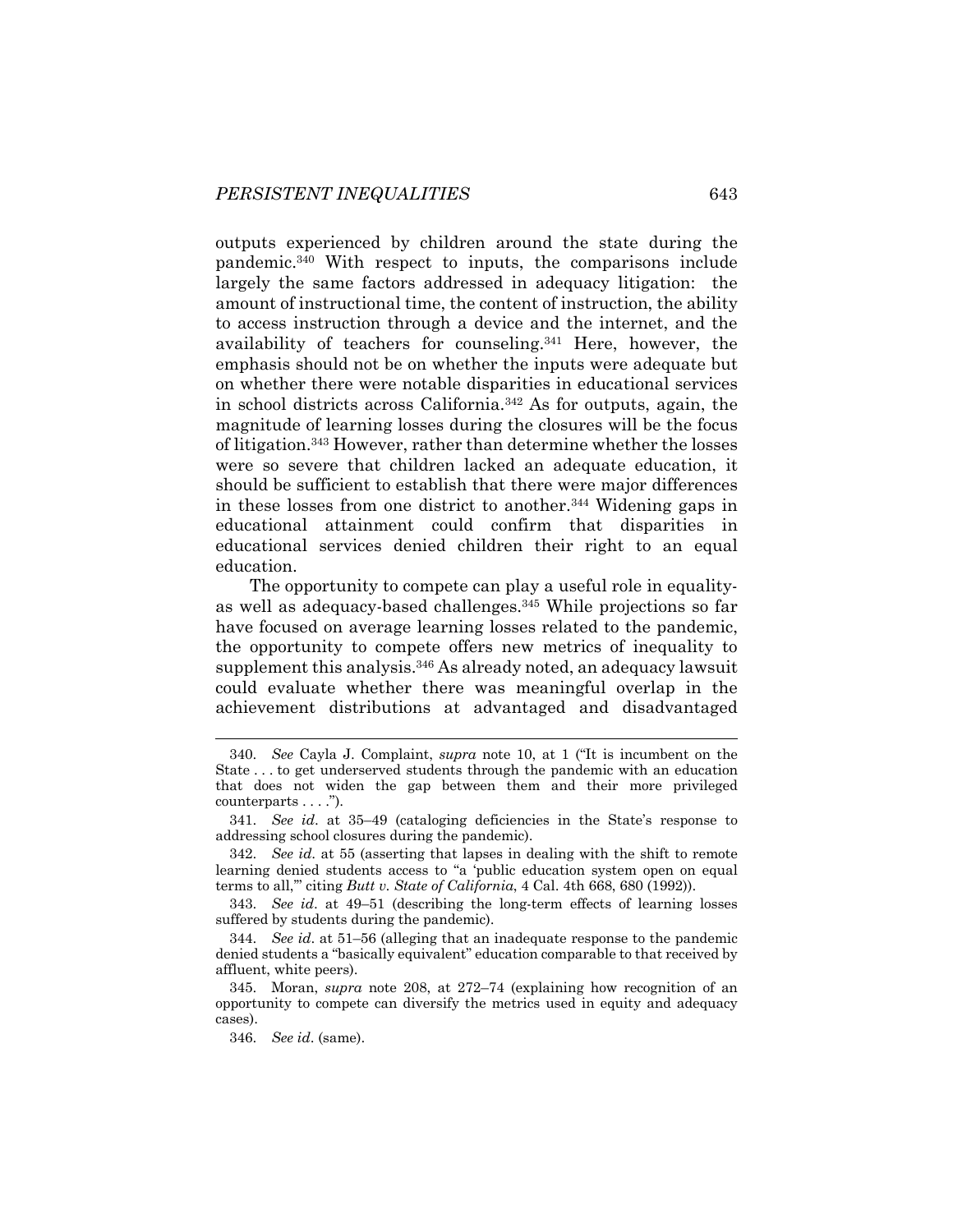schools after the closures.<sup>347</sup> That overlap at least would afford high-achieving students at disadvantaged schools a chance to compete with low-achieving students at privileged schools.348 An equality claim, by contrast, would examine whether the closures led to growing and significant dissimilarities in the achievement distributions.349 Even if some overlap remained, an equality-based suit could prevail if the distributions became markedly different because of large, pandemic-related learning losses among vulnerable students. Those disparities could relate to a widening excellence gap among high-performing students, a growing divide for average students, or a widening gulf for the lowest-performing students.350 This diversification of measurements would avoid a narrow focus on learning losses based exclusively on average achievement scores and could reveal other forms of erosion in equal educational opportunity for high- and low-performing students.351

#### *V. Conclusion*

If education is singularly important because it is essential to work and citizenship, our nation faces the prospect of a pandemic generation ill-prepared for the responsibilities of adulthood. There is growing evidence that school closures exacerbated deep disparities in access to educational resources and will worsen achievement gaps between disadvantaged students and their privileged peers. Litigation challenging the closures as a denial of the right to education seeks to convert this schooling crisis into an

<sup>347.</sup> *See id*. at 272–73 ("Rather than focus exclusively on average levels of achievement at each school, judges should consider the distribution of achievement levels across the top, middle, and bottom range of the student bodies.").

<sup>348.</sup> *See supra* notes 308–310 and accompanying text (arguing that courts should evaluate a child's opportunity to compete not just by investigating whether the child meets threshold learning requirements, but also how that child's performance measures up compared to a child at a privileged school).

<sup>349.</sup> *See generally* Shaw Class Action Complaint, *supra* note 10, at 1–2; Cayla J. Complaint, *supra* note 10, at 1.

<sup>350.</sup> *See* Moran, *supra* note 208, at 272–73 (arguing for diversified measures of equity and adequacy across the entire spectrum of student achievement).

<sup>351.</sup> *See id*. at 272 (describing forms of inequality that are not captured by looking at average achievement scores, including a growing excellence gap for high-achieving students).